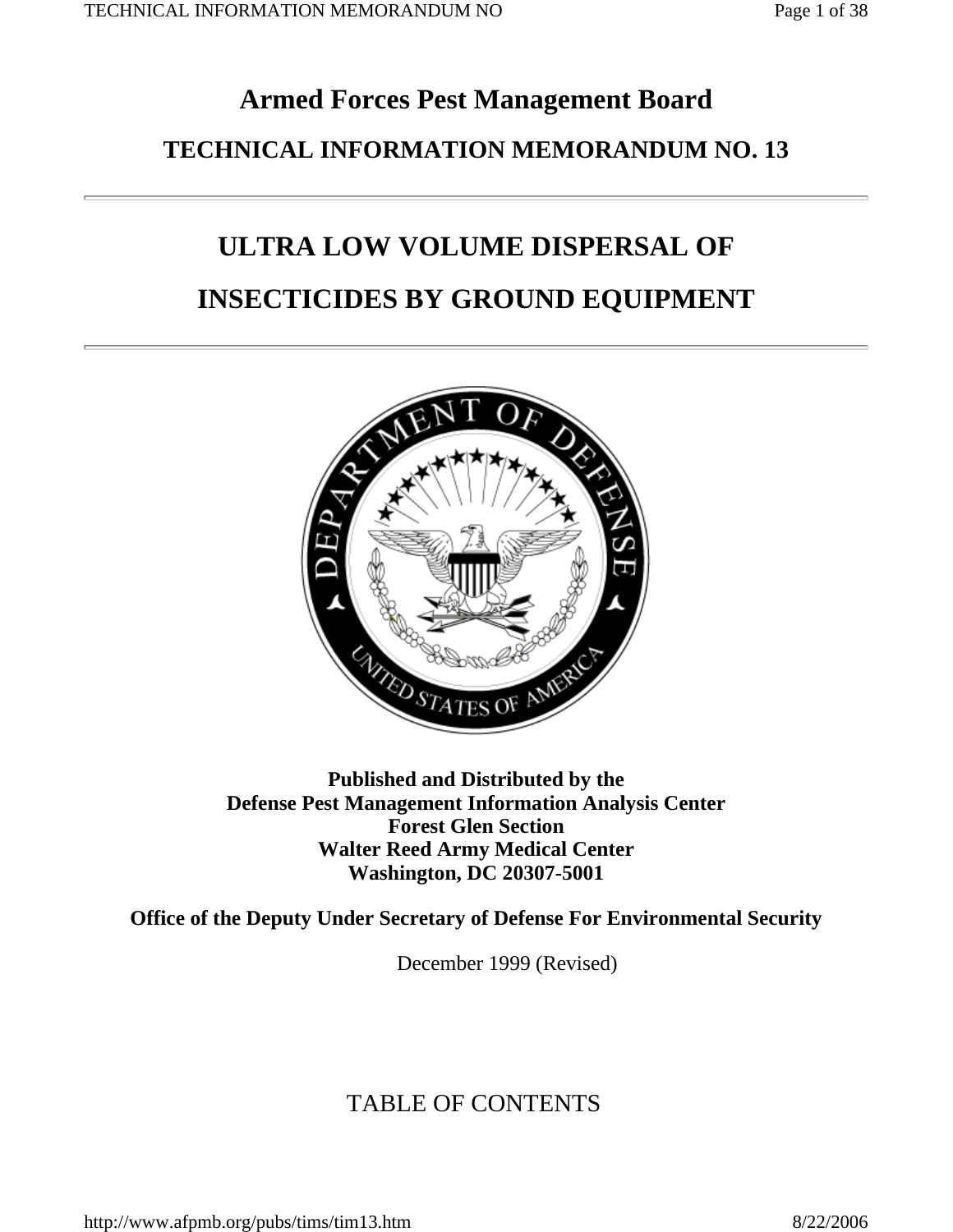| <b>Report Documentation Page</b>                                                                                                                                                                                                                        |                                                                                                                                                                                                                                                                                                                                                                                                                                                                                                                                                                                                                                                                                                                                                                                                          |                         |                           | Form Approved<br>OMB No. 0704-0188        |                                  |
|---------------------------------------------------------------------------------------------------------------------------------------------------------------------------------------------------------------------------------------------------------|----------------------------------------------------------------------------------------------------------------------------------------------------------------------------------------------------------------------------------------------------------------------------------------------------------------------------------------------------------------------------------------------------------------------------------------------------------------------------------------------------------------------------------------------------------------------------------------------------------------------------------------------------------------------------------------------------------------------------------------------------------------------------------------------------------|-------------------------|---------------------------|-------------------------------------------|----------------------------------|
| does not display a currently valid OMB control number.                                                                                                                                                                                                  | Public reporting burden for the collection of information is estimated to average 1 hour per response, including the time for reviewing instructions, searching existing data sources, gathering and<br>maintaining the data needed, and completing and reviewing the collection of information. Send comments regarding this burden estimate or any other aspect of this collection of information,<br>including suggestions for reducing this burden, to Washington Headquarters Services, Directorate for Information Operations and Reports, 1215 Jefferson Davis Highway, Suite 1204, Arlington<br>VA 22202-4302. Respondents should be aware that notwithstanding any other provision of law, no person shall be subject to a penalty for failing to comply with a collection of information if it |                         |                           |                                           |                                  |
| <b>1. REPORT DATE</b><br><b>DEC 1999</b>                                                                                                                                                                                                                |                                                                                                                                                                                                                                                                                                                                                                                                                                                                                                                                                                                                                                                                                                                                                                                                          | <b>3. DATES COVERED</b> |                           |                                           |                                  |
| <b>4. TITLE AND SUBTITLE</b>                                                                                                                                                                                                                            |                                                                                                                                                                                                                                                                                                                                                                                                                                                                                                                                                                                                                                                                                                                                                                                                          |                         |                           | 5a. CONTRACT NUMBER                       |                                  |
|                                                                                                                                                                                                                                                         | <b>Ultra Low Volume Dispersal of Insecticides by Ground Equipment</b>                                                                                                                                                                                                                                                                                                                                                                                                                                                                                                                                                                                                                                                                                                                                    |                         |                           | <b>5b. GRANT NUMBER</b>                   |                                  |
|                                                                                                                                                                                                                                                         |                                                                                                                                                                                                                                                                                                                                                                                                                                                                                                                                                                                                                                                                                                                                                                                                          |                         |                           |                                           | 5c. PROGRAM ELEMENT NUMBER       |
| 6. AUTHOR(S)                                                                                                                                                                                                                                            |                                                                                                                                                                                                                                                                                                                                                                                                                                                                                                                                                                                                                                                                                                                                                                                                          |                         |                           | 5d. PROJECT NUMBER                        |                                  |
|                                                                                                                                                                                                                                                         |                                                                                                                                                                                                                                                                                                                                                                                                                                                                                                                                                                                                                                                                                                                                                                                                          |                         |                           | <b>5e. TASK NUMBER</b>                    |                                  |
|                                                                                                                                                                                                                                                         |                                                                                                                                                                                                                                                                                                                                                                                                                                                                                                                                                                                                                                                                                                                                                                                                          |                         |                           | <b>5f. WORK UNIT NUMBER</b>               |                                  |
| 7. PERFORMING ORGANIZATION NAME(S) AND ADDRESS(ES)<br>8. PERFORMING ORGANIZATION<br><b>REPORT NUMBER</b><br><b>Defense Pest Management Information Analysis Center Forest Glen</b><br>Section Walter Reed Army Medical Center Washington, DC 20307-5001 |                                                                                                                                                                                                                                                                                                                                                                                                                                                                                                                                                                                                                                                                                                                                                                                                          |                         |                           |                                           |                                  |
|                                                                                                                                                                                                                                                         | 9. SPONSORING/MONITORING AGENCY NAME(S) AND ADDRESS(ES)                                                                                                                                                                                                                                                                                                                                                                                                                                                                                                                                                                                                                                                                                                                                                  |                         |                           |                                           | 10. SPONSOR/MONITOR'S ACRONYM(S) |
|                                                                                                                                                                                                                                                         |                                                                                                                                                                                                                                                                                                                                                                                                                                                                                                                                                                                                                                                                                                                                                                                                          |                         |                           | 11. SPONSOR/MONITOR'S REPORT<br>NUMBER(S) |                                  |
| 12. DISTRIBUTION/AVAILABILITY STATEMENT                                                                                                                                                                                                                 | Approved for public release, distribution unlimited                                                                                                                                                                                                                                                                                                                                                                                                                                                                                                                                                                                                                                                                                                                                                      |                         |                           |                                           |                                  |
| <b>13. SUPPLEMENTARY NOTES</b>                                                                                                                                                                                                                          |                                                                                                                                                                                                                                                                                                                                                                                                                                                                                                                                                                                                                                                                                                                                                                                                          |                         |                           |                                           |                                  |
| 14. ABSTRACT                                                                                                                                                                                                                                            |                                                                                                                                                                                                                                                                                                                                                                                                                                                                                                                                                                                                                                                                                                                                                                                                          |                         |                           |                                           |                                  |
| <b>15. SUBJECT TERMS</b>                                                                                                                                                                                                                                |                                                                                                                                                                                                                                                                                                                                                                                                                                                                                                                                                                                                                                                                                                                                                                                                          |                         |                           |                                           |                                  |
| 16. SECURITY CLASSIFICATION OF:                                                                                                                                                                                                                         |                                                                                                                                                                                                                                                                                                                                                                                                                                                                                                                                                                                                                                                                                                                                                                                                          |                         | <b>17. LIMITATION OF</b>  | 18. NUMBER                                | 19a. NAME OF                     |
| <b>ABSTRACT</b><br>a. REPORT<br>b. ABSTRACT<br>c. THIS PAGE<br><b>SAR</b><br>unclassified<br>unclassified<br>unclassified                                                                                                                               |                                                                                                                                                                                                                                                                                                                                                                                                                                                                                                                                                                                                                                                                                                                                                                                                          | OF PAGES<br>38          | <b>RESPONSIBLE PERSON</b> |                                           |                                  |

**Standard Form 298 (Rev. 8-98)**<br>Prescribed by ANSI Std Z39-18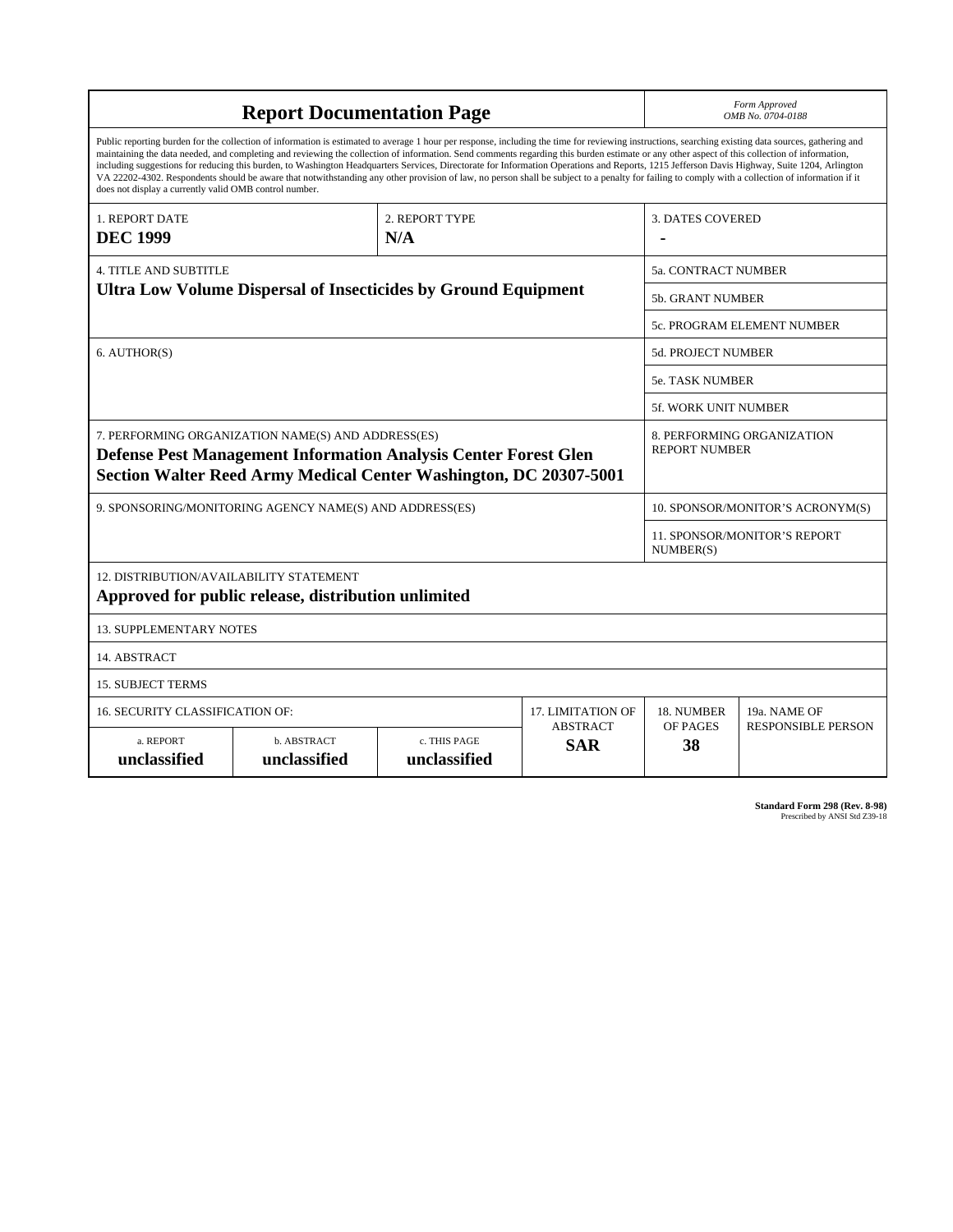| <b>SECTION</b> |                                                                                               |  |
|----------------|-----------------------------------------------------------------------------------------------|--|
|                |                                                                                               |  |
|                |                                                                                               |  |
|                |                                                                                               |  |
|                |                                                                                               |  |
|                |                                                                                               |  |
|                |                                                                                               |  |
|                |                                                                                               |  |
|                |                                                                                               |  |
|                |                                                                                               |  |
|                |                                                                                               |  |
|                | <b>APPENDIX A.</b> Directions for Determining Particle Size of Aerosols                       |  |
|                |                                                                                               |  |
|                |                                                                                               |  |
|                |                                                                                               |  |
|                | <b>APPENDIX C.</b> Removable Sheets for Routine Droplet Collection and Calibration Procedures |  |
| <u>1-1</u>     |                                                                                               |  |
|                | 2. Procedure for Collecting Droplets from ULV Machines                                        |  |
| $\mathbf{1}$   |                                                                                               |  |
|                |                                                                                               |  |
|                |                                                                                               |  |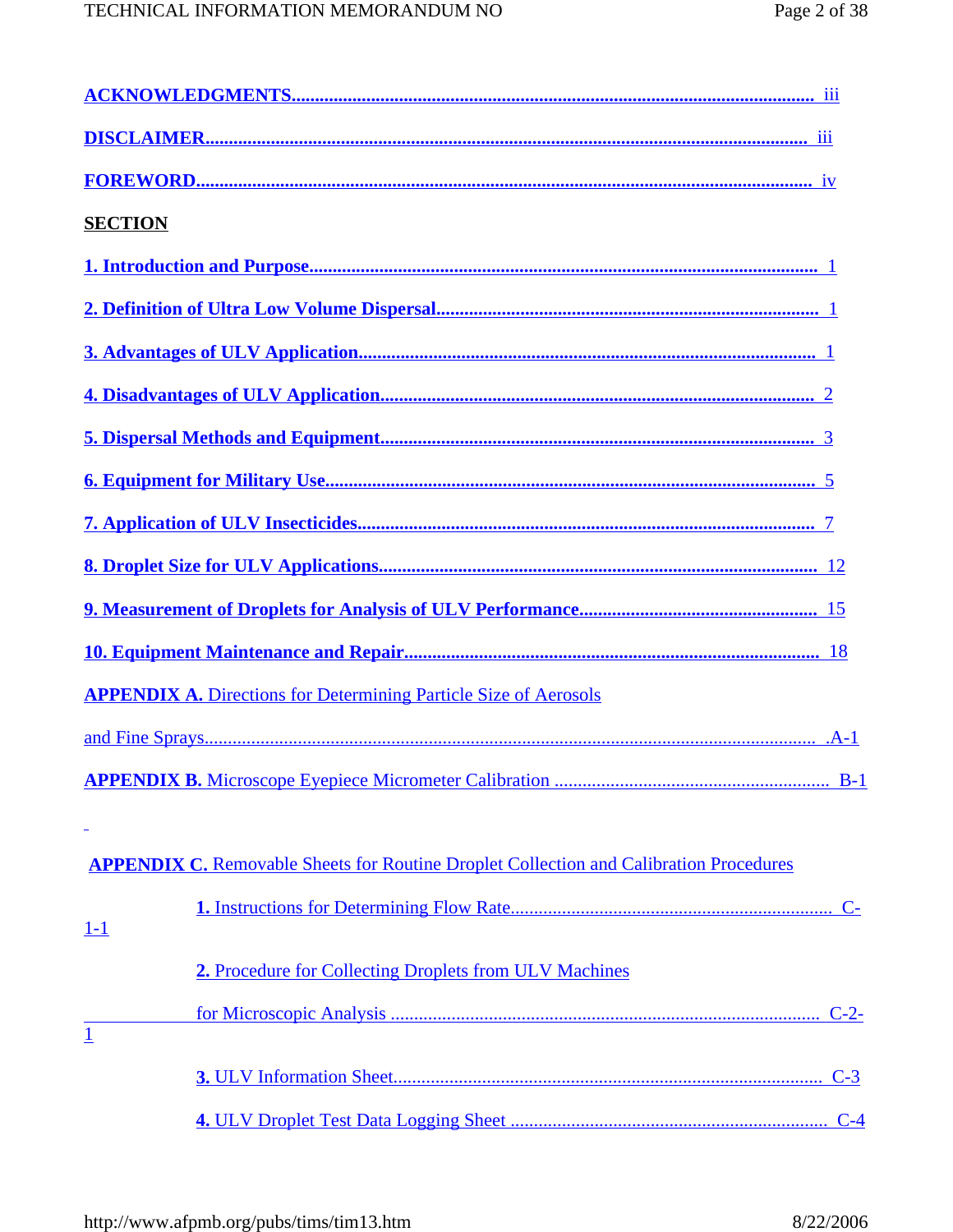| $C-5$ |  |
|-------|--|
|       |  |
|       |  |
|       |  |

### **ACKNOWLEDGMENTS**

The first edition of Technical Information Memorandum Number 13, Ultra Low Volume Dispersal of Insecticides by Ground Equipment (March 1985) was prepared by members of the Equipment Committee, Armed Forces Pest Management Board:

CDR Jay M. Lamdin, MSC, USN (Chairman)

CPT Lewis Boobar, MS, USA

(Vice Chairman)

Mr. Joseph Deschenes

Mr. Sam Jerry Ellis

Mr. Felix M. Huertas

Dr. James H. Nelson

Mr. Joseph H. Tarnopol

Special recognition was given to CDR Jay Lamdin and Mr. Dave Hayden of the Navy Disease Vector Ecology and Control Center, Naval Air Station, Jacksonville, Florida. Their contribution was "above and beyond"…

This revision of TIM 13 was conducted at NDVECC Jacksonville, FL during 1998/9 by the following individuals:

James R. Brown, Ph.D.

CDR Cole J. Church

CDR Joseph M. Conlon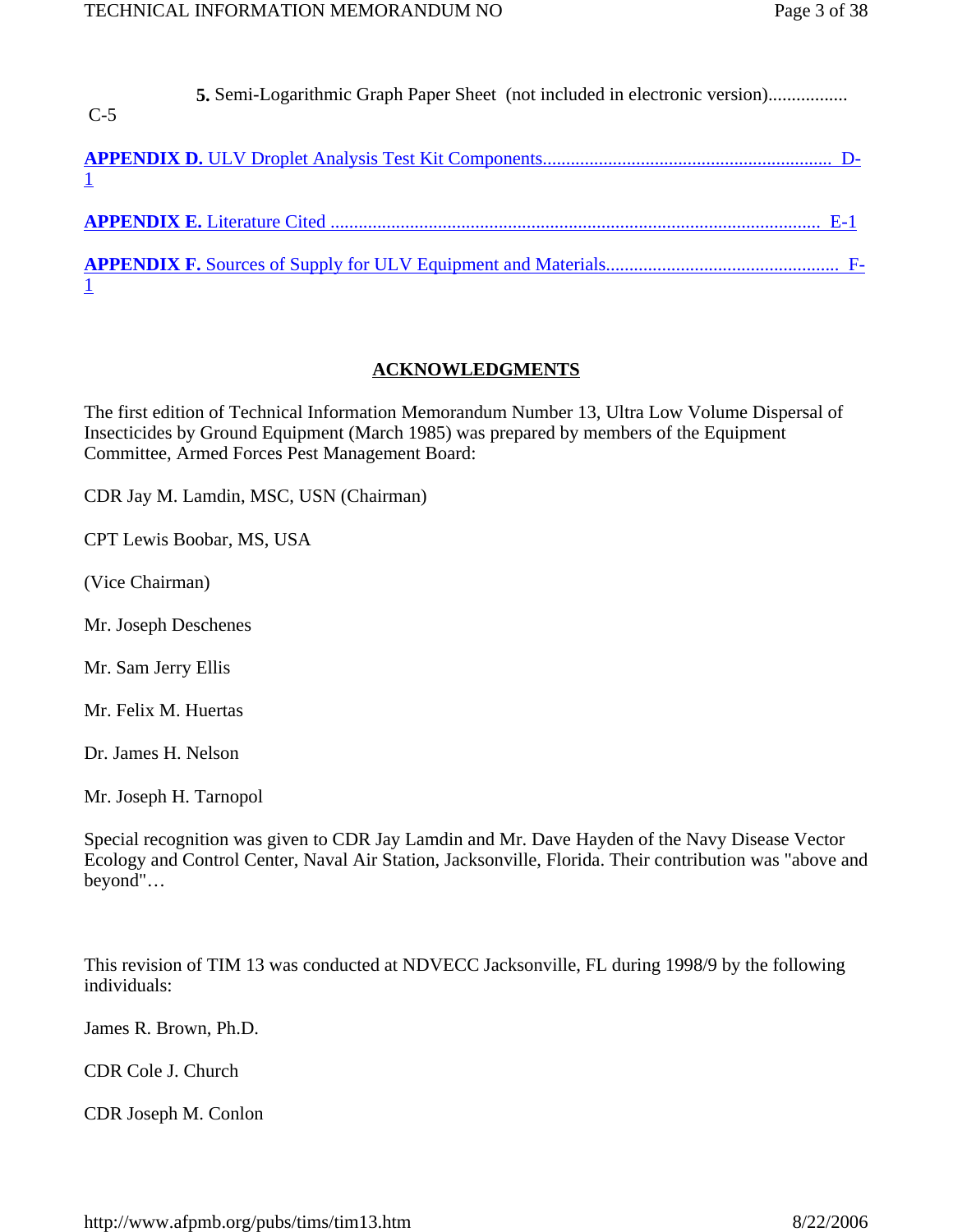LT Eric R. Hoffman

Technical review was provided by MAJ Charles E. Cannon, Contingency Liaison Officer, Armed Forces Pest Management Board. Final technical review and editing was conducted by the Defense Pest Management Information Analysis Staff, coordinated by MAJ Richard Johnson, assisted by CDR George Schultz, CAPT Daniel Mauer and Dr. Richard Robbins.

#### **DISCLAIMER**

Trade names are used in this TIM to provide specific information and do not imply endorsements of the products named or criticism of similar ones not mentioned. Mention of trade names does not constitute a guarantee or warranty of the products by the AFPMB, the Military Services, or the Department of Defense.

#### **FOREWORD**

This Technical Information Memorandum is designed to give specific information on DoD policy and current practices for ground application in outdoor situations. Aerial application policies and procedures are not considered, nor are indoor applications. Competency in performance of aerial application requires separate certification by DoD, or an appropriate state agency. Given the sensitivity of the subject, it is imperative that the activity considering outdoor ULV application take time to consider undesired side effects and the opinions of others in the pesticide use debate. As a weapon in the arsenal of integrated pest management, ULV application should be included in the context of reducing the risk of transmission of vector-borne disease through full implementation of as many techniques as are practical given the military, political, or social conditions existing in the area of operations. Protecting the health of service members, family members, and other civilians from excessive exposure to pesticides must be fully incorporated into the treatment plan.

 As practices and pest management materiel change, information in this TIM may need to be updated. Your constructive comments are most welcome and will be given full consideration in further revisions of this document. Comments should be sent to Armed Forces Pest Management Board, ATTN: Equipment Committee Ex-Officio, Forest Glen Section, Walter Reed Army Medical Center, Washington, DC 20307-5001.

> DONALD P. DRIGGERS Colonel, U.S. Army Executive Director

#### **1. INTRODUCTION AND PURPOSE**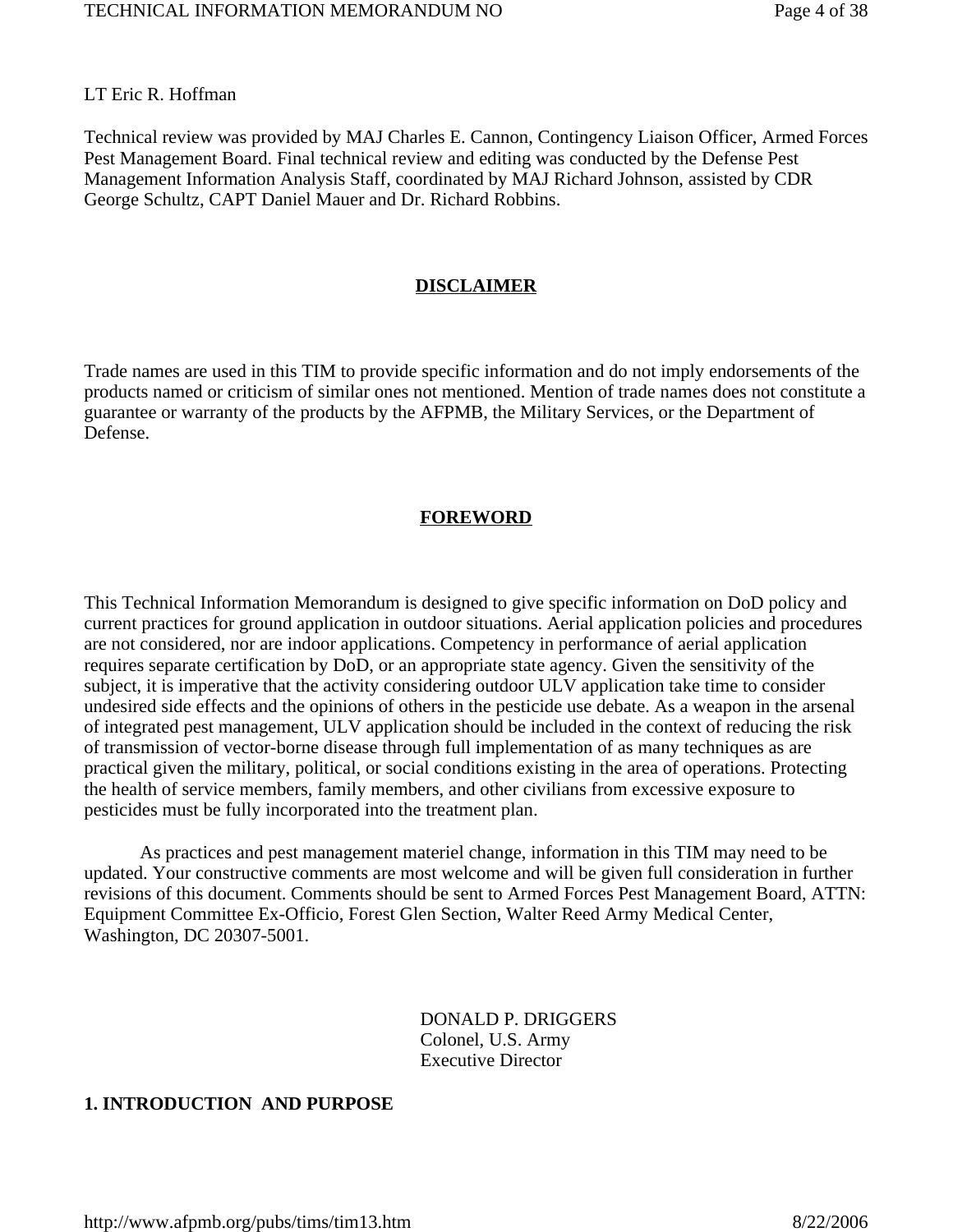a. Disease vector and nuisance pest control for routine and contingency military operations requires continual modification and updating of techniques and equipment. Coupled with changing pesticide requirements due to resistance and/or environmental considerations, the military utilizes state-of-the-art techniques to ensure protection of its forces. The employment of ultra low volume (ULV) equipment is one example of the methods introduced since 1960 in an effort to improve flying insect control. Primary emphasis is placed on ground control techniques; however, aerial dispersal equipment may be used successfully for vector-borne disease outbreaks where access or terrain curtail the use of ground equipment and vector suppression is immediately required.

b. This memorandum provides information concerning ULV ground dispersal techniques, equipment, maintenance considerations, and methods for required equipment operation evaluation. Equipment and techniques utilized for indoor or aerial ULV dispersal of insecticides are not included.

### **2. DEFINITION OF ULTRA LOW VOLUME DISPERSAL**

a. Ultra low volume dispersal, as defined by the Environmental Protection Agency, is a method of dispensing liquid insecticides at the rate of one half gallon or less per acre (ac). For the control of public health vectors and pests, formulations are dispersed in concentrations of 10-90% at flow rates up to 18 fluid ounces per minute. Technical grade application rates run from 0.001-0.1 gallons (0.006 - 0.06 pounds) per acre. Insecticide is applied as an aerosol consisting of particles ranging in diameter from 0.1 to 50 micrometers =  $\mu$ m); 80% of the particles must have a diameter within the 0.1 to 30 micron range. Droplet parameters within the aerosol range are further specified for each insecticide labeled for ULV dispersal.

b. ULV may also be used for control of agricultural pests. Application rates are usually greater than one pint per acre, and droplets are generally within the 50 to 200µm range.

### **3. ADVANTAGES OF ULV APPLICATION**

a. When compared to high volume methods, the amount of pesticide dispersed to achieve control is greatly reduced. For compounds in current use, the application rate is generally between one and 12 fluid ounces per minute. Methods employed before the introduction of ULV required dispersal rates of diluted pesticides in excess of 60 fluid ounces per minute. With ULV, smaller insecticide reservoirs can be used, significantly reducing weight and cube requirements for a dispersal system.

b. ULV eliminates fog particles (thermal aerosols) that obscure visibility. This is due to the small volume of insecticide released, and the absence of smoke particles produced by thermal fog applicators.

c. The effectiveness of ULV dispersal is equal to or greater than high volume application methods.

d. With the exception of some naled and pyrethroid formulations, diluents, sludge inhibitors or other additives are not required, reducing the cost of the finished formulation. Because storage, mixing and handling requirements for ULV insecticides are minimal, overall operational costs are further reduced.

e. ULV dispersal methods are cost effective. A reduction of 50% in overall operating expenses (time, labor and materials) can be realized when compared to dilute application methods.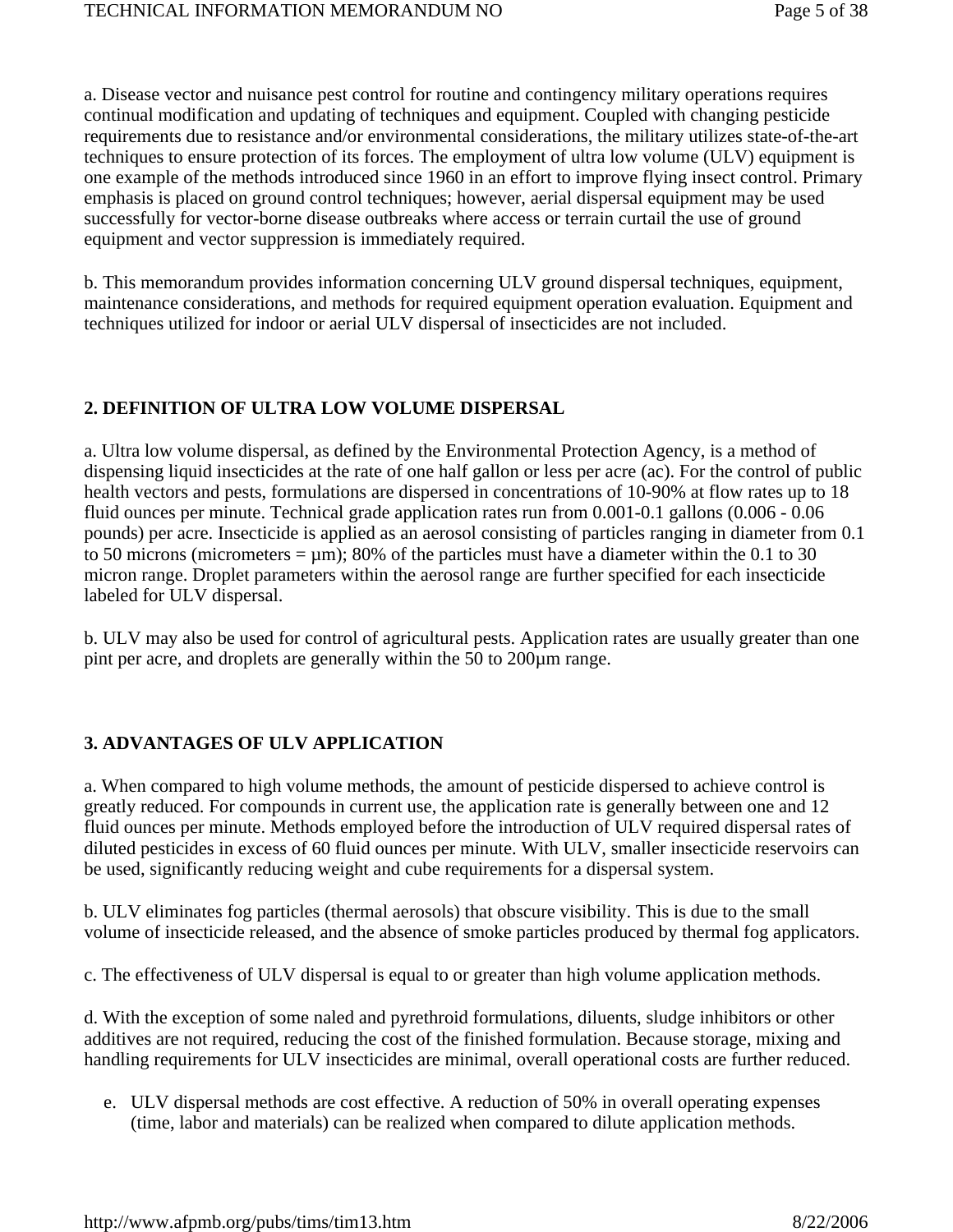f. Proper use of insecticides currently recommended for ULV applications does not constitute a greater hazard to the environment or personnel.

g. The advantages listed above also apply to contingency or emergency operations. Development of lightweight dispersal units using the concentrated pesticide without additives has significantly reduced weight and space requirements for deployment blocks.

#### **4. DISADVANTAGES OF ULV APPLICATION**

a. To ensure compliance with label specifications, specialized training for operators is required for calibration, operation and maintenance of equipment.

b. Thorough machine cleaning with solvent is absolutely essential after each operation to maintain equipment in peak operating condition.

c. Collection of insecticide particles on coated microscope slides (or other appropriate methods) is necessary to determine particle size. This should be accomplished at the beginning of each spray season and for every 50-100 hours of operation thereafter. If a machine remains idle for a month or more, recalibration and droplet evaluation are advisable. Specialized equipment and training of personnel are required to properly determine and evaluate droplet production. With instructions provided, the operator can collect droplets from a machine and submit them to a laboratory for analysis. Contact the appropriate pest management professional for information concerning these services. Additional information is provided in Appendix C.

d. Adherence to optimal droplet size, as stated in the label specifications, is essential so that the appropriate amount of insecticide is available in the droplet. Droplets too large fall to the ground quickly, reducing insect exposure time and increasing potential hazards to the environment or personnel. Furthermore, droplets exceeding sizes stated in label specifications are capable of causing damage to automobile finishes or other painted surfaces. On the other hand, smaller droplets are more susceptible to drift and aerodynamics around the target and will therefore fail to impinge.

### **5. DISPERSAL METHODS AND EQUIPMENT**

a. Basic Considerations. Effectiveness of ULV ground dispersal for adult flying insect control is dependent on the same factors involved in any outdoor aerosoling program: meteorological conditions, topography, vegetation density, proper equipment operation, correct vehicle speed, insecticide flow rate, activity of target population and insecticide effectiveness. Droplet size, droplet distribution and application rate have added significance because of the very small volume of insecticide applied to an area to achieve control.

b. Equipment. ULV ground equipment, whether produced for commercial or military use, must meet certain requirements. Components coming in contact with the insecticide merit special attention; these are: tubing carrying the insecticide from the reservoir to the atomizing head, interior solenoid valve mechanisms, pump assemblies, and exterior portions of the dispersal unit subject to liquid contamination. Equipment intended for use over rough terrain should be designed to withstand hard usage without breakdown. Electronic components should be heavy duty to withstand the effects of heat, solvents, and vibration. A review of ULV ground dispersal equipment indicates that many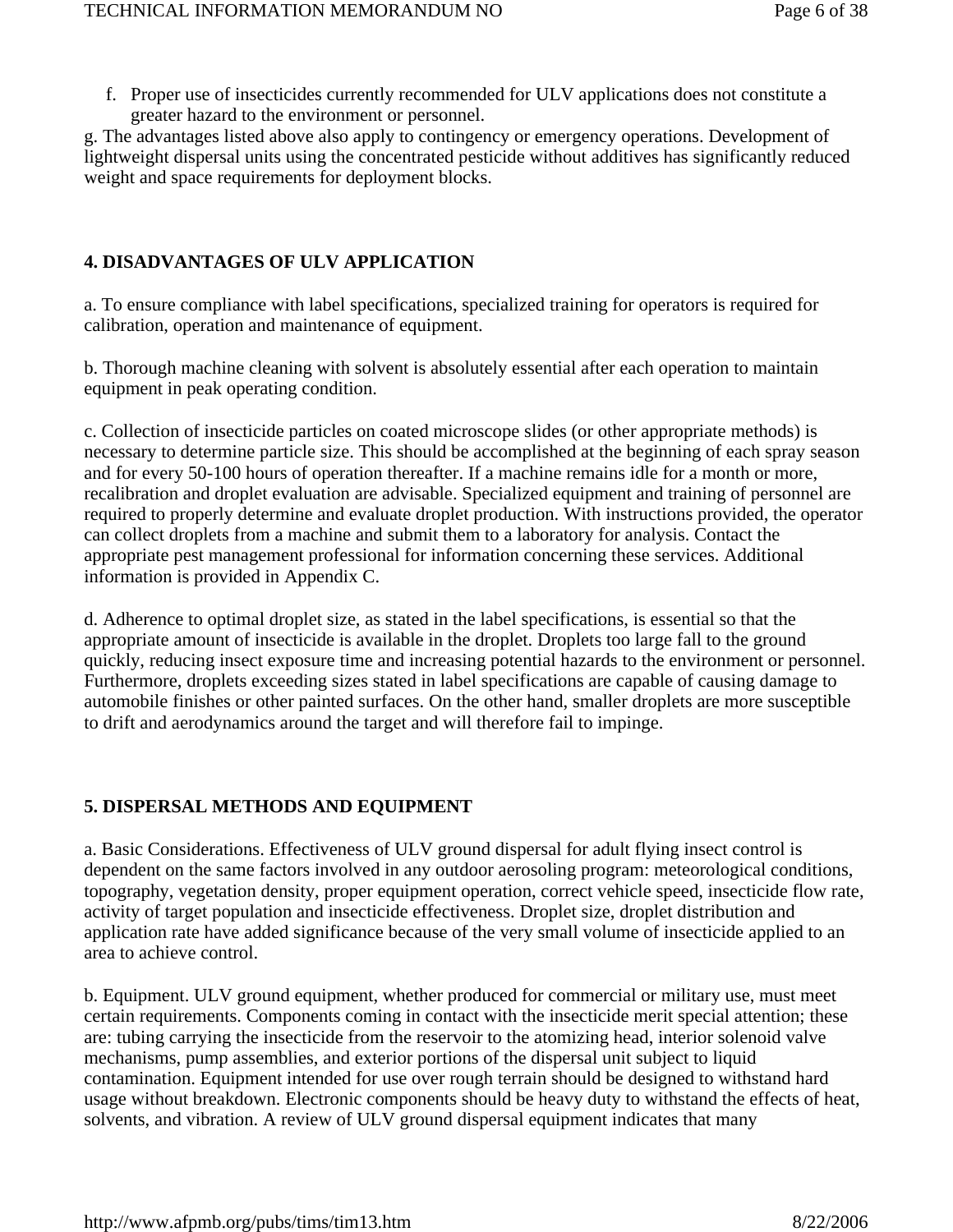manufacturers use common components. Therefore, several generalizations concerning design (e.g. FMI pumps, Roots blowers) and operation may be made.

c. Methods of Generating ULV Droplets.

(1) **Air-liquid mixing chambers (turbulence chamber) (mechanical methods).** Insecticide and air are mixed together under pressure in a chamber to produce atomization. The mixture is delivered to the outside air through single or multiple nozzles. Pressure generated by a blower or compressor may deliver air at high volume and low pressure, or high pressure and low volume, depending on equipment design. Dispersal units are usually powered with gasoline engines. These devices have the greatest versatility in the selection of air and liquid pressures or flow rates to facilitate liquid breakup and control particle size.

(2) **Thermofogger (thermal methods).** Two basic types of thermofoggers are manufactured: rotating disk and heat chamber. In the rotating disk type, insecticide is drawn between rotating disks, heated and shunted into the exhaust system. The insecticide fuel oil mixture is vaporized at a relatively high temperature (generally  $\geq 250^{\circ}$  F) in the exhaust port and forced into a relatively low atmospheric temperature where condensation  $(=\text{fog})$  occurs. The heat chamber type also disperses an insecticide fuel oil mixture. However, a standard insecticide pump is used to shunt the material into a "heating chamber" where vaporization occurs. A Roots blower is used to force the vaporized material into the adjacent atmosphere, which drives the condensation.

(3) **Rotating sleeves (mechanical).** Insecticide under pump pressure is introduced into a rotating porous cylindrical sleeve, forcing the liquid through minute openings to produce atomization. Droplet size may be controlled by the porosity of the sleeve and by varying the insecticide pressure and flow rate. Breakup of the liquid may be further enhanced by air delivered from a fan producing a shearing action on the droplets. These units are usually electrically powered by 12-volt storage battery systems; sleeves and pumps are driven by electric motors.

(4) **Rotating discs (mechanical).** Insecticide breakup is accomplished by introducing the liquid by gravity or pressure onto a motor-driven, cylindrically shaped disc rotated at high speed. The insecticide impinging on the disc is propelled outward to provide initial breakup. Shear produced by a motoroperated fan produces atomization. These devices may be hand-held or portable and are powered by batteries.

(5) There are several brands/models available for each method described above. Generally, each equipment company develops its own proprietary nozzle design to ensure the company's uniqueness. There are many references comparing proprietary nozzles. The label requirement for droplet spectra, however, is what determines whether a nozzle meets standards.

d. The Influence of Droplet Size and Dispersal Rate upon Practical ULV Control Operations.

(1) It is generally accepted by the mosquito control industry that optimum droplet size for mosquito control is in the range of 5-25 microns in diameter for Fyfanon™ . Insecticidal efficiency decreases rapidly for sizes smaller than 5 and larger than 25 microns, but little difference in efficiency is noted for sizes from about 7 to 22 microns. Generating droplets larger than this is wasteful or at best inefficient for ground dispersal application. Label specifications for ULV insecticides other than Fyfanon™ are generally in agreement with the above statements.

(2) Although mosquito populations are usually managed by ULV insecticide application following the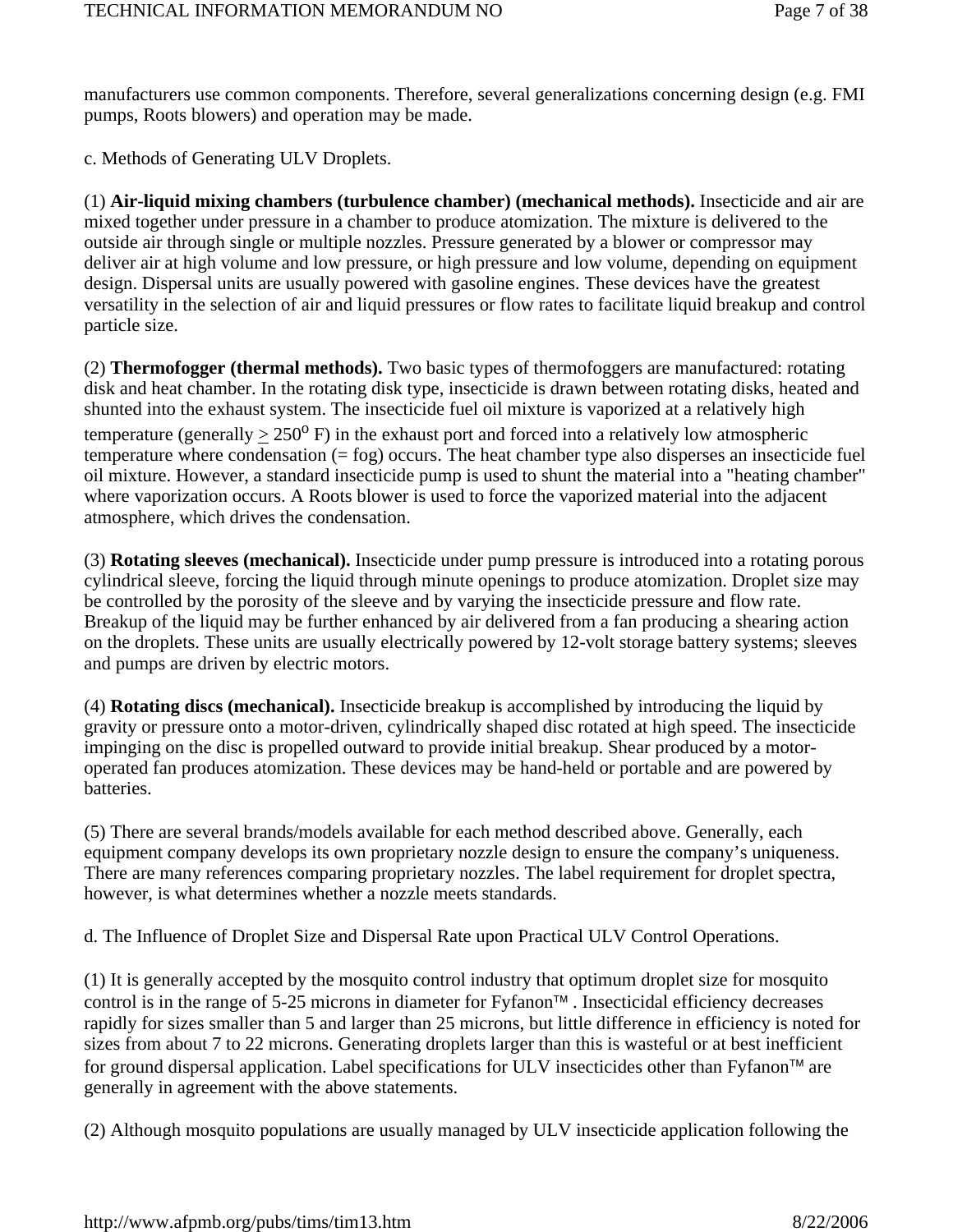standards described above, exceptions have been noted. For example, it has been shown that the same application rate of pesticide may not work for all species of mosquitoes. Application error, subject to ambient winds, may provide some of this variability because different species occur in different habitats - and different habitats affect aerosol dynamics in many ways. There is still much research to be done in this area. Another source of variability in treatment effectiveness is target species biology, which is species specific and genetically influenced. Body weight, flight habits, aerosol cloud dynamics, and ultraviolet light are all variables in this complex equation that determines final insecticide efficacy. Obviously, alteration of application rates may be necessary to compensate for some or all of these factors.

(3) The type of terrain and vegetation will greatly influence the requirements for droplet size and the ultimate effectiveness of an application. In open terrain with relatively sparse vegetation, greater effective swaths can be obtained. As vegetation density increases, the opposite holds true. This 'insecticide/vegetation penetration' factor must be considered for each environment.

(4) Wind speed has a profound influence on particle distribution and impingement. For most operations, wind speeds from 1 to 10 miles per hour (mph) will produce the best results. However, some experimental data indicate that wind speeds in excess of 10 mph may markedly increase the effective swath width where vegetative penetration is desired. **Read the label.**

#### **6. EQUIPMENT FOR MILITARY USE**

a. General Considerations. Since the initial acceptance of the ULV method for insect control, design and construction of commercial and military dispersal devices have been in states of constant change. The first generation of ULV dispersal units required application methods based on rather strict insecticide temperature conditions and vehicle speeds. Although it is beyond the scope of this memorandum to describe the history of ULV equipment development, it should be noted that the military has been instrumental in promoting significant improvements. Current military specifications (1985) reflect these developments for large engine-operated and hand-held equipment. Recently, commercial competition and field requirements generated by civilian and military agencies have stimulated innovations in equipment design that have simplified control operations and allowed greater latitude in application methods independent of speed and temperature requirements. Consult Technical Information Memorandum 19, Catalog of DoD Pest Management Materiel, Other Than Pesticides (to be published January 2000) for further information and images of the below listed items.

b. Equipment for Contingency Operations. Adulticiding equipment for use by military units in contingency or combat operations requires unique features. Equipment must be simple to operate and maintain, lightweight and portable, generate low noise levels, utilize a variety of pesticide formulations, and atomize effectively. Battery-powered units often fulfill these requirements and have been accepted by the mosquito control community in the last decade. Both hand-held and truck-mounted units are available.

#### c. Standard Stock ULV Generators.

(1) Dispensers procured for standard stock consumption are supplied as complete units with operating manuals and are ready for use. Spare parts are not provided but may be procured by military or open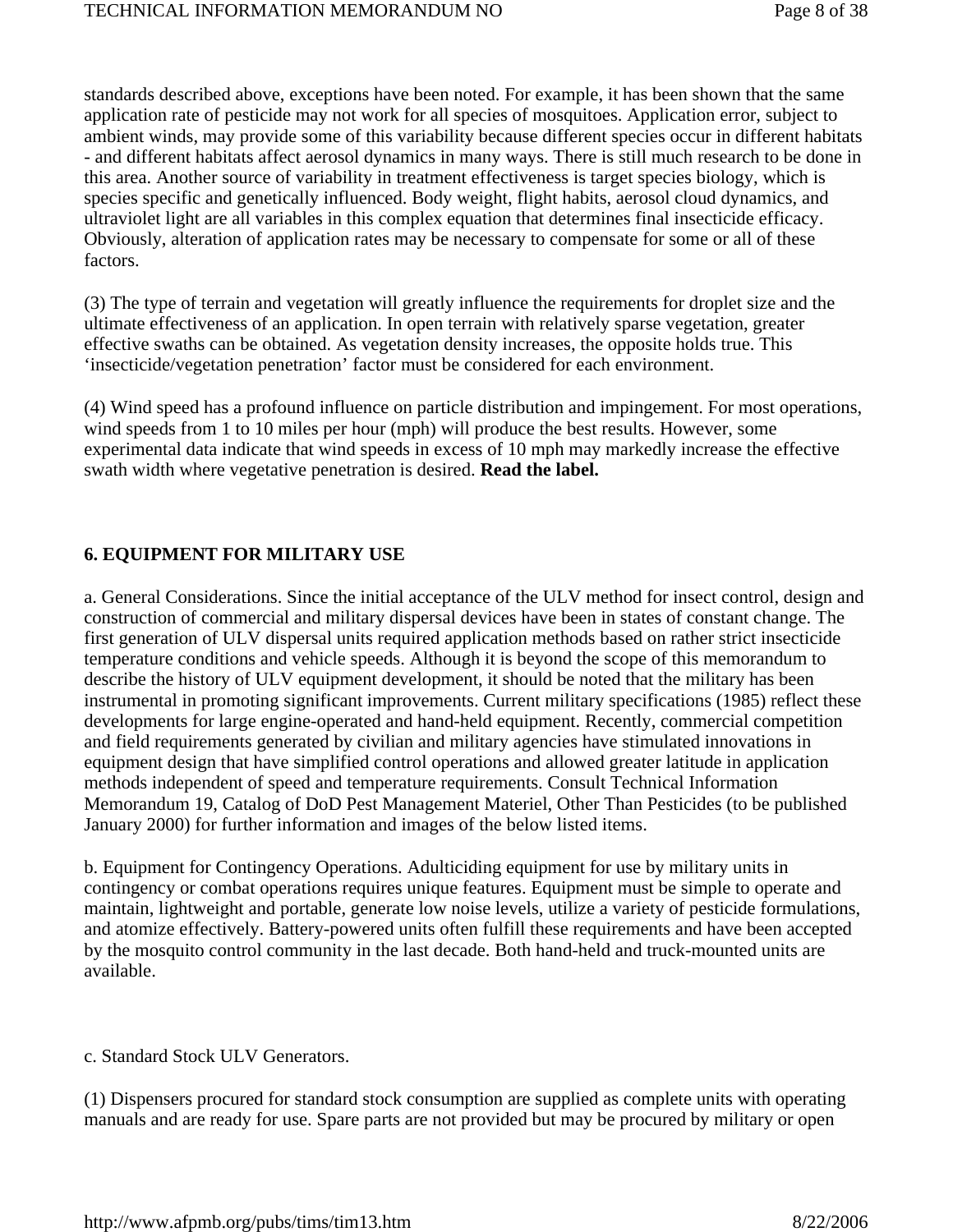purchase procedures. Operating and maintenance procedures should be thoroughly studied before attempting operations. Units dependent on liquid temperature should be initially calibrated for the range of their expected use in five-degree increments, usually 60 to 100<sup>o</sup>F. To ensure maximum effectiveness and minimize paint damage, droplet samples should be taken and validated prior to machine use.

(2) Gasoline engine powered equipment. Military specification MIL-A-52940B applies to dispersal units procured after October 1984. Equipment procured before this date and supplied under standard military procedures may be one of the following:

(a) **Aerosol Generator, Pesticide, Skid Mounted, Whitmire Micro-Gen G9HD**™ **(NSN 3740-01-083- 3570).** Heavy duty unit employing a positive displacement pump system. A module mounted near the operator provides controls to adjust flow monitored through a direct reading digital indicator system. The module also provides engine and pump controls for remote operation. 10.5 HP, Flow rate: 1 - 20 oz/min, Wt: 320 lbs.

(b) **Fog Generator, Skid Mounted, Leco Model 7000-011 (NSN 3740-00-375-9154).** Positive displacement pump with 6 psi. Machine no longer manufactured. It has been included to accommodate component part replacement.

12.5 HP, Wt: 456 lbs.

(c) **Aerosol Generator, Pesticide, Skid Mounted, Curtis Dyna Model 2740 Series ll. (NSN 3740-01- 141-2557).** This heavy-duty unit employs a positive displacement pump. Operation can be controlled from the truck cab with a remote device that provides flow control, flushing control, and a fault indicator.

(d) **Fog Generator, Insecticidal, Curtis Dyna MDL 2952. MIL-A-5294C, Type ll. (NSN 3740-01- 206-9635).**

(e) **Sprayer Pesticide, Skid Mounted, Beecomist Systems**™ **Promist (15MP) (NSN 3740-01-206- 9635).** 12V DC powered. Atomization is accomplished by a motor-driven porous polyethylene sleeve and blower combination. Insecticide is supplied to the sleeve by a motor-driven constant volume pump delivering a maximum of 6 fluid ounces per minute. A remote module controls all dispersal and flow system cleaning functions through a series of switches. Vehicle wiring kit (PN A4006), Wt: 95 lbs.

(f) **AGULVE, Sprayer, Pesticide, Skid Mounted, Beecomist Model Pro Mist 15MP with aluminum frame (NSN 3740-01-445-8380).** 12 V DC, Wt: 95 lbs, Vehicle wiring kit (PNA4006).

(g) **Aerosol Generator, Pesticide, Skid Mounted, MIL-A52940C, Type l (NSN 3740-01-062-8043).**  Flow rate: 1.5-18 oz/min. Wt: 400 lbs, 100 psi.

d. Hand-held Standard Stocked ULV Generators for Contingency Operations. Several units have been accepted for use by the Services for contingency operations and are currently listed on some or all of the military services authorized materials allowance list. These are:

(1) **Sprayer Manually Carried, DC powered (rechargeable battery), Ulvafan™, Dram Model MK2 (NSN 3740-01-206-9636).** Flow rate: 60 ml/min at 3 PSIG. Wt: 3.25 lbs. This electric powered handheld device is configured to disperse aerosols and mists. It is powered by a rechargeable 12-volt Gel Cell™ shoulder-carried battery pack. A spinning disc dispersal head and fan combination provide pesticide atomization. Flow rate is controlled by interchangeable gravity feed nozzles.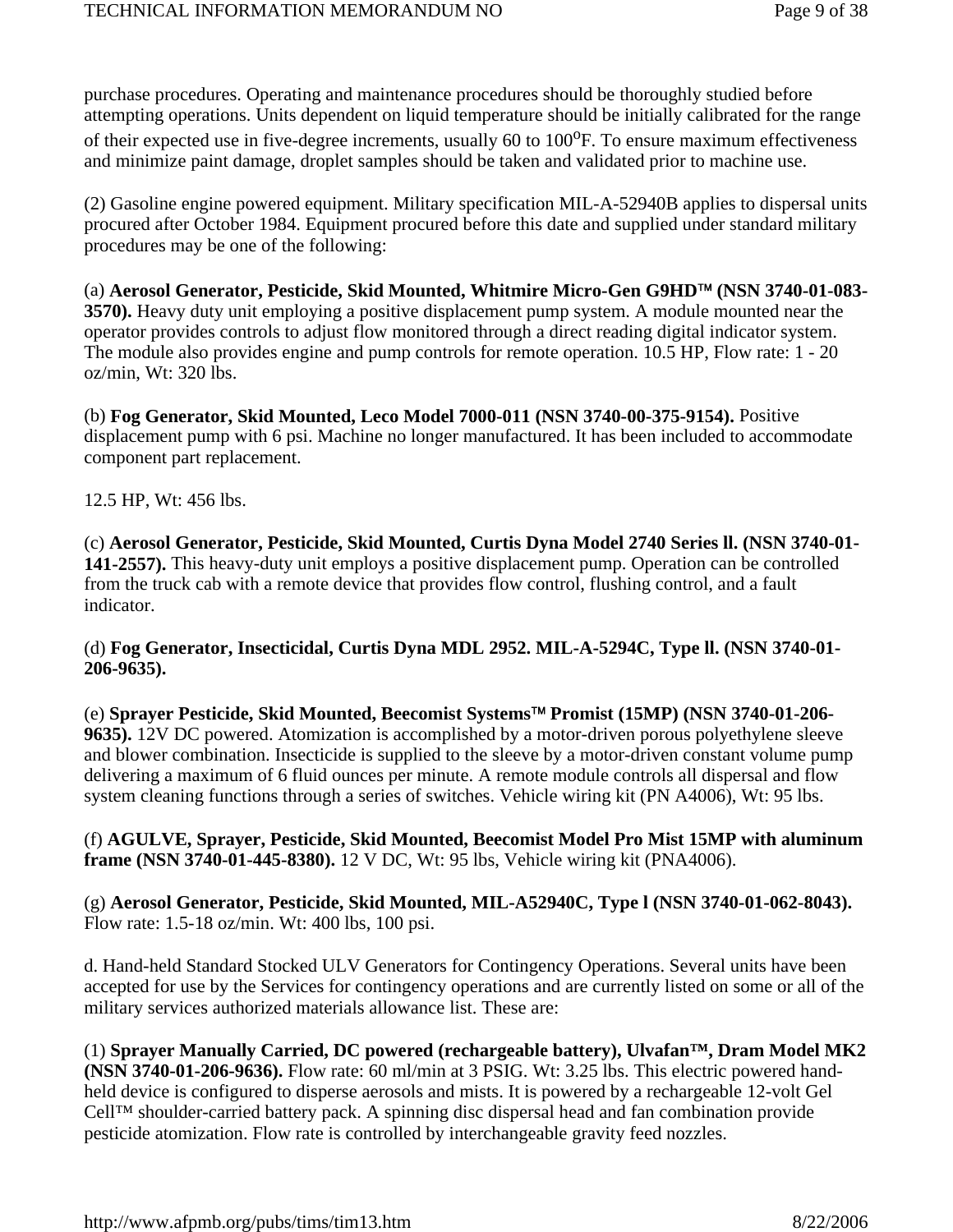(2) **Fog Generator, Manually Carried, Thermal Fog. Curtis Dyna Model 2610 Golden Eagle**™ **(NSN 3740-00-818-6648).** Flow rate: 5 GPH at 6 psi. Wt: 19 lbs.

(3) **Fogger, Hand Held, Gasoline Engine Driven. London Fog Eliminator**™ **(NSN 3740-01-456- 26250).** Flow rate: 5-6 GPH, Wt: 24 lbs.

(4) **Fogger, Hand Held, Gasoline Engine Driven. London Fog Colt**™ **(NSN 3740-01-456-2622).**  Flow rate: 0-4 oz/min, Wt: 19 lbs.

(5) **Fogger, Hand Held, Gasoline Engine Driven. Clarke P-1**™ **(NSN 3740-01-456-2623).** Flow rate: 0-4 oz/min, Wt: 17 lbs.

e. Backpack Dispersal Units. Most of the currently manufactured backpacks can disperse liquid, dust and/or granular formulations with accessory attachments. Generally, liquid dispersal rates and droplet sizes exceed those required for ULV insect control. However, some backpacks do meet ULV criteria. Historically, these devices provide limited flying insect control, because of small capacities, and are more effective in residual treatment. The Kiortiz DM-9, readily available through supply channels, was the DoD standard for several decades. Recently, however, production was stopped and the device has been replaced by the following model.

**Sprayer-Duster, Pesticide, Backpack, STIHL® Model SR400 (NSN 3740-01-463-0147).** ULV nozzle included - discharges mist 38 ft vertical/40 ft horizontal, Wt: 24 lbs.

### **7. APPLICATION OF ULV INSECTICIDES**

a. General Considerations.

(1) Although a number of insecticides are labeled for outdoor pesticide dispersal, relatively few are needed for military use. Currently available standard stock insecticides will satisfy most requirements. Occasionally non-standard pesticides may be needed to overcome a resistance problem, meet specific legal requirements, or satisfy environmental constraints. Also, where the odor of the pesticide is offensive and cannot be tolerated, substitution may be desirable.

(2) Operational application factors must also be considered, and all are equally important. These are: (1) application rate required, (2) swath width, (3) flow rate and vehicle speed, and (4) particle size produced by the machine.

b. Standard Stock Pesticides for ULV Dispersal.

(1) **Fyfanon**™ **(NSN 640-00-655-9222, 57%), (6840-00-685-5437, 57%), (6840-00-685-5438, 57%), (6840-00-926-1481, 95%) and (6840-00-169-1842, 95%).** This is the most commonly used organophosphorus compound in the United States for ULV ground dispersal. Advantages include demonstrated effectiveness against many pest and vector species and its relatively low mammalian toxicity. However, when applied in droplets much larger than those specified in the label, this compound has the ability to damage acrylic-based automobile paints. Machine adjustment must therefore be exact, and application rates followed carefully. The original label specifications called for a maximum application rate of 0.04 pound actual per acre (0.5 fl oz/acre). A label revision in 1972 allowed the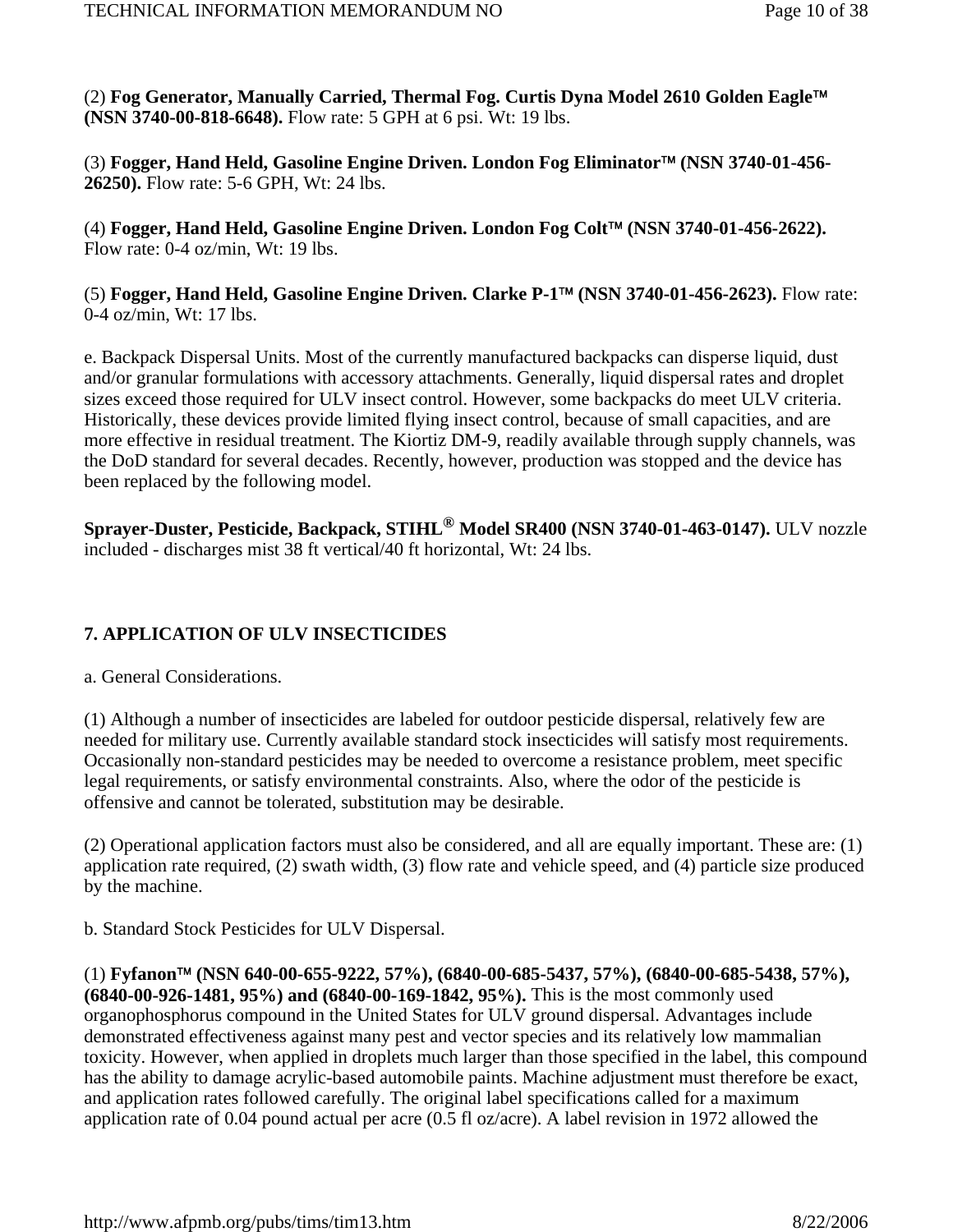maximum application rate to be increased to approximately 0.057 lbs./acre (0.716 fl oz/acre). This rate corresponds to a vehicle speed of 5 mph, swath width of 300 ft and a flow rate of 1-2.1 fl oz/min., or a vehicle speed of 10 mph and a flow rate of 2.0-4.3 fl oz/min.

### (2) **Naled (Dibrom™) (NSN 6840-01-270-9765, 85%).** This compound may be

applied at the rate of 6-12 fl oz/min of Dibrom  $14<sup>TM</sup>$  concentrate diluted as a 0.5 - 4.5 gallon mixture in either heavy aromatic naphtha (HAN) or vegetable oil. This corresponds to a technical grade application rate of 0.01-0.02 pound per acre. This is the application rate for a vehicle speed of 10 mph, and flow rates should be adjusted accordingly for higher or lower vehicle speeds. In 1997 an EC version, Trumpet™ , became available.

(3) **Chlorpyrifos (Dursban**™ **) (NSN 6840-01-122-2652, 42%, EC 4E), (6840-00-402-5411, 42%, EC4E), (6840-01-203-6161, 19.36%, Mosquitomist, 1.5 ULV).** This compound may be applied at the rate of 0.67-1.3 fluid ounces per minute for the undiluted 6 pound per gallon concentrate. (The basic producer has decided to discontinue this concentration and it is expected that chlorpyrifos 1.5 pounds per gallon ULV concentrates will be substituted). The 1.5 pounds per gallon ULV concentrates should be applied undiluted at a flow rate of 2.7-5.3 fluid ounces per minute and an average vehicle speed of 10 mph. These flow rates correspond to a dosage equivalent of 0.005-0.01 pound per acre for either concentration of chlorpyrifos based on an effective swath width of 300 feet. Flow rates should be reduced accordingly if a 5 mph speed is used.

### (4) **Pyrethrins, 3% pyrethrins with synergists (ULV fog concentrate) (NSN**

#### **6840-01-104-0780).**

#### (5) **Resmethrin (Scourge**™ **) with SBP-1382**® **/ piperonyl butoxide 4% + 12%**

**MF (ready to use) (NSN 6840-01-359-8533).** At 5 mph with a 300 ft swath width the low flow rate is 0.007 lb. ai/ac. At 10 mph with a 300 ft swath width the rate is 0.021 lb. ai/ac.

c. Non-standard Pesticides for ULV Dispersal.

- 1. Baytex™ Liquid Concentrate.
- 2. Several Pyrethroid Compounds with Synergists are available.

d. Computation of Dosage Rates for ULV Insecticides.

(1) General Considerations. Any computation of deposition is based on the definition of the area to be treated, and therefore the depth of treatment, or swath, must be established to enable computation of the dosage rate. Dosage is expressed in either fluid ounces or pounds of technical concentrate (actual) per acre. In reality what is being treated is a volume of air above the surface of the earth, called the "insect zone."

(2) Swath Width. Perhaps no other single factor in the computation of dosage rate receives so much discussion as the meaning of the term "swath" or "effective swath width." Many arbitrary definitions have been given to this term. The recommendations of the manufacturer or governmental research activities will be acceptable as guidelines. In practice, the operator is governed by the actual area he is required to treat. He may not be able to apply insecticide in the exact manner recommended due to the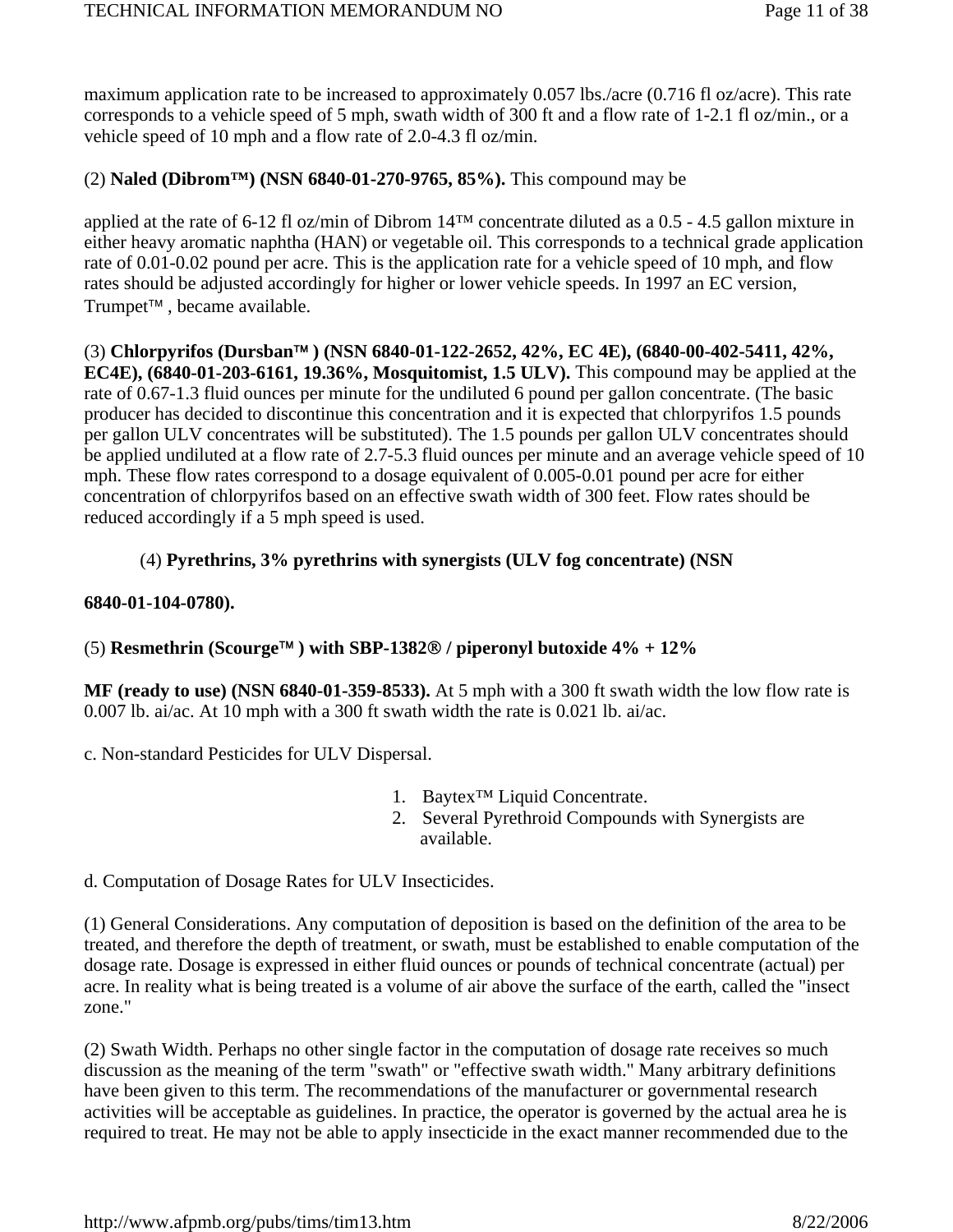physical layout or geography of the area. As long as the insecticide is dispersed evenly at recommended rates in more or less equal swaths across the area to be treated, the control procedure will be effective. According to published information, the swath width determined for the application of Fyfanon<sup>™</sup> ULV and other insecticides is 300 ft, which is adequate for all but the most densely vegetated areas. Historically, this 300 ft interval came from the center of one road to the center of the next road, demarcating a city block. In early tests, treatment of that area with insecticide resulted in 80% mosquito mortality and was accepted as the standard. In open terrain, good control has been obtained at swaths of 2000 feet or more. Effective swath width is the distance at which "effective" control is obtained. Generally, an effective swath width is determined by experimentation. It is accomplished by one of two methods: direct evaluation of kill of exposed caged insects, or reduction in landing rate on humans where a natural infestation occurs. An arbitrary definition of the term "effective" is "85%" control. Swath width is generally included on the insecticide label. If not, then tests should be conducted to determine the distance at which 85% control is achieved. These tests are highly variable in nature, requiring sufficient replications to achieve an acceptable statistical level, and may require more time than the average mosquito control district or military operations spray team may have. The Command Pest Management Consultant/Entomologist and distributor/formulator should be able to address questions concerning swath width. Once the swath width has been established and a firm recommendation has been made by a

company or agency, the operator should make every effort to adhere to the recommendation for swath spacing, vehicle speed, and output to accomplish effective control.

(3) Determination of Application Rate.

(a) General Considerations. Each insecticide has different physical and chemical properties, and biological effectiveness. Therefore, different dosage rates must be established for specific control situations or species involved. The application rate, or delivered volume per unit of time, will depend on the weight of the concentrated insecticide, the speed of the vehicle, and the established effective swath. Using these figures, simple arithmetical calculations can be made to determine deposit rates per acre for effective control. An example for Fyfanon™ will be given here. The calculation method is essentially the same for any other insecticide or formulation.

(b) Mathematical Calculations.

Determination of acreage covered. It has been established that the effective swath for ULV Fyfanon™ applications is 300 ft, and practical vehicle speeds have usually been set at either 5 or 10 mph. Therefore:

Vehicle speed (mph) x 5280 (ft. in 1 mile) x swath in feet / 43560 (sq. ft in 1 acre) = acres covered per hour

For a 5 mph rate:  $5 \times 5280 \times 300/43560 = 181.8$  acres/hour.

For a 10 mph rate, this figure would be doubled, or 363.6 acres/hour.

The established flow rate for 5 mph is a maximum of 2.1 fluid ounces per minute or for one hour is 60 x  $2.1 = 126$  fluid ounces per hour. Therefore  $126 / 181.8 = 0.6931$  fluid oz/ac.

The stated weight of technical Fyfanon™ per gallon is 10.25 pounds per gallon. One fl oz will weigh:  $10.25 / 128$  (fl oz in gal) = 0.08 pounds per fluid ounce. Therefore, the deposit rate per acre is 0.08 x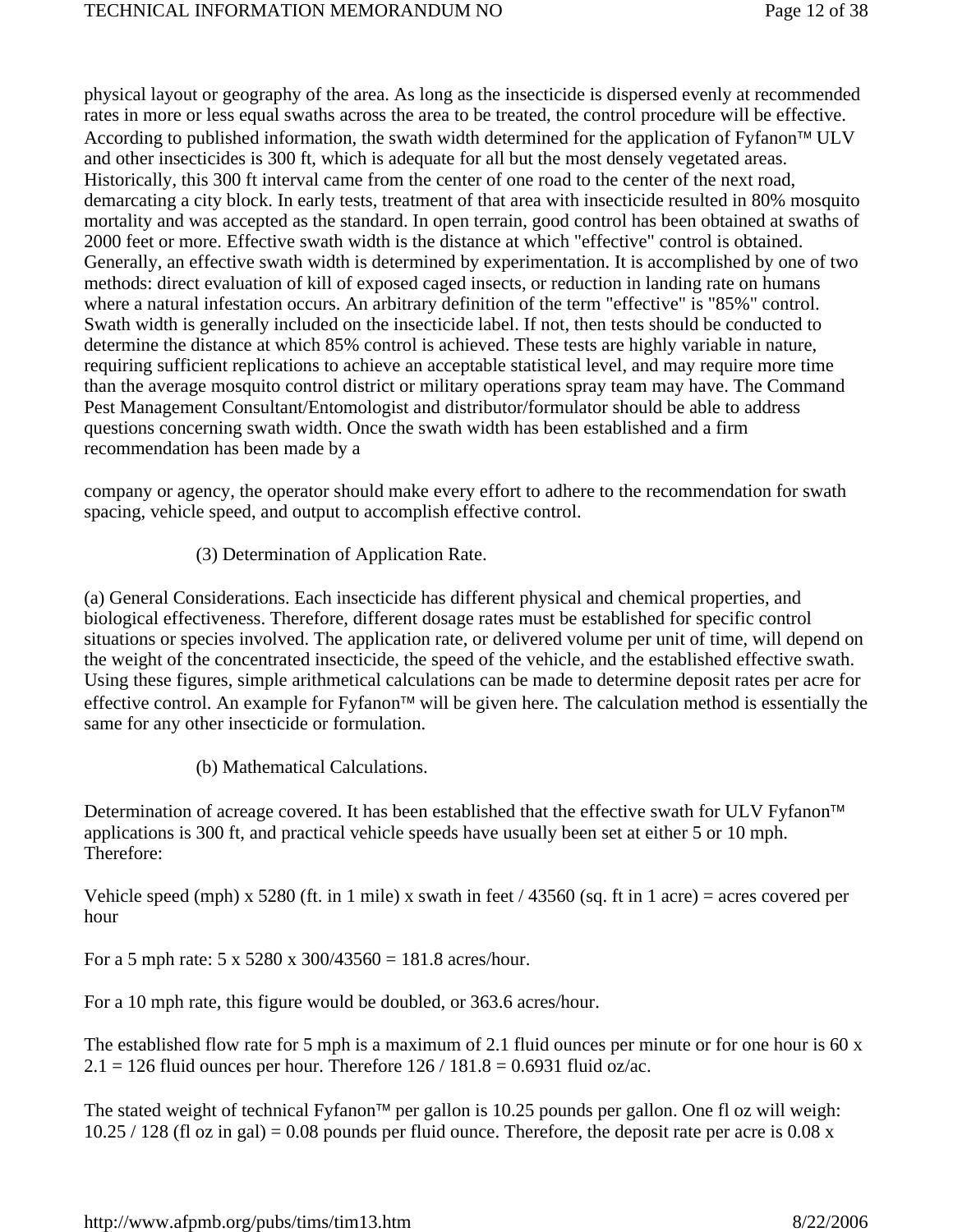0.6931 or 0.055 lbs/ac deposit of technical (actual) Fyfanon™ . For 10 mph, and a maximum flow rate of 4.3 fl oz/min, the flow rate is:

 $(60 \times 4.3)/363.6 = 0.71$  fluid ounces per acre, or a deposit of 0.08 X 0.71 = 0.0568 pounds per acre deposit of technical Fyfanon™ .

Simpler procedures can be used to determine the same figures as above. An effective, and essentially as precise method of determining the acreage covered per minute is:

Speed (mph) x swath (ft.)  $/ 500 =$  acres covered per minute

For example, a speed of 5 mph with a 300 foot swath gives

5 x 300 / 500 = 3 acres per minute. For a maximum flow rate of 2.1 fl oz/min, the deposit rate per acre is  $2.1 / 3 = 0.7$  fl oz/ac, or a deposit of 0.08 x 0.7 = 0.056 lbs/ac deposit of technical Fyfanon<sup>™</sup>. The deposit rate for a 10 mph speed is  $10 \times 300 = 6$  acres per minute when the flow rate is doubled, and deposit rate is the same 0.056 pounds per acre.

(4) Calibration Techniques.

(a) Method for machines with in-line flow meters and temperature gauges.

The method of calibrating the flow rate of ULV equipment is relatively simple, requiring a stop watch and a graduated cylinder marked in tenths of an ounce or in cubic centimeters (milliliters). First, the machine is placed in operation; then, adjust the engine speed to establish proper insecticide tank pressure, and fill the insecticide lines. This may require letting some 'run out' in order to fill the lines. Set the flow meter to an arbitrary setting (about mid scale). Remove the discharge tube from the dispersal head, and hold it at the same level. Activate the solenoid valve to start discharge. The insecticide is allowed to flow for one minute, and the measurement is made directly in fluid ounces or milliliters per minute. For example, if the machine is operated for one minute, and the total amount of liquid discharged in this time is 128 ml, the flow rate is 4.3 fl oz of Fyfanon™ per minute.

128 ml/min / 29.57 ml in 1 fl oz = 4.3 fl oz / min

This is the maximum discharge rate allowed at 10 mph. If the total flow is higher or lower than this rate at the existing temperature, an adjustment of the needle valve must be made to establish proper flow. Be sure to record the temperature at this setting, since the flow rate must be readjusted for any positive or negative change in temperature of 5 degrees or more.

If a machine is calibrated at a stated insecticide temperature, the machine should be used for operations under the same or nearly identical conditions, or the flow rate may differ greatly from that previously calibrated. Too little flow or output means poor control; too much output means waste, a possibility of paint damage or adverse effects on the environment. Calibration of a machine should be made periodically, usually after 25 hours of operation, or any time when major maintenance is performed. Furthermore, if a change in insecticides is made, recalibration must be performed. A calibrated graph should be plotted for high and low flow rates at temperatures between  $60-100^{\circ}$  F. For any major change in insecticides or operating conditions, a slide sample of droplets should be obtained.

(b) Method for Constant Volume Output Machines. None of the machines produced for commercial or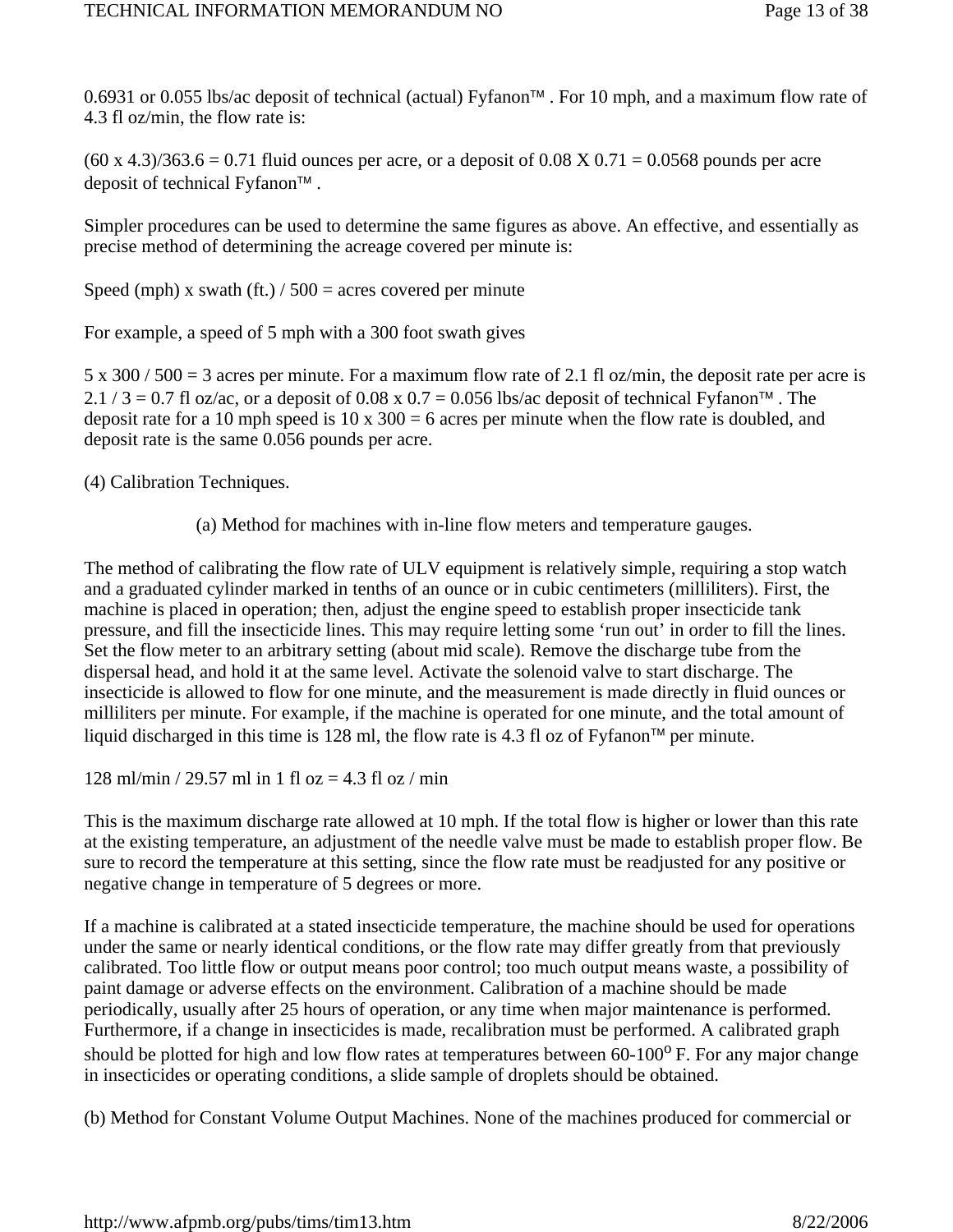military use have identical systems for control of liquid output. Follow the instructions provided with the equipment to determine flow rate. Although direct readout of flow may be indicated, its accuracy should be checked by the method in (a) above at some ambient temperature within the expected machine operating range.

(c) Method for Gravity Flow Machines. Hand-held equipment may employ gravity feed systems using interchangeable orifices for establishing flow rate. For public health ULV operations, usually the smallest orifice provided will produce the desired flow. A large beaker may be used to collect the liquid for transfer to a graduated cylinder for accurate measurement. With the smaller hand-held machines, calibration may offer more technical difficulty. Calibration in these cases may require that someone time an application as the operator sprays over a certain area.

#### **8. DROPLET SIZE FOR ULV APPLICATIONS**

a. General Considerations. Before the development of ULV techniques, a general knowledge of the characteristics and droplet size of a dispersed insecticide was all that was usually necessary to understand control principles. Because ULV methods employ only a small amount of insecticide, knowledge of the characteristics of droplets and their ultimate destination and deposition becomes of paramount importance if ULV dispersal is to be accomplished effectively and safely. This is especially important when application rates of one fluid ounce per minute are used.

b. Droplet Size.Collection of insecticide particles on coated microscope slides is necessary to determine particle size. This should be accomplished at the beginning of each spray season and for every 50-100 hours of operation thereafter. If a machine remains idle for a month or more, recalibration and droplet evaluation are advisable. Specialized equipment and training of personnel are required to properly determine and evaluate droplet production. With instructions provided, the operator can collect droplets from a machine and submit them to a laboratory for analysis. Contact the appropriate pest management professional for information concerning these services. Additional information is provided in Appendix C.

c. Distribution of Droplets for ULV Dispersal.

(1) Understanding label specifications and droplet distribution in an aerosol cloud requires knowledge of the term mass (or volume) median diameter (MMD or VMD) expressed in microns. This is the closest description that can be employed to characterize a wide distribution of droplet sizes. There are several methods currently used to determine droplet size. Three popular for field use in mosquito control are: PCDC-3 (KLD Labs, Inc., Huntington Station, NY), Teflon® slides, and silicone slides. The PCDC-3 is a 'hot-wire' probe that is inserted into an aerosol cloud, and conductance change is measured when droplet impingement occurs. This measurement is converted to an MMD and printed out automatically. The distance at which the probe must be held is dependent on the 'airblast' from the sprayer and will differ from machine to machine. However, the probe must be held where the airblast is  $3-7 \text{ m}^3/\text{sec}$ . Teflon® and silicone slides are used in the following manner to characterize droplet size distribution and can be employed to characterize a wide distribution of droplet sizes. The total volume of a droplet sample collected on a coated microscope slide (200 droplets on some labels) is calculated and divided into two equal volumes. The division line is the VMD, which means that half of the volume will have droplets smaller than the VMD number, and half the volume will have droplets larger than the VMD number. The measurement is expressed in microns. Some current ULV labels still use the term MMD, although most recent literature uses the term VMD. These terms are synonymous and interchangeable as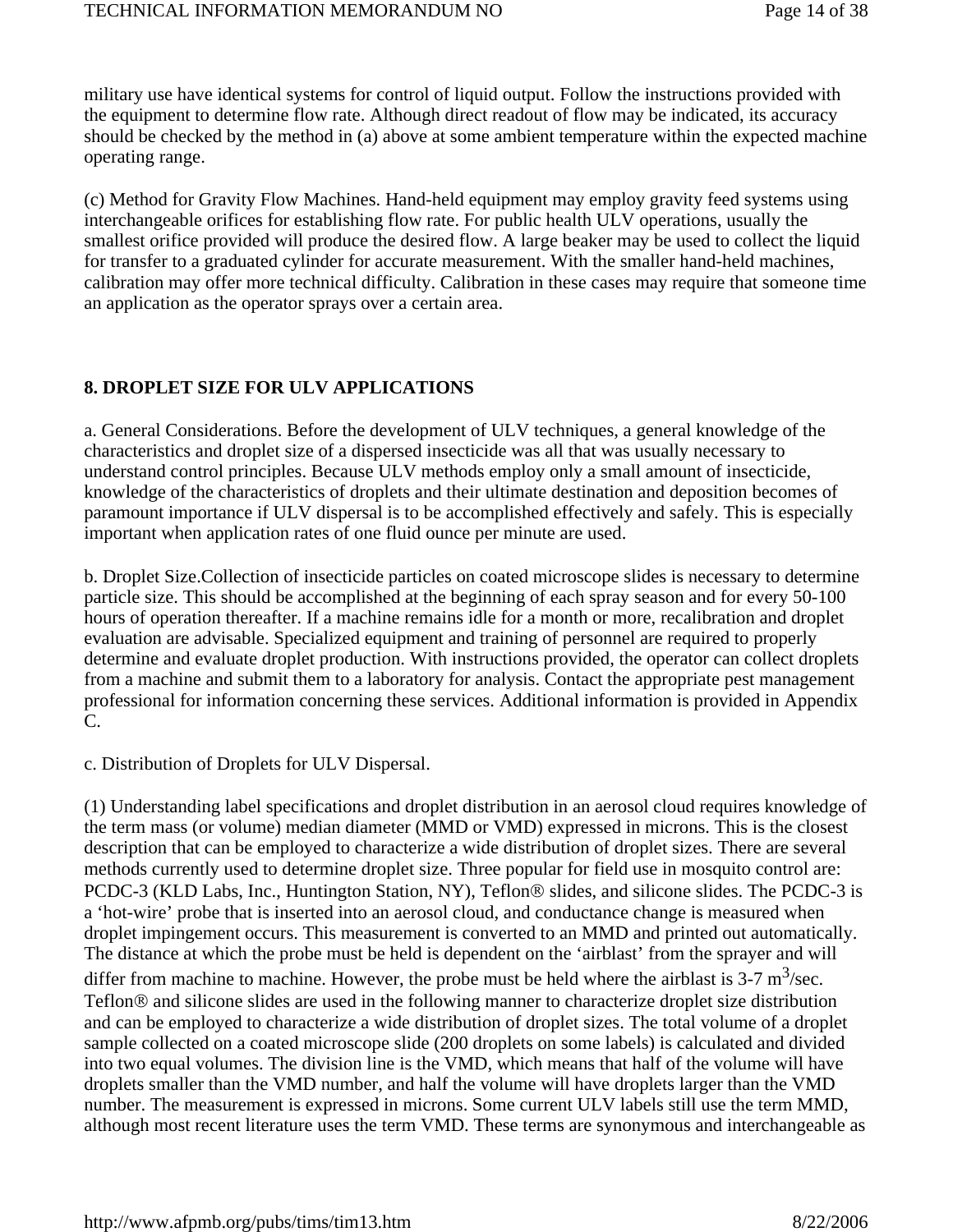they relate to the very small droplet sizes in ULV applications. Droplet sizes should show a reasonable distribution around the VMD, and an aerosol for ULV dispersal will generally fall between 5 and 25 microns. A large number of very small or large droplets outside the 5-25 micron range indicate incorrect atomization. Usually some adjustment to the flow rate or other machine operating characteristics will be required to establish the correct range. If a large number of droplets, five microns or less, are produced and they constitute a small percentage (less than 10%) of the volume (mass), the remaining droplets will normally produce effective control. However, the final guidance, and the law, is the insecticide label. Labels vary in their requirement of VMD and selected ones are listed below.

(2) When a slide sample is analyzed by a qualified agency, other factors, such as the distribution of droplets by number (frequency or numerical median diameter - FMD), percentage of volume in each droplet size category, and other factors related to label specifications, will be considered. For the equipment operator, the knowledge of VMD size, percentage of volume within a certain range, and the largest droplets generated by the machine will usually be sufficient to tell him if his equipment is operating properly.

(3) There are certain standards set by federal and state agencies and chemical companies for the performance of a machine and a given pesticide. These standards, as part of the label specifications, must be met so that effective control can be achieved and hazards to personnel and property minimized.

d. Requirements for Droplet Size: Label Specifications.

(1) Portions of label specifications for the commonly used standard stock pesticides are quoted below as general guidelines. Before attempting operations or droplet assessment, read the complete label to ensure best results.

(2) Label Specifications for Fyfanon™ ULV

(a) Droplets must not be less than 5 microns in size, as the smaller droplets do not impinge readily on adult mosquitoes.

(b) Droplets should not exceed 32 microns in size. Up to 3% can exceed 32 microns provided the VMD does not exceed 17 microns and no droplets exceed a maximum of 48 microns.

(c) More than one-half of the total spray mass must consist of droplets in the 6-18 micron range.

(d) A minimum of two-thirds, preferably four-fifths, of the total spray mass must consist of droplets not exceeding 24 microns in diameter.

- (e) The mass median diameter should not exceed 17 microns.
- (f) The average diameter of the droplets should not exceed 12 microns.

(g) When Fyfanon™ droplets are collected on silicone coated slides, the spread factor, if not actually computed for an individual slide, is 0.5 (see Section 9, below).

(h) Sampling distance should be 25 feet from the point of discharge.

(i) Silicone- or Teflon<sup>®</sup>-coated slides may be used for sampling.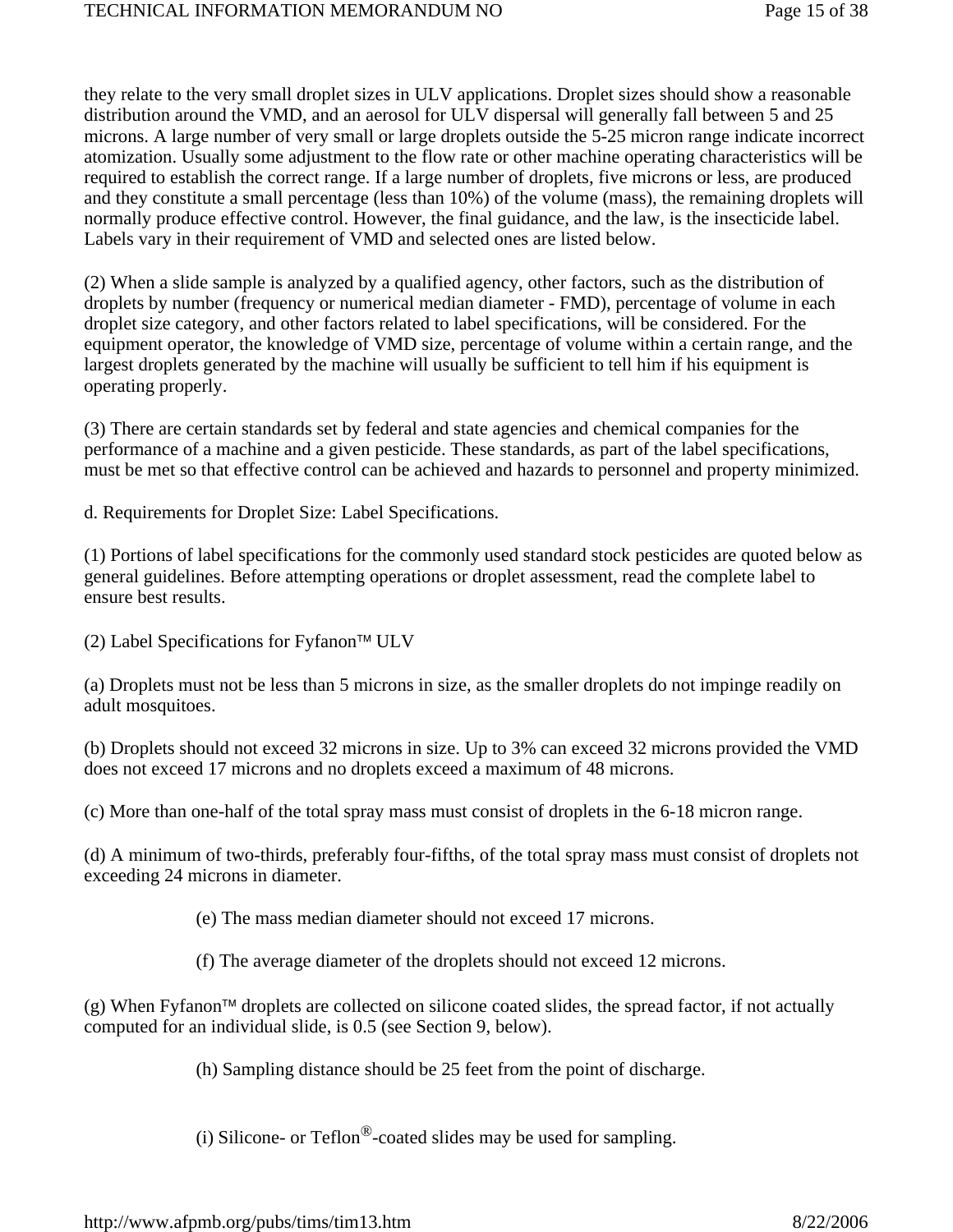(3) Label Specifications for Dursban™ Formulations.

(a) Droplets should be produced in the range of 5 - 30 microns.

(b) The volume median diameter produced should be 10 - 15 microns.

(c) Sampling distance should be six feet from the point of discharge.

(d) Silicone coated slides may be used but  $\text{Teflon}^{\circledR}$  is preferable.

(4) Label Specifications for Dibrom 14™.

(a) Maximum effect is produced by particles that range in size from 11-20 microns.

(b) Volume median diameter of the droplets produced should not exceed 15 microns and no droplet should be larger than 50 microns.

(c) Sampling distance should be 3-6 feet from the point of discharge.

(d) Silicone coated slides may be used but  $Teflon^{\circledR}$  is preferable.

(5) Resmethrin (Scourge™).

(a) For use in nonthermal backpacks when the material is diluted with oil, the VMD should be 18-50 microns. The label should be consulted for dilution and application rates.

(b) For truck-mounted nonthermal ULV, adjust equipment to deliver fog particles of 8-20 microns. The label should be consulted for dilution and application rates.

#### **It should be noted that these figures are for ground ULV applications, NOT AERIAL. Aerial VMD requirements for each chemical are significantly different.**

### **9. MEASUREMENT OF DROPLETS FOR ANALYSIS OF ULV PERFORMANCE**

a. General Considerations. As outlined above, critical considerations must be met for droplet size in ULV applications, and the methods of analysis are equally as important as the insecticides and equipment employed to disperse them. Techniques such as automatic particle size counters, electronic scanning photography, lasers, chemically treated paper, "roto-rods", Cascade Impactor, magnesium oxide slides, settling chambers, carbon black and several types of gels may be used to determine droplet size. Several methods measure too coarsely or may fall into the realm of research techniques. Each method measures an optimum droplet size range for which it is selective (Rathburn, 1970). Magnesium oxide-coated slides are accepted as being the method of choice for water-based droplets (Rathburn, 1970). This method requires careful preparation techniques in preparing the slides.

(1) For practical routine work, microscopic techniques are adequate to perform droplet analysis. The only equipment required is a good quality compound microscope, using an eyepiece micrometer for measurement of droplet diameters. Accurate calibration of the microscope is essential and can be easily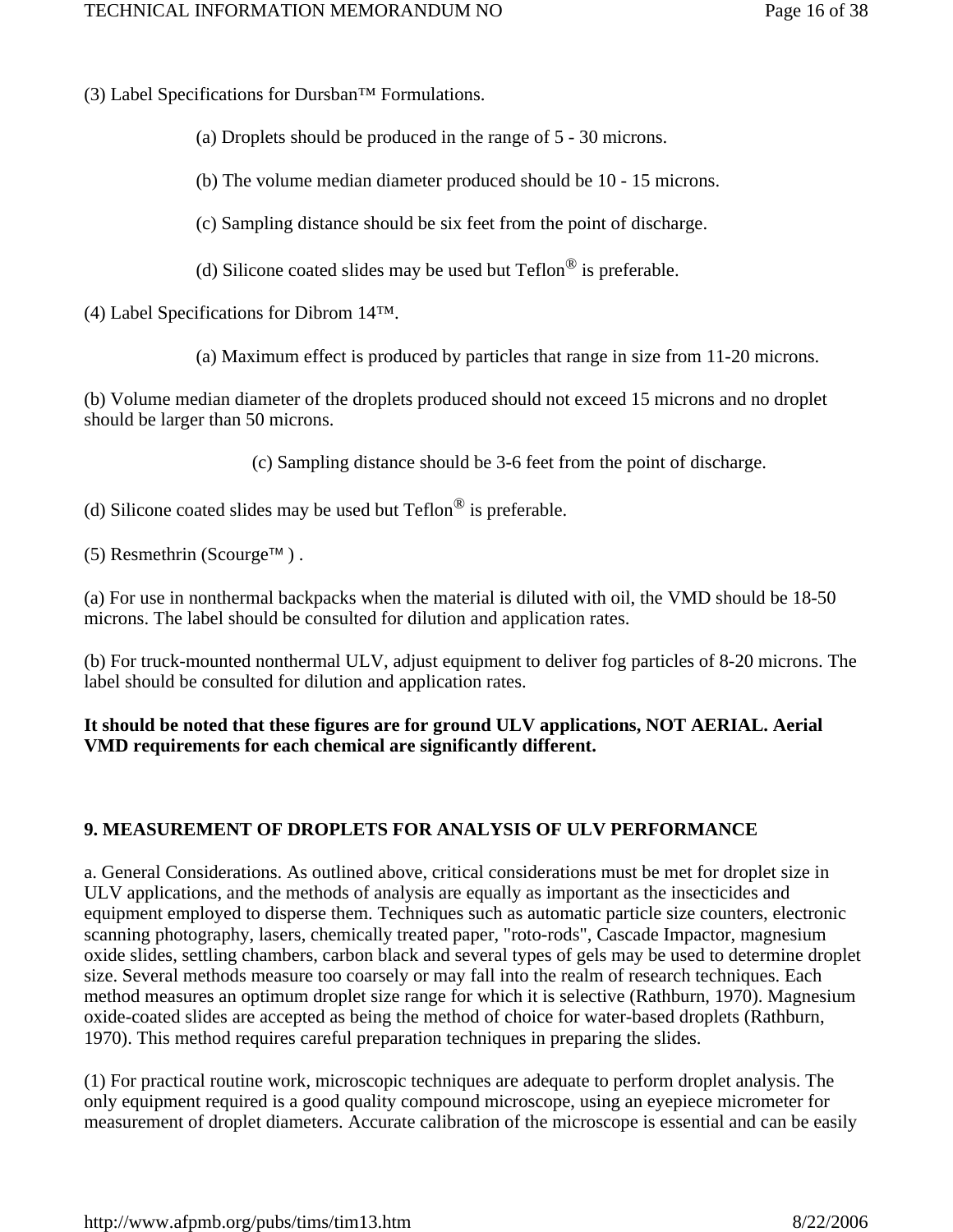accomplished by an experienced laboratory worker. See Appendix C for details.

(2) Silicone-coated slides are commonly used when determining droplet size with a compound microscope. Standard, flat microscope slides are used, coated with a 10% solution of "Dri-Film™" silicone compound, in a diluent of acetone or toluene. Slides can be lettered or numbered with a diamond point stylus for identification. The slide is dipped in the solution, allowed to dry, and polished with clean lint-free tissue. The slides can be retained indefinitely in this state until ready for use.

(3) Teflon®-coated microscope slides are also recommended for use in collecting insecticide droplets. They are especially valuable in collecting droplets where oil is used as diluent, such as Fyfanon™ , chlorpyrifos, naled and some pyrethroid compounds. Silicone coatings are miscible with these formulations and will produce erroneous results. (See Appendix F, Sources of Supply).

b. Routine Field Collection Procedure for Insecticide Aerosol Droplets. Samples of droplets may be collected by waving a coated slide through the aerosol cloud at the required label distance. For each pesticide labeled for ULV, the collection procedure is described and the sampling distance is specified. The general details of this procedure are described in Appendix C, below. A list of materials and potential sources of supplies to make a ULV droplet analysis kit are at Appendix D, below.

c. Methods of Particle Measurement.

(1) Excellent reviews of particle measurement have been published by A.H. Yeomans (USDA Publication ET-267: 1949), Matthews (1992) and Rathburn (1970) and are included in Appendix A, below. These publications remain timely and helpful in describing procedures to permit proper analysis of ULV droplets. Additional information may be obtained from references in their bibliographies. Specific guidelines for droplet measurement can also be obtained from the John A. Mulrennan, Sr. Research Laboratory, Florida A & M University, Panama City, FL 32405.

(2) A magnification of 100X is recommended when performing droplet measurements, although many workers use a magnification of 400X. This practice is satisfactory for uncovered slides, but difficult to achieve with covered slides prepared as described in Appendix A.

> (3) For field or contingency operations, a 100X magnifier may be used as an alternative to a more expensive, heavy and often difficult to obtain compound microscope. Using this device and a fixed spread factor, field measurement and assessment of droplet spectra can be satisfactorily performed with minimal measurement error.

d. Statistical Evaluation of Recovered Droplet Data. For routine evaluation of droplet data, collecting particles on impinged slides by methods described above is satisfactory. Data recovered from settling chamber studies require the third power, or cube of the diameter, to be employed for particle assessment. This procedure is more involved mathematically. Additionally, there are a variety of statistical analyses that can be used to interpret the data.

e. Condensed Procedure for Impinged Slide Analysis.

(1) Measure 100-200 droplets on an exposed slide. Several horizontal sweeps or observation of isolated portions, selected at random, near the center of the slide will be satisfactory. Mark the counts in groups of five to simplify the procedure. A

laboratory type hand tally counter or similar device will aid in maintaining a running total of droplets.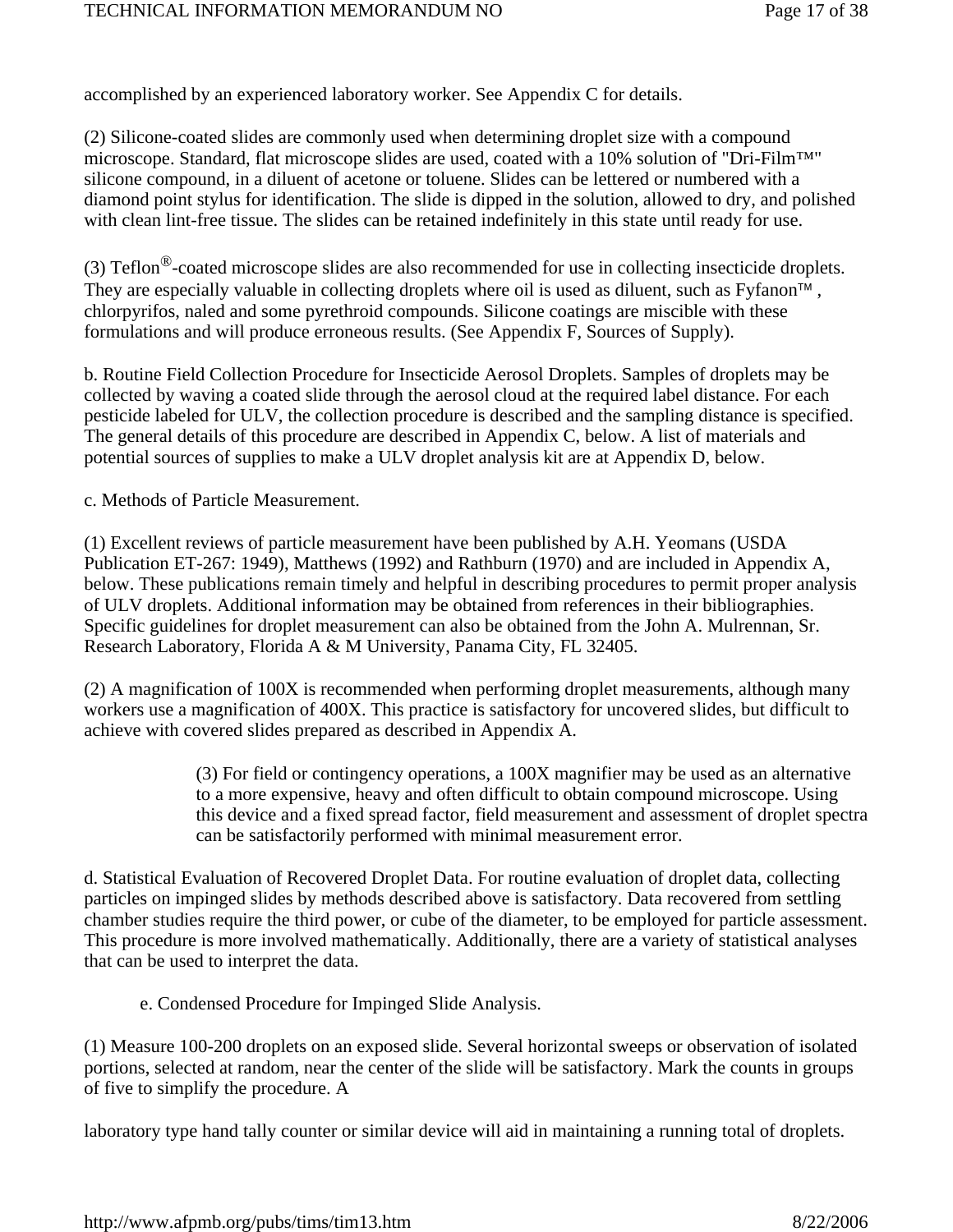Record the individual size totals and the grand total at the bottom of the (N) column.

(2) Using ten droplets counted as part of the sample, determine the spread factor by the method described on pages A-5/6. Droplets measured with a diameter of five or more divisions on the ocular scale will yield the most accurate results.

(3) Multiply the number of droplets in the (N) column by the eyepiece divisions for each size recorded. For example, 32 drops x 2 eyepiece divisions  $= 64$  (Encl. 4). Record this number in the column marked "DN".

(4) Total the numbers in the (DN) column and record the number at the bottom of the page, for example 859 (Encl. 4).

(5) Divide each number in the % DN/EDN column by the (DN) total, and round

out the answers to the nearest whole number. For example 22 divided by  $859 = 0.0256 = 0.03$ , or 3% (Encl. 4). Record this number in the (% DN/EDN) column.

(6) Accumulate the total by adding each number in the (% DN/EDN) column to

the (% ACCUM) number in the extreme right hand column. For example:  $03+07 = 10$ ;  $10+11=21...$  The total of this column must equal 100 percent.

(7) Using semi-log graph paper, plot the accumulated percent for eyepiece division opposite the eyepiece number (vertical axis). Plot each number until 100% is reached.

(8) Using a straight edge, draw a line through the dots to give the "best fit."

(9) To determine the VMD, draw a vertical line from the 50% mark on the cumulative percent (horizontal) axis to the point where it intersects with the line drawn in (8) above. In this case, the intersection point is exactly at the five (5) eyepiece division mark.

(10) Multiply this number by the calibrated size of the eyepiece division in microns. For the microscope used in this example, each eyepiece division equals five (5) microns, therefore  $5 \times 5 = 25$  microns.

(11) Using the computed spread factor, correct for droplet spread. In this example 25 (microns) x 0.5 (computed spread factor) = 12.5 microns VMD. Computation of the spread factor for this slide is not shown, but selected for simplified calculations.

(12) Percentage of droplets above or bellow a given size may be computed by referring to the chart. For example, if the percent less than 18 microns is to be determined, divide 18 by 5 (microns in each eyepiece division), and then divide it again by the spread factor. 18 divided by  $5 = 3.6$ , divided by  $0.5 =$ 7.2. Locate 7.2 on the eyepiece division axis using a straight edge, and move across until this line intersects with the line drawn in (8) above. Draw a vertical line down from this point to locate the percentage, in this case 82%.

f. Computer software. Several software programs are also currently available to calculate the droplet spectra analysis. Spreadsheet programs are also fairly easy to construct. For a free online software program see the website <http://www.adapcoinc.com>.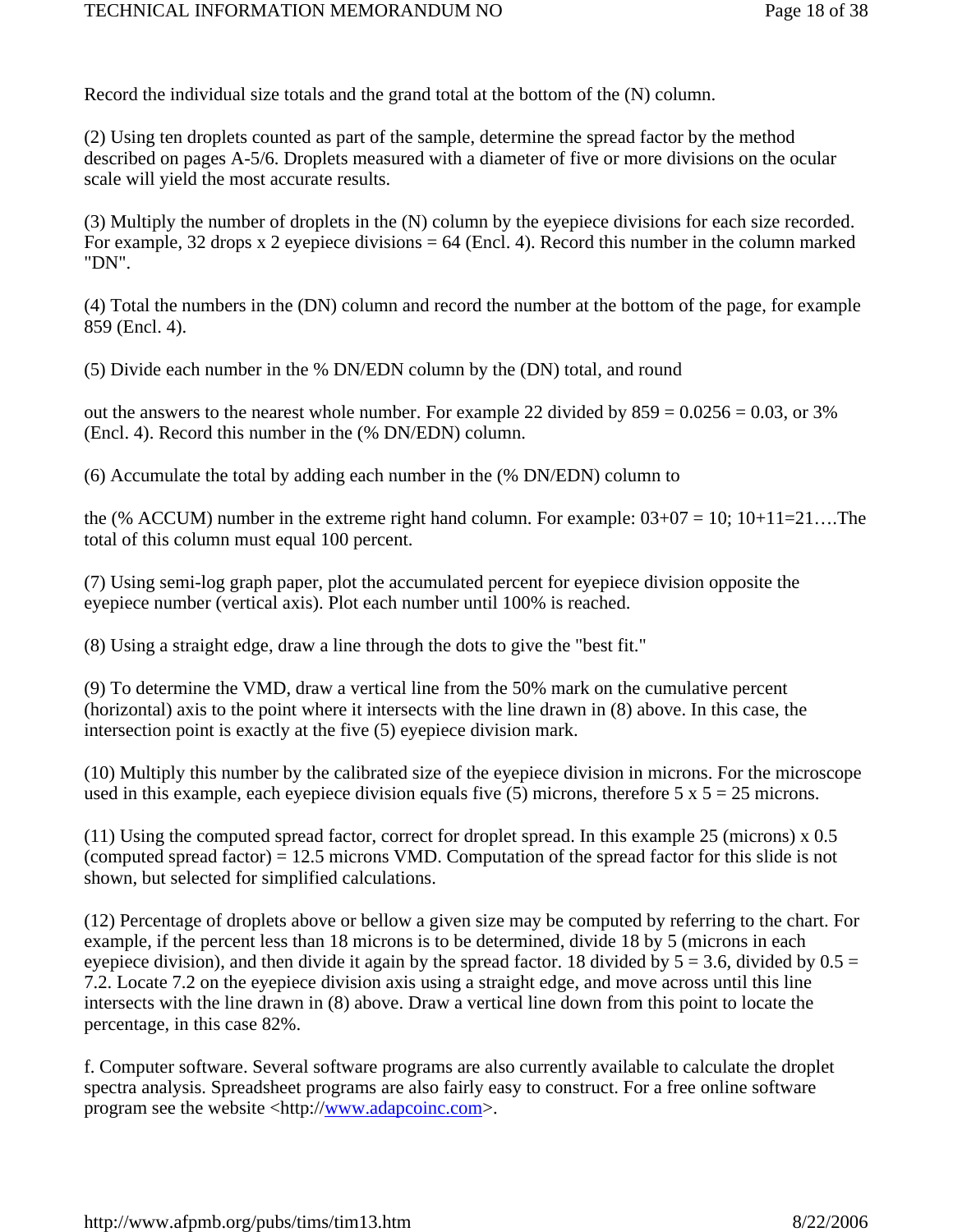g. Hot Wire Calibration Method. The "Hot Wire" method, using equipment such as the KLD Labs DC-III Droplet Analyzer, provides a quick means of calibrating ULV sprayers. The "Hot Wire" method takes 15 minutes and provides an instantaneous readout on the spectrum of droplet sizes. The newer "Hot Wire" systems have electronic data collection systems, which can be downloaded onto a computer for record keeping and digital display of data. However, the "Hot Wire," actually a thin metal filament that can only be seen under high magnification, is a very delicate piece of equipment. Even with the greatest of care, the filaments can be easily broken. Most systems come with replacement or spare probes. Turnaround time required for factory repair of probes commonly is two weeks.

### **10. EQUIPMENT MAINTENANCE AND REPAIR**

a. General Considerations. Equipment maintenance and repair are among the most frequently neglected factors in control programs. Many equipment operators understand little beyond the procedures necessary to start and stop the machine or adjust the flow rate as required, and they perform only the essential cleaning functions necessary to ready the machine for use in the next operation. Thus, most of the blame must rest with the operator himself if a machine fails and is unavailable when needed because some routine, but essential, repair or maintenance procedure was not accomplished. Administrative difficulties often occur, such as responsibility for operation being assigned to one department, and repair to another. Much of the equipment is completely foreign even to experienced maintenance or automotive mechanics; therefore, repair is delayed or performed poorly. When a self-reliant operator learns to maintain and repair his equipment properly, he may not have the opportunity to adequately train his replacement, and the process repeats itself. There is no certain solution to this problem, but conditions could be improved if command personnel were to insist upon training specially designated personnel in the procedures necessary to keep equipment operating with a minimum of "down time."

b. Equipment Maintenance Procedures. Because the design and configuration of ULV equipment varies so widely, specific information concerning each unit approved for military use is beyond the scope of this memorandum. The following are generalized procedures that are applicable to all ULV dispersal units:

(1) When a new machine is procured, duplicate copies of the operating and maintenance manuals, and keep one with the machine.

(2) Operators should be capable of performing maintenance on all portions of the machine except the engine and compressor systems.

(3) Equipment cleanliness, both internally and externally, is the most vital consideration. Pesticides and their solvents can cause irreversible damage to critical parts, especially equipment seals, gaskets and electrical wiring. Isopropyl alcohol or other acceptable solvents should be used to clean insecticide lines each time the machine is secured from operations. If insecticide is spilled on external portions of the machine, cleaning should be accomplished immediately. Some solvents may be harmful to equipment components. Acetone, for example, may damage seals or gaskets used in solenoid valves.

(4) Use a strainer for pesticide filling operations. Foreign matter in pesticides will significantly increase maintenance problems.

(5) Engine and compressor maintenance schedules, whether from the manufacturer or military command, should be carefully followed to ensure long machine life and proper performance.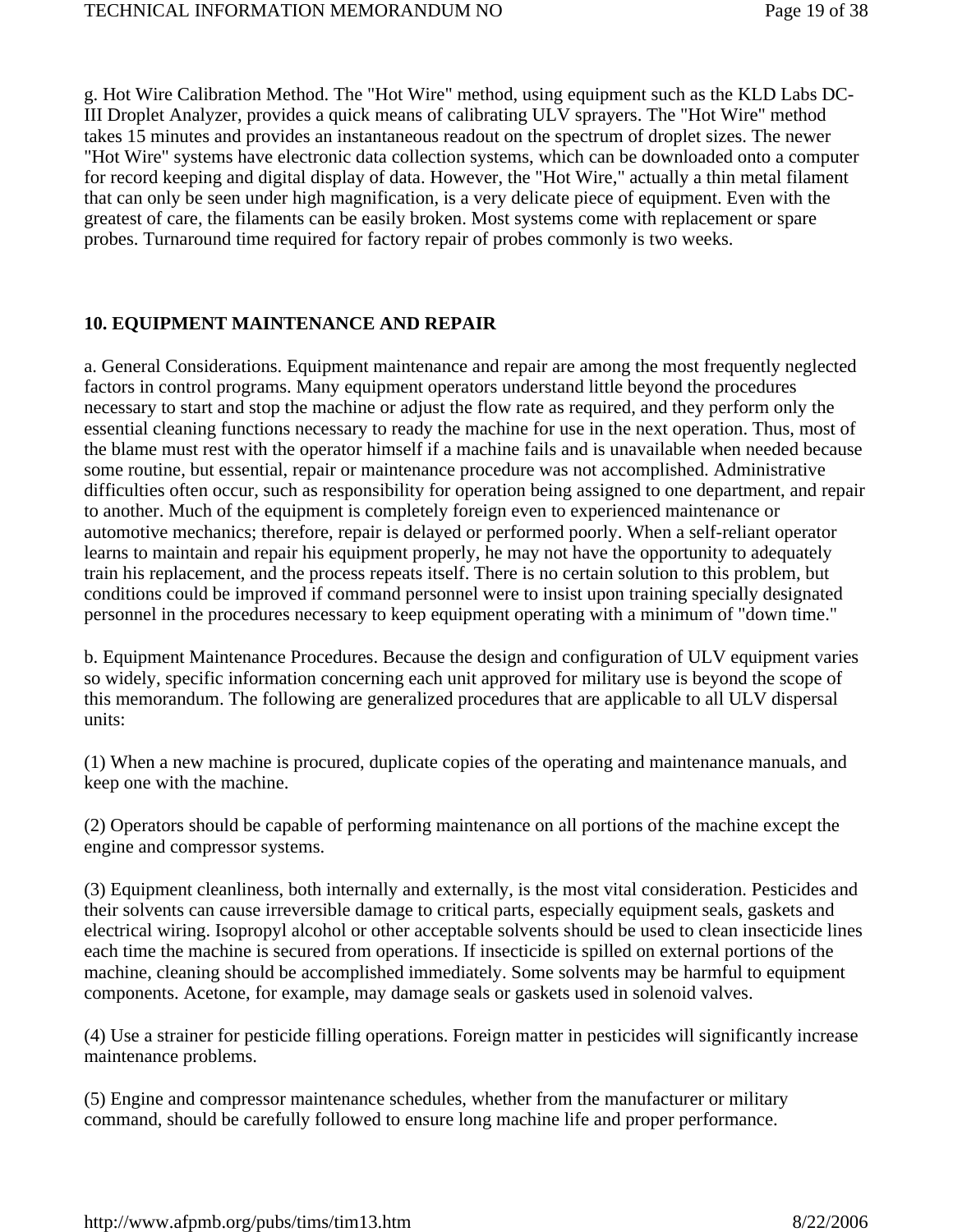(6) Spare parts for equipment should be procured when the machine is new to ensure their availability. For contingency operations, spares of the components most subject to failure may be desirable where resupply is difficult.

(7) The electronic controls and circuitry for ULV are not complex, and it should not be difficult for a capable technician to determine malfunctions. However, to simplify field repairs, replace the complete circuit board.

- c. Routine Maintenance Items.
	- (1) Alemite grease gun with lubricating grease.
	- (2) Compressor oil (SAE 20 or 30).
- d. Essential Operating Spare Parts.
	- (1) Solenoid valve assemblies and repair kits.
	- (2) Insecticide line tubing, ferrules and sleeves.
	- (3) Seals and gaskets.
	- (4) Flow meters and flow meter repair kits.
	- (5) Constant delivery pumps and repair kits.
	- (6) Insecticide and fuel strainer.
	- (7) Replaceable nozzle assembly components.
	- (8) Replaceable engine ignition parts.
	- (9) Air filters for carburetors and compressors.
	- (10) Replaceable electronic circuit boards and components.

e. Preparation for Storage of Engine/Blower Units. Before storing the aerosol generator the following preparations should be made:

(1) Prepare the insecticide metering system for storage according to instructions in its manual.

(2) Remove the cover and screen on the air intake silencer. Start the engine and pour one pint of lubricating oil (SAE 40) into the blower intake. Shut the engine down immediately. Replace the cover and screen. The oil will coat the entire inner surface of the blower. This will prevent a coat of rust from forming in the blower and will save the cost of a new blower or an expensive repair bill.

(3) Drain the engine carburetor.

(4) Store the aerosol generator under suitable cover so it is protected from the elements.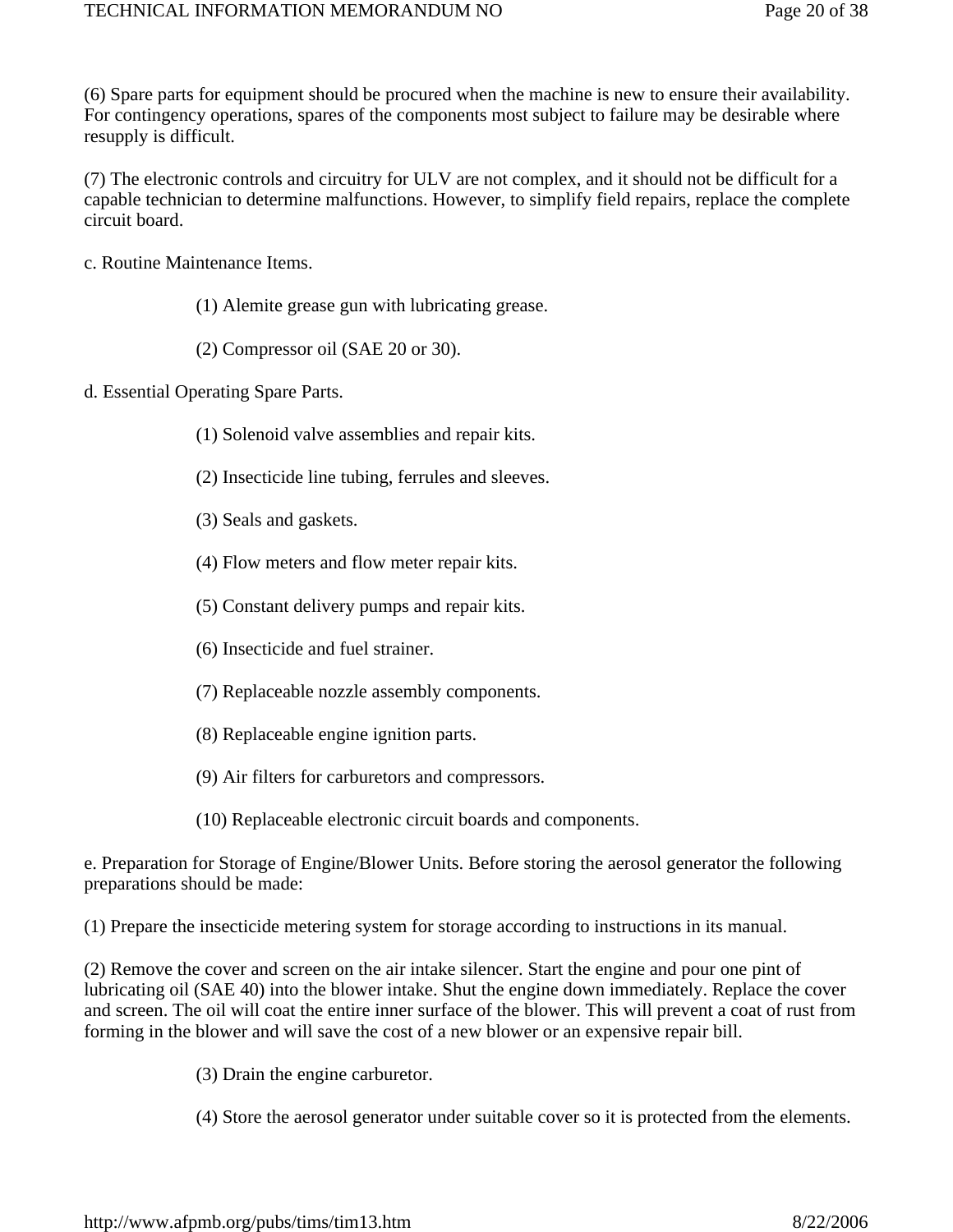### **Appendix A**

#### **UNITED STATES DEPARTMENT OF AGRICULTURE AGRICULTURAL RESEARCH ADMINISTRATION Bureau of Entomology and Plant Quarantine**

May 1949 ET-267

Directions for Determining Particle Size of Aerosols and Fine Sprays

By A.H. Yeomans, Division of Control Investigations

The best method that has been found for determining the particle size of insecticidal aerosols and fine sprays is to deposit a sample on a glass slide and measure the particles under a high-power microscope. This method shows the complete range of particle sizes involved. Goodhue et. at. (3, 4) used it for measuring particle sizes of aerosols deposited by settling. This paper describes in detail the technique as it is now used.

Other, less satisfactory methods have been devised. Gibbs (1) used the rate of fall of the particles, and constructed a special instrument for timing their fall. Goodhue et al. (2) used a dye in the solution and by employing a photoelectric photometer determined the amount of deposit per unit of time. Other workers determined by chemical analysis the relative deposition on wires of different sizes, but their results did not clearly show the range in sizes. Instruments that pass a light beam through an aerosol cloud and measure the polarization of light scattering at right angles, or the number of spectre formed in the scattered light, are suitable only for measuring particles smaller than 2 microns in diameter.

#### Preparation of Slides

Particles of relatively nonvolatile materials can be measured before they evaporate. To prevent excessive spreading, filming, or coalescence, the slide must be coated with an oleophobic substance that will cause the individual droplets to maintain their convexity to some degree. Two of the most satisfactory materials for this purpose proved to be a 1-percent alcoholic solution of mannitan monolaurate, and a silicon product marketed under the trade name Dri-film 9987. The slides are first immersed in a cleaning solution, dried, then immersed in the oleophobic coating solution, and redried. When dry the slides should be lightly polished with a soft cloth. They may be stored in ordinary slide boxes for several days before they are used.

Particles of volatile materials, which evaporate rapidly, cannot be measured directly, but their size can be estimated by measuring the craters they leave at the points of contact on slides coated with magnesium oxide or carbon soot. It is important to apply the right thickness of coating for the range of particle sizes' anticipated. The relation between the actual particle diameter and the control circular spot (contrum) of the crater is illustrated in the excerpt from the report of the University of Chicago Toxicity Laboratory, which is appended. A dye coating of polyvinyl acetate suggested by workers in England for the same purpose proved less satisfactory than magnesium oxide or carbon soot.

Deposition of Particles on Slides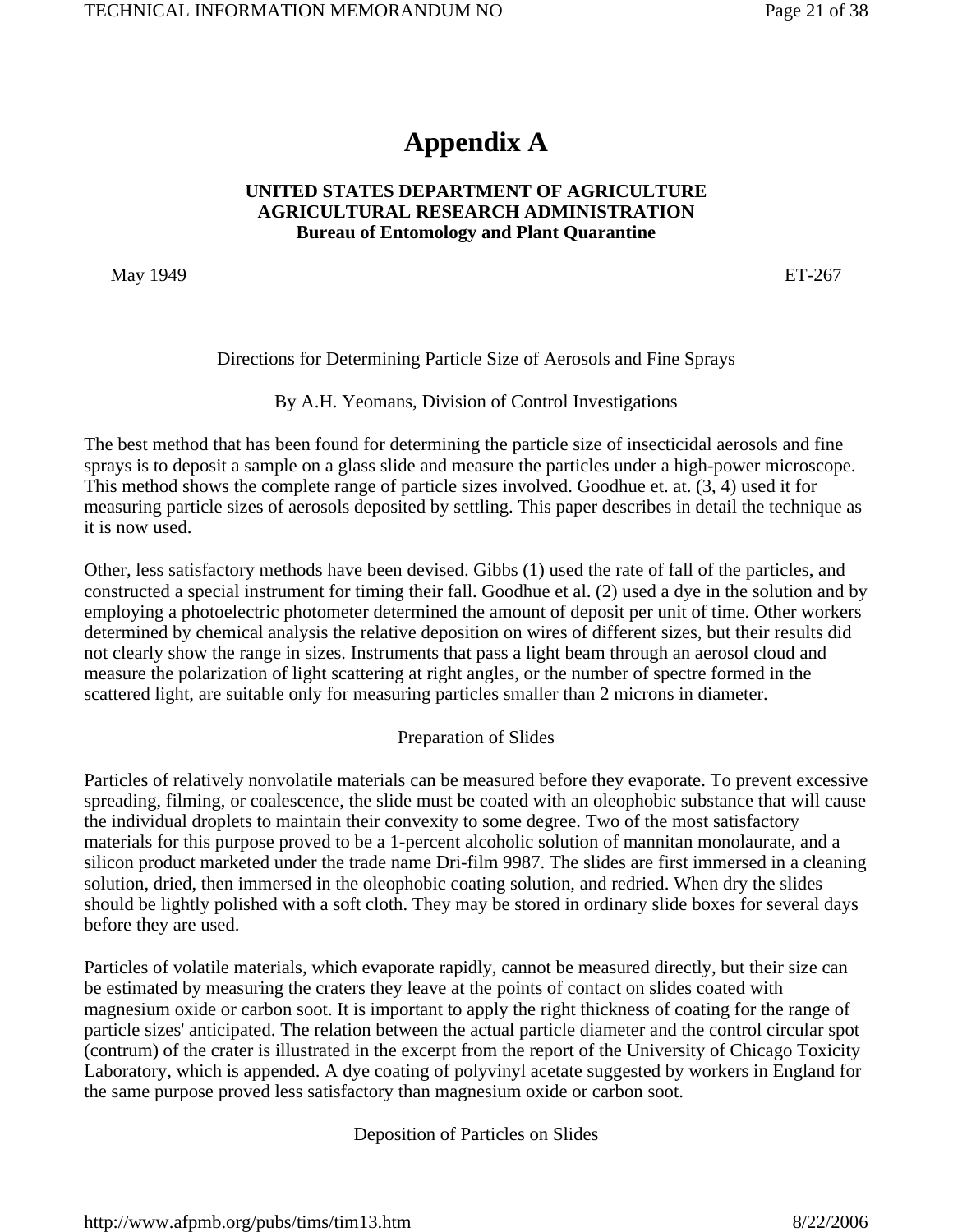A sample of an aerosol or spray cloud can be deposited on a slide by impingement or by settling.

Deposition by impingement may be accomplished by moving the slide through an aerosol or spray cloud, or by moving the aerosol or spray cloud past a slide in fixed position. The velocity of movement in either case must be adjusted to the particle size range expected. The velocity must be increased as the average particle size decreases. Since the deposition is in proportion to the particle size, compensation must be made for this factor. The Cascade and Micro Impacters developed in England, wherein an aerosol cloud is drawn through a series of orifices to vary the velocity, and impinged on a different slide at each orifice, is useful only with very small particles, mostly out of the range of insecticidal aerosols and sprays.

Deposition by settling should be limited to particle size ranges below 20 microns in diameter. It may be accomplished by two means. An aerosol of spray cloud is released in an enclosure and allowed to settle onto slides placed on the floor or bottom. The cloud must be mixed to be uniform, and the aerosol or spray released in such a way as to prevent impingement on the sides or ceiling of the enclosure. The amount released should be small enough to prevent coalescing in the air or too heavy a deposit on the slide. Adequate time must be allowed for all the smaller particles to settle a distance equal to the height of the enclosure. Convection currents should be prevented as much as possible. A second and more rapid method is to draw the aerosol or spray cloud through an electrical precipitator in which slides have been placed. When the machine is turned on, all particles in the field are precipitated in a matter of seconds. Deposition by settling results in a slide representative of the entire range of particle sizes in the sample, with each size present in true proportion so that no adjustment or weighting is necessary.

#### Determination of Particle Size

After the sample of aerosol or spray has been deposited on a slide, it is placed under a microscope and the individual particles are measured with an eyepiece micrometer. A mechanical stage on the microscope is necessary, The diameter as measured on the slide is then corrected for the amount of spread that has taken place, and the diameter of the original sphere is determined.

At least 200 particles should be measured, according to DalaValle (5). The more homogeneous the aerosol or spray, the fewer particles need be counted. All particles should be counted as they are seen in the field. An accurate method is to measure all particles from one edge of a slide to the other and that pass through the micrometer scale as the slide is moved by the mechanical stage. Under some conditions of impingement, particles of the smaller size groups are congregated along the margin of the slide. Measurements in such areas should be avoided.

It is sometimes useful to photograph the particles or to project them on a screen through a microscope. Better results have been obtained, however, by measuring the particles directly as seen in the microscope. It is often more convenient to measure in terms of the divisions of an eyepiece micrometer, and convert these divisions into microns after the median has been determined.

Impinged Slides. Samples may be collected by impingement on a coated slide by waving the slide through an aerosol or spray cloud, or by drawing the aerosol or spray past a slide in fixed position, such as in a wind tunnel. The slide should be nearly perpendicular to the movement of the aerosol or spray. In either case the rate of deposition has been demonstrated to be in ratio to the square of the diameter. This rate of deposition was suggested by the Central Aerosol Laboratory of Columbia University and was based on Sell's law. To compensate for the decrease in the rate of deposition as the particle decreases in size, each diameter is multiplied by the number of particles of that size, f and expressed as the percent of the total of such products. Representative data illustrating this method are given in Table 1.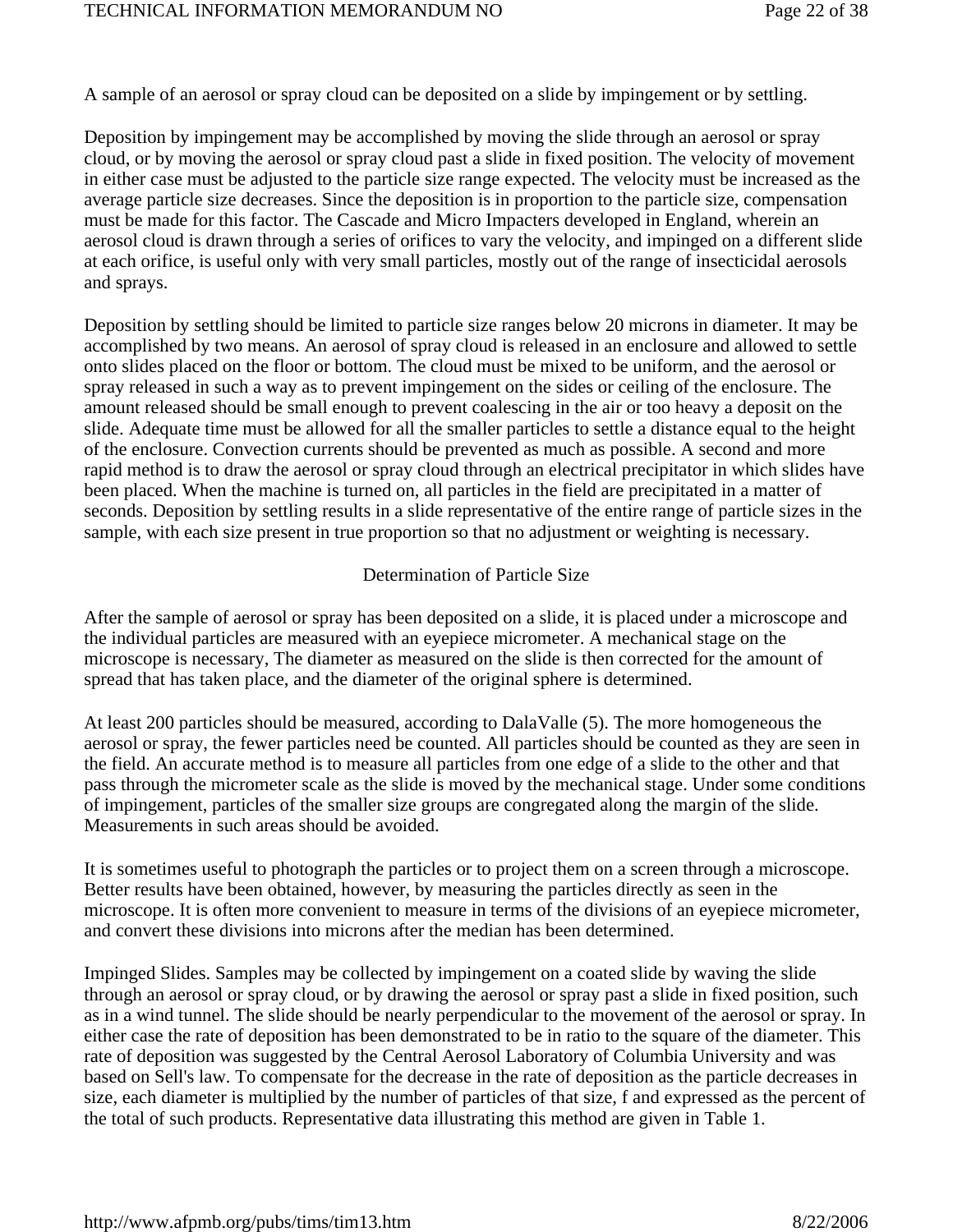| Diameter<br>(scale<br>Divisions) | Number of<br>Particles | Diameter<br>Times<br>Number of<br>Particles | Percent of<br>Total of<br>Column 3 | Accumulative<br>Percentage |
|----------------------------------|------------------------|---------------------------------------------|------------------------------------|----------------------------|
| 0.5                              | $\overline{2}$         | $\mathbf{1}$                                | 0.2                                | 0.2                        |
| $1.0\,$                          | 26                     | 26                                          | 6.3                                | 6.5                        |
| 1.5                              | 33                     | 49.5                                        | 11.9                               | 18.4                       |
| 2.0                              | 82                     | 164                                         | 39.5                               | 57.9                       |
| 2.5                              | 34                     | 85                                          | 20.5                               | 78.4                       |
| 3.0                              | 17                     | 51                                          | 12.3                               | 90.7                       |
| 3.5                              | $\overline{4}$         | 14                                          | 3.4                                | 94.1                       |
| 4.0                              | 5                      | 20                                          | 4.8                                | 98.9                       |
| 4.5                              | 1                      | 4.5                                         | 1.1                                | 99.9                       |
| Total                            | 204                    | 415.0                                       |                                    |                            |

Table 1. Representative count of aerosol particles impinged on microscope slides.

• The diameter is used in the first power only, since the particles impinge in the ratio to  $D^2$ , but the mass diameter is computed on the basis of their volume, which is a ratio to  $D<sup>3</sup>$ . Therefore, the number of particles is multiplied by  $D^3/D^2$ , or by D.

The accumulative percentages from the last column are plotted on the arithmetic probability scales in Figure 1. The 50-percent point of the line so plotted is taken as the median of the particles as they appear on the slide. In this example the 50-percent point has a value of 2 scale divisions, or 30 microns, as each division we predetermined to equal 15 microns.

A correction factor must be determined for each slide. The original spherical droplet as it is impinged on the slide becomes a convex lens, and the extent of its spread from its original shape can be calculated by determining the focal length of the lens so formed. This method is described in Porton Report 2463 (6), a digest of which is appended. In the example cited the correction factor is 0.40; therefore 30 microns x 0.40 gives a median particle diameter of 12.0 microns.

**Settled Slides.** The median diameter of all the particles collected on a slide by gravitational settling or by electric precipitation is determined by calculating the volume of each particle. The diameter of the particles is measured in microns. The volume is determined by multiplying the cube of the corrected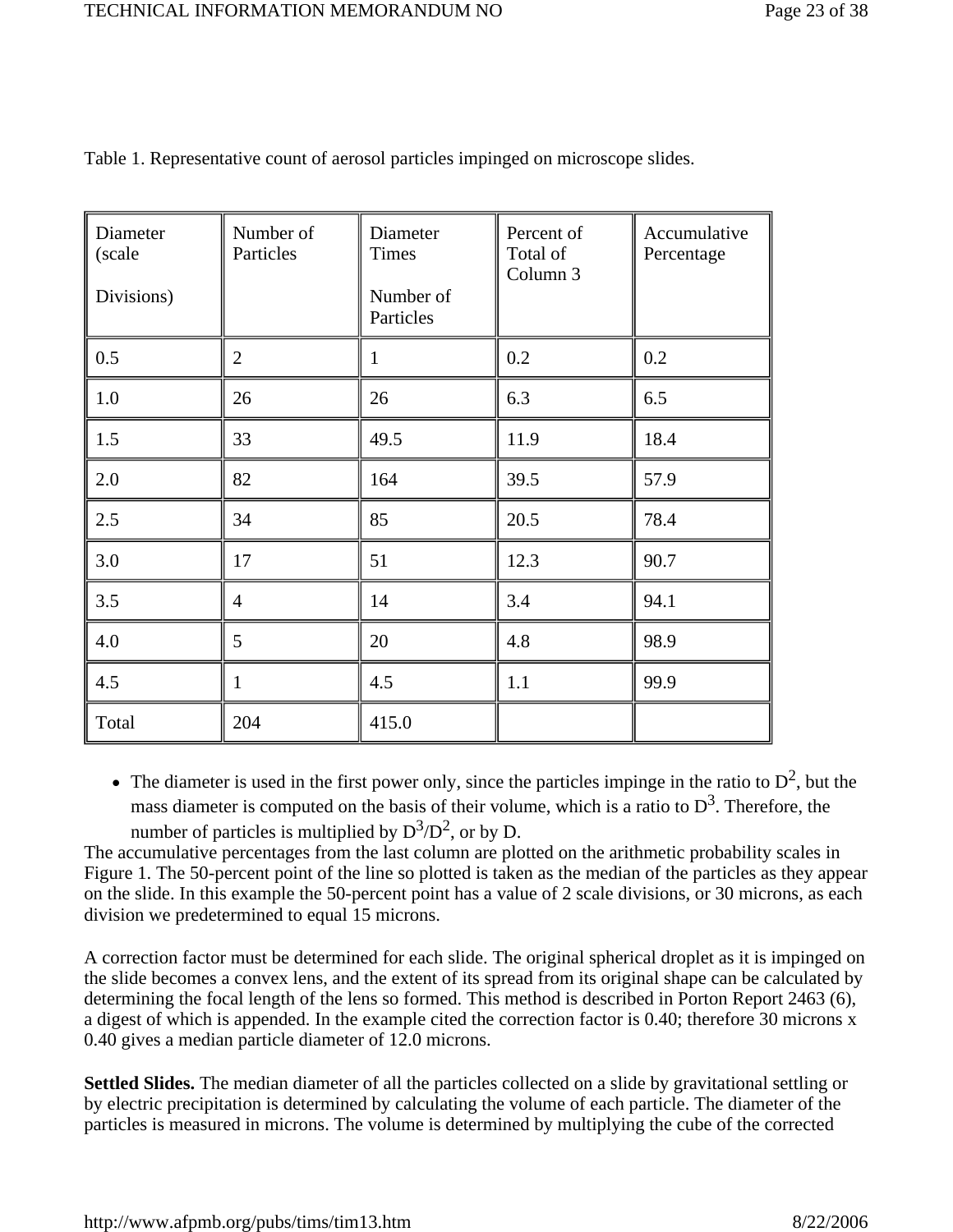diameter by  $\pi/6$ , or 0.5236. The volume of the particles of each diameter is expressed as a percentage of the total volume. Representative data illustrating this method are given in Table 2. The accumulative percentages from Table 2 are also plotted on the arithmetic probability scale in Figure 1 and the median particle diameter is determined to be 4.05 microns.

Table 2. A representative count of aerosol particles settled on a microscope slide. (Volume =  $1/6 \pi D^3$  =  $0.5236D^3$ 

| Diameter<br>(microns) | Number of<br>Particles | Volume<br>(micron <sup>3</sup> ) | Percent of<br>Total | Accumulative<br>Percentage |
|-----------------------|------------------------|----------------------------------|---------------------|----------------------------|
|                       |                        |                                  | Volume              |                            |
| 1.4                   | 1                      | $\mathbf{1}$                     | 0.01                | 0.01                       |
| 2.1                   | 55                     | 267                              | 3.3                 | 3.31                       |
| 2.8                   | 101                    | 1161                             | 14.5                | 17.81                      |
| 3.5                   | 50                     | 1119                             | 14.0                | 31.81                      |
| 4.2                   | 57                     | 2211                             | 27.7                | 59.51                      |
| 4.9                   | 11                     | 677                              | 8.5                 | 68.01                      |
| 5.6                   | 20                     | 1838                             | 23.0                | 91.01                      |
| 6.3                   | $\overline{4}$         | 524                              | 60.6                | 97.61                      |
| 7.0                   | 1                      | 180                              | 2.3                 | 99.91                      |
| <b>Totals</b>         | 300                    | 7978 microns $3$                 |                     |                            |

Figure 1. Percentage or total volume of aerosol samples below each stated particle diameter impinged and settled on microscope slides. The mass median diameter is determined from the 50-percent point. The correction factor for spread has been applied to the data for the settled slide (from Table 2) but not the data for the impinged slide (Table 1).

Spread-Factor Ratios

I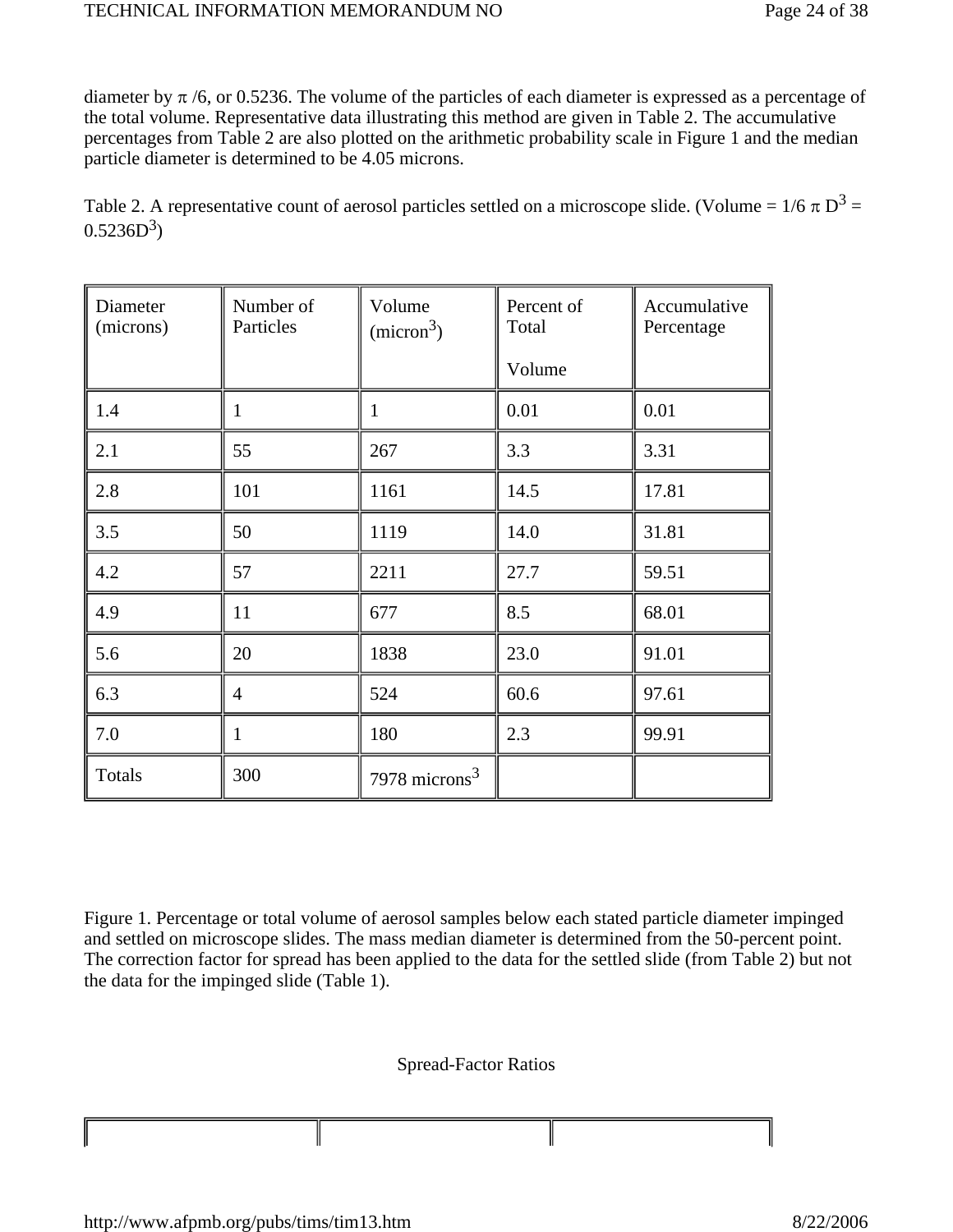| $\vert$ f | Correction | $f^{\prime}$ | Correction | $f^{\prime}$<br>Correction |        |
|-----------|------------|--------------|------------|----------------------------|--------|
| 2A        | Factor     | 2A           | Factor     | 2A                         | Factor |
| 1.48      | 0.60       | 2.0          | 0.48       | 4.0                        | 0.375  |
| 1.50      | 0.58       | 2.1          | 0.47       | 4.8                        | 0.35   |
| 1.55      | 0.55       | 2.2          | 0.46       | 5.0                        | 0.34   |
| 1.60      | 0.54       | 2.3          | 0.45       | 5.5                        | 0.33   |
| 1.65      | 0.53       | 2.6          | 0.44       | 6.0                        | 0.32   |
| 1.70      | 0.52       | 2.65         | 0.43       | 6.8                        | 0.31   |
| 1.75      | 0.51       | 2.8          | 0.42       | 7.0                        | 0.30   |
| 1.80      | 0.50       | 3.1          | 0.41       | 8.0                        | 0.29   |
| 1.95      | 0.49       | 3.3          | 0.40       | 9.0                        | 0.28   |
|           |            |              |            | 10.0                       | 0.27   |

### **LITERATURE CITED**

1. Gibbs, WE. 1924. Clouds and smokes. Philadelphia.

2. Goodhue, LD and WN Sullivan. 1943. Making and testing aerosols. American Association for the Advancement of Science. Publication 20: 157-162.

3. Goodhue, LD, PT Diamond and RL Riley. 1945. Determination of particle size of liquefied gas as aerosols. U.S. Department of Commerce. O.T.S., PB 76015.

4. Goodhue, LD and RL Riley. 1946. Particle-size distribution in liquefied-gas aerosols. Journal of Economic Entomology. 39: 223-226.

5. DalaValle, JH. 1943. Micrometrics. New York.

6. May, KR. 1942. The Cascade Impactor--an apparatus for sampling solid and liquid particulate clouds. British Commonwealth Scientific Office. Porton Report. 2463, 7 pp.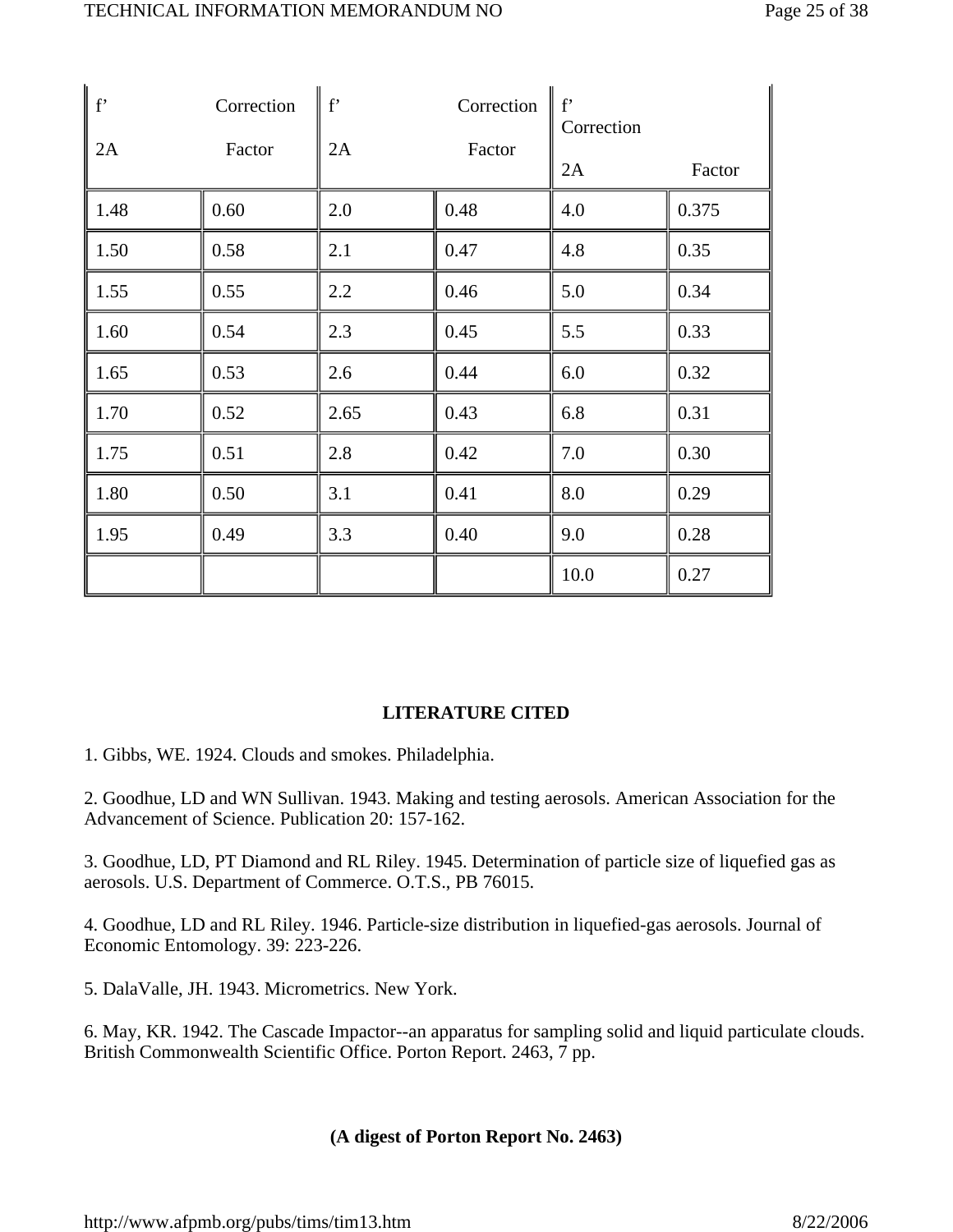- 1. Use a compound high-power microscope.
- 2. Use a flat mirror.
- 3. Remove condenser.
- 4. Use outside light.
- 5. Focus on particle, and measure and record exact diameter.
- 6. Set reading on fine focus adjustment at zero.
- 7. Manipulate coarse focus adjustment and mirror until some distant object (window frame) is in as sharp a focus as possible, using the drop as a lens.
- 8. Then focus downward with fine focus adjustment until the drop is in clear focus.
	- 9. The difference between the No. 6 reading of the fine focus adjustment (zero) and the no. 8 reading is the focal-length change.

10. Compute f' (focal-length change) and 2A (diameter of particle) Example: The diameter of a particle covering 4 divisions in an eyepiece micrometer (1 division = 15.4) microns) would be 4 x 15.4 microns, or 61.6 microns. With a focal-length change of 206 microns, the spread factor of the particle would be 206/61.6, or 3.3.

With this factor of 3.3, the correction factor ( $f'/2A$ ) for this drop would be 0.40 (see below for spreadfactor ratios).

### **Appendix B**

#### MICROSCOPE EYEPIECE MICROMETER CALIBRATION

1. Measurement of objects with the microscope requires calibration of the instrument. Two scales are required: an ocular or eyepiece micrometer (a glass disc bearing a scale of 50 or 100 divisions numbered at intervals to facilitate reading), and a stage micrometer (a glass slide with a scale divided into units of 0.1 mm and 0.01 mm).

2. Remove eyepiece, unscrew the top lens, and note the circular shelf inside. Clean the eyepiece micrometer disc with lens paper and place it carefully in the eyepiece so that it rests on the shelf. Replace the top lens and insert the eyepiece in the microscope. With moderate illumination, the scale should be in sharp focus. If its numbers are backwards, the disc is upside down and must be turned over. This scale, regardless of the objective used, will appear the same size when viewed within the eyepiece, and must be calibrated for each lens combination (i.e. eyepiece and objective) provided by the microscope. The stage micrometer is used for that purpose. With the lowest power objective in position, place the stage micrometer on the stage and focus on its scale. The ruling may be in 0.01 mm units throughout its length or only at one end, with the remainder divided into 0.1 mm units. Rotate the eyepiece until its scale is either superimposed on, or very close and parallel to, the stage scale. Move the stage micrometer so that its zero line is exactly even with, or superimposed on, that of the eyepiece scale. Then, as far as possible from that point, find another at which the two scales coincide. Count the spaces on each scale between these points and determine the actual distance on the stage micrometer. That distance divided by the number of eyepiece spaces gives the actual length measured by one space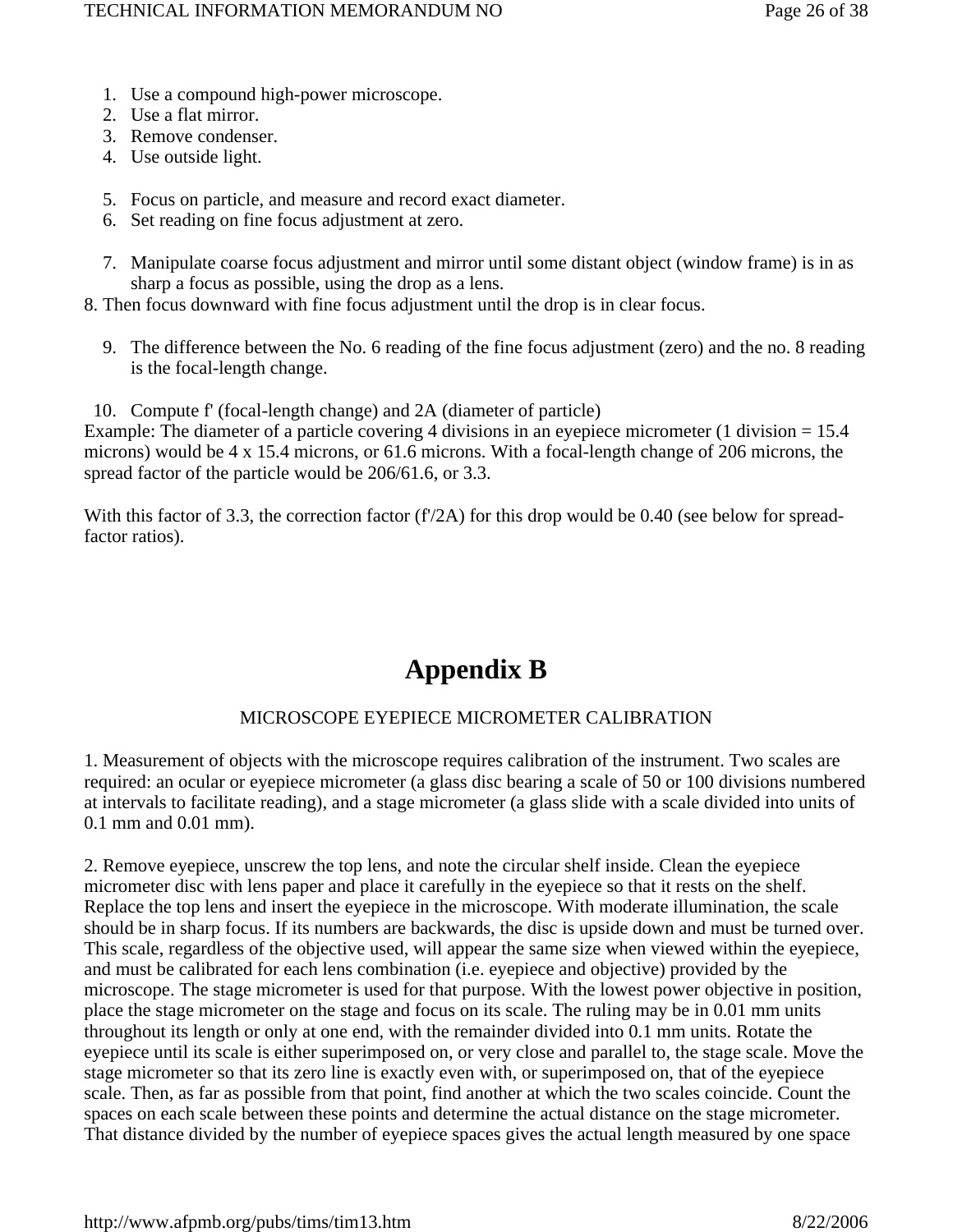on the eyepiece scale. Following is an actual calibration using a  $10x$  eyepiece and a  $16 \text{ mm } (10x)$ objective:

100 eyepiece spaces  $= 65$  stage spaces, each 0.01 mm long

100 eyepiece spaces  $= 0.65$  mm

1 eyepiece space  $= 0.0065$  mm or 6.5 microns

In the same manner, calibrate all other objectives of the microscope and record the values obtained. Because scale lines on the stage micrometer have appreciable thickness at high magnification, readings are more accurate if taken at their edges in finding points at which the two scales coincide. The calibration value is inversely proportional to the magnification. Thus, the distance measured by one eyepiece space with a 43x (4mm) objective is 10/43 that when the 10x (16 mm) objective is used. Actually, lenses vary slightly from their stated magnifications, making it necessary to calibrate each lens combination. Also, calibrations are accurate for a given instrument only if the length of the body tube remains unchanged.

### **Appendix C**

### **REMOVABLE SHEETS**

### **FOR**

### **ROUTINE DROPLET COLLECTION**

### **AND**

### **CALIBRATION PROCEDURES**

### **Appendix C (Enclosure 1)**

**INSTRUCTIONS FOR DETERMINING FLOW RATE**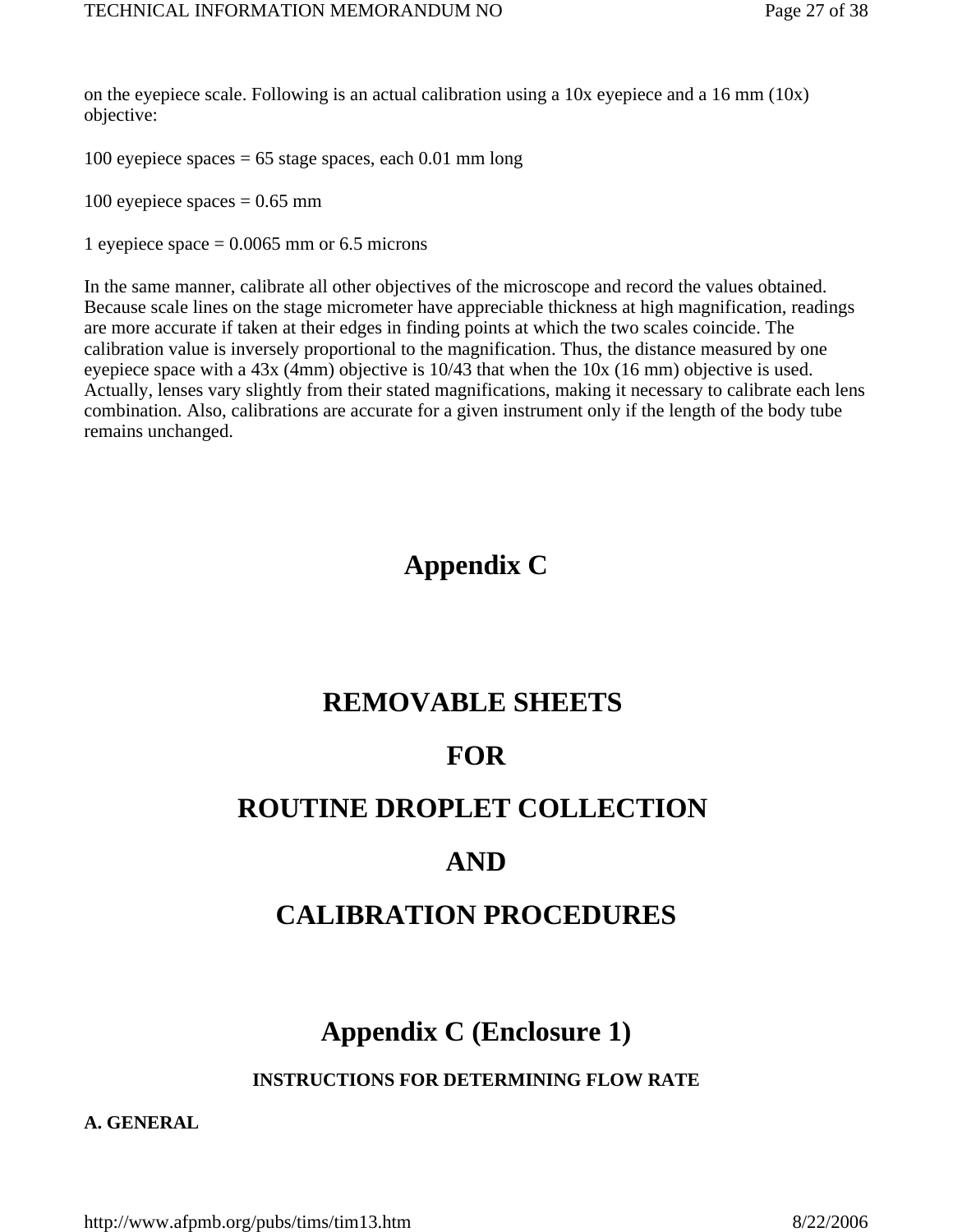1. Two people are needed to perform the calibration.

2. A minimum of two gallons of insecticide in the tank is necessary.

3. Two containers are needed. The large container can be a used plastic bleach or milk bottle with a portion of the top section cut away but leaving the handle. The small container must be a plastic wide mouth conical pharmaceutical graduate. This container must be capable of measuring a minimum of eight fluid ounces or 250 milliliters.

### **B. INSTRUCTIONS**

1. Start the engine. Set the operating air pressure after the machine has warmed up, usually five psi.

2. Turn on the solenoid valve by activating the toggle switch.

3. Open the flow meter valve. Let the ball go to the highest setting, and be sure that there are no bubbles in the lines. Be sure all insecticide lines are filled.

4. Cut off the solenoid valve.

5. Use protective gloves for all subsequent steps. Disconnect the insecticide discharge tube from the fog head. Hold both containers in one hand at the same level as the discharge tube connection, and place the discharge tube over the large container. The discharge line must be held steady during flow rate measurement.

6. Turn on the solenoid valve, and set the flow meter to the point indicated by the flow meter chart for the specific insecticide you are using. Measure from the center of the ball. Allow insecticide to flow into the large container to ensure steady flow and stabilization of temperature. This is approximately a setting of nine for Fayfanon™ .

7. Record flow meter setting, air pressure, liquid and air temperatures.

8. The person operating the controls will time the flow rate by signaling the person holding the discharge tube to shift it from the large container to the graduate. Timing of flow starts at this instant. Time the flow for 30 seconds. At the end of 30 seconds, signal transfer of the insecticide line back to the large container. Cut off the solenoid valve.

9. Observe the measured flow, and multiply the result by 2 to get the flow rate per minute. Increase or decrease the flow meter setting to obtain the correct flow rate by repeating steps 6, 7 and 8 above.

10. Reconnect the insecticide line to the fog head. While the machine is still running, turn on the solenoid valve. The flow meter ball setting will rise due to the added venturi action of the nozzle. Readjust the flow meter valve to the setting determined for proper flow rate.

11. Flow rate variations occur from machine to machine. Therefore, a calibration

chart based on liquid temperature must be made for your particular machine. Record flow meter settings for each five degrees of temperature between 60 and 100 degrees while maintaining the proper insecticide flowrate. These temperatures can be obtained starting early in the morning and progressing through the day.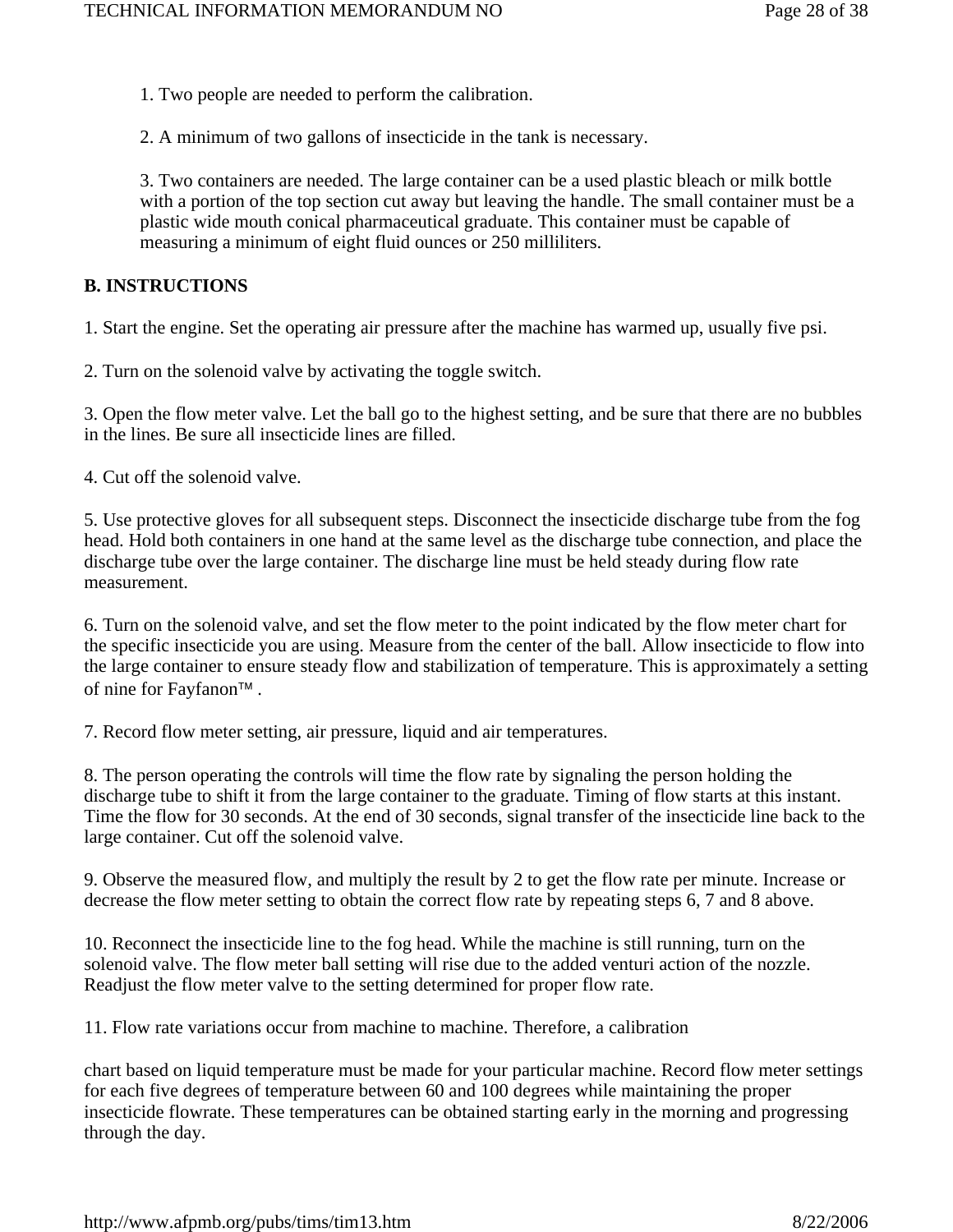#### 12**.** CLEANING INSTRUCTIONS:

a. Remove the filler cap to prevent pressure buildup on the insecticide tank.

b. Remove the insecticide discharge line at the tank. Place this line in a container with approximately one pint of isopropyl alcohol. DO NOT USE ACETONE

#### FOR CLEANING THE MACHINE.

c. Remove the air pressure line on the insecticide tank to prevent accidental discharge of contents.

d. Start the machine. Turn on the solenoid valve and adjust the flow meter to the highest setting. Run the machine until all the alcohol is exhausted.

### **Appendix C (Enclosure 2)**

### **PROCEDURE FOR COLLECTING DROPLETS FROM ULV MACHINES FOR MICROSCOPIC ANALYSIS**

1. A set of Teflon® -coated, numbered slides, cover slides, and spacers have been provided to you for droplet collection. Careful attention to the instructions will enable us to more effectively evaluate your equipment.

2. Proceed as follows:

a. Set the machine to the proper flow rate according to the instructions that come with the machine.

b. Move the fogging head to a horizontal position so the insecticide flow is parallel to the ground. This position is for testing only; move back to the original position for operating purposes  $(45^{\circ})$ .

c. With the machine operating properly, take three slide samples at eight (8) feet. The wind speed should not exceed ten mph for the test. The slide is attached to a six foot stick (broom handle satisfactory) with a large spring clip at the end. Tape the clip to the stick firmly. Wave the slide through the insecticide cloud vertically to the flow. The exposure time for the swing should be approximately one (1) second. The droplets must be collected on the numbered side of the slide, so face it towards the cloud.

Horizontal Swing

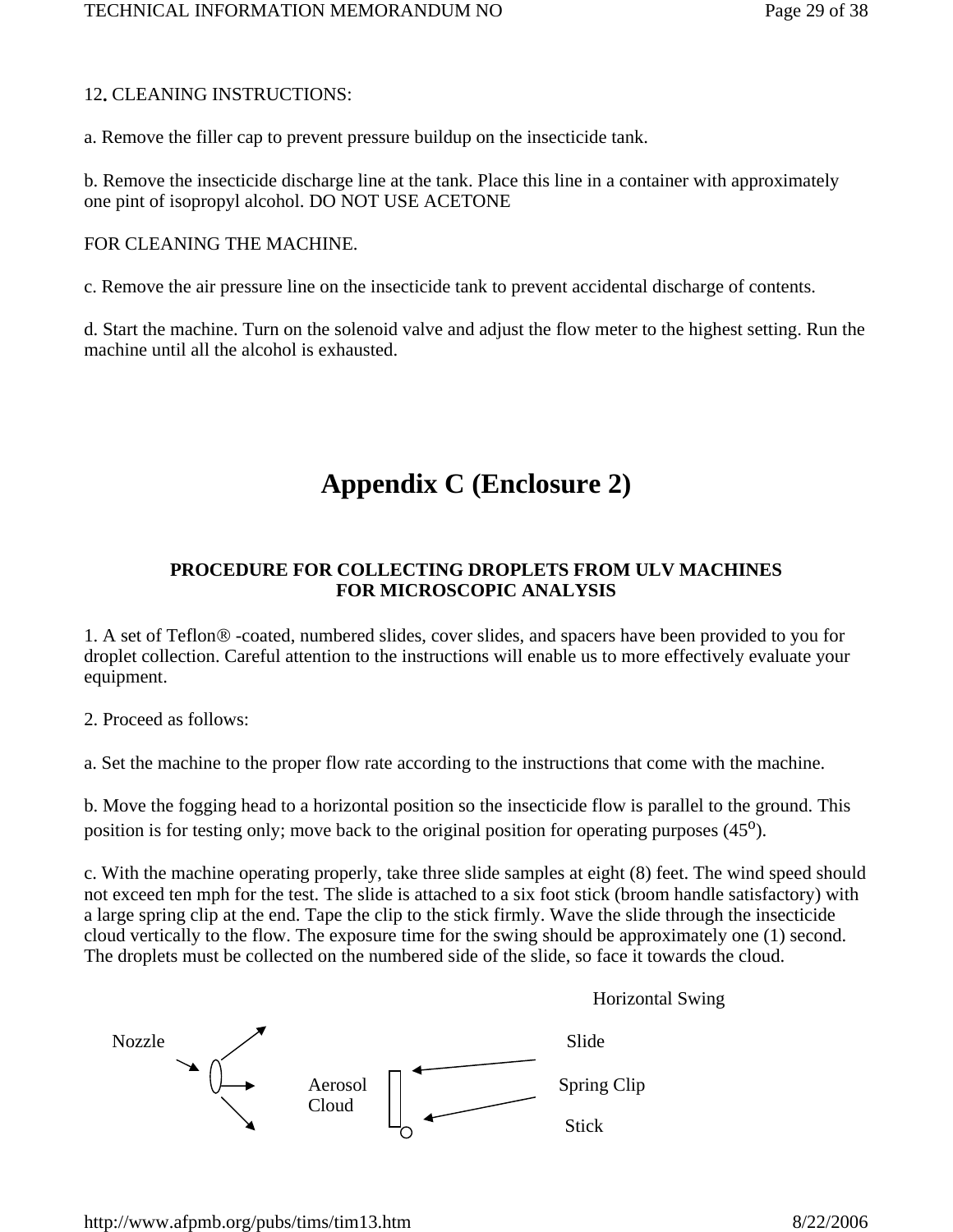

 d. After the sample is obtained, put one of the spacing papers provided on the slide (slide number side up), and cover the paper and the exposed slide with a plain microscope slide, making a "sandwich" of the two slides and the paper.



e. Use cellophane tape at both ends of the slide and wrap it securely.

f. Wrap the slides in tissue paper to prevent breaking and return them in the mailing box provided.

g. If there are any questions, contact DVECC, AUTOVON 942-2424/5,

COM 904-542-2424/5, fax 904-542-4324, email dvj0jrb@jax10.med.navy.mil

3. Record the operating and weather information on the data sheet provided in Enclosure 3, Appendix C (page C-3).

Submit slides to:

a. Navy:

Officer in Charge, Disease Vector Ecology and Control Center, ATTN: Testing and Evaluation, Box 43, Naval Air Station, Jacksonville, FL 32212

- b. Army:
- 1. Commander, USACHPPM-North, Entomological Sciences Division, ATTN: MCHB-AN-ES, Bldg 4411, Ft George G. Meade, MD 20755-5225
- 2. Commander, USACHPPM-South, Entomological Sciences Division, ATTN: MCHB-AS-ES, 1312 Cobb St., Ft McPherson, GA 30330-1075
- 3. Commander, USACHPPM-West, Entomological Sciences Division, ATTN: MCHB-AS-ES, Box 339500-MS 115, Ft Lewis, WA 98433-9500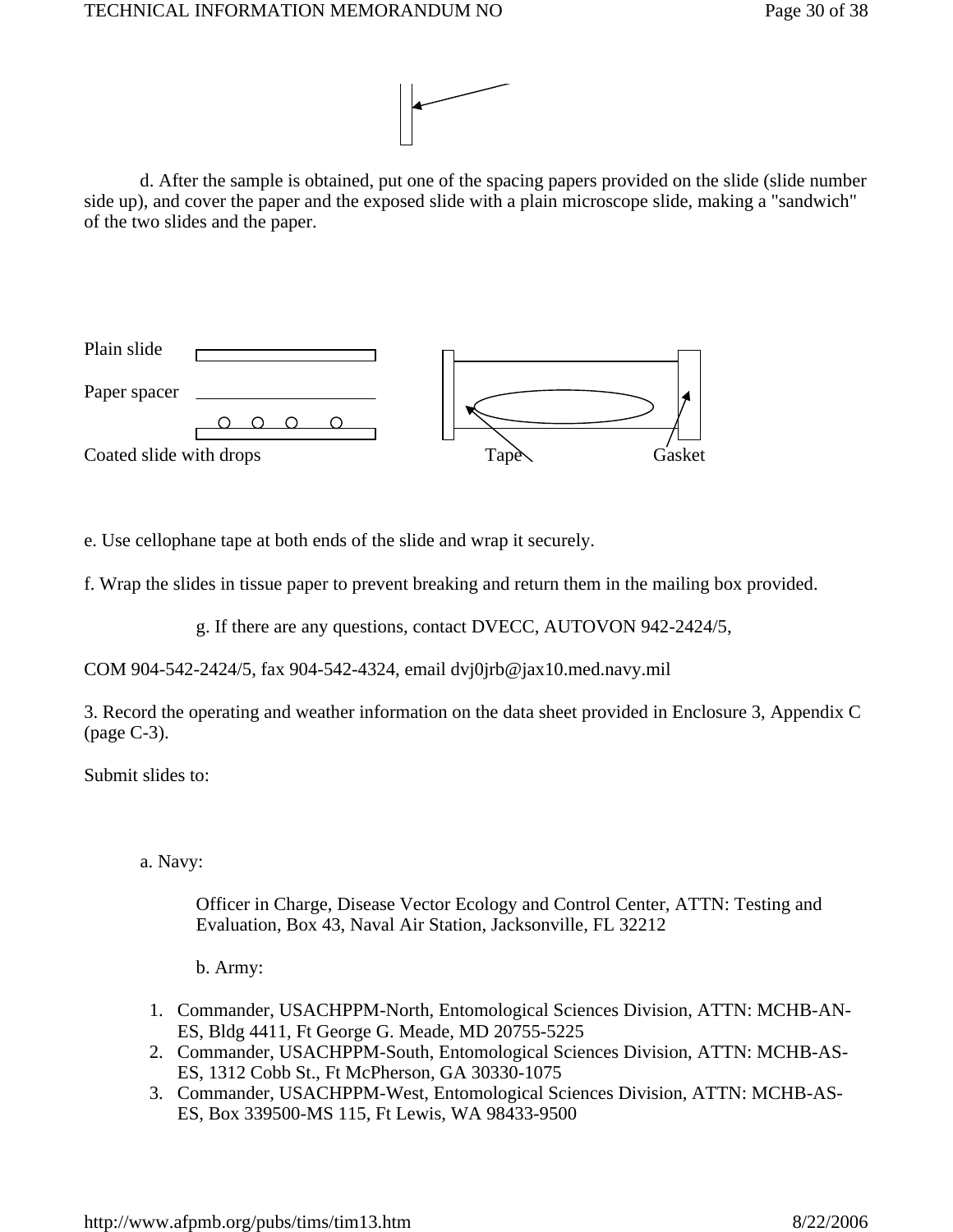### **Appendix C (Enclosure 3)**

### **ULV INFORMATION SHEET**

| Note: Be sure to calibrate the machine before collecting droplet samples.        |
|----------------------------------------------------------------------------------|
| Please record the following information:                                         |
| 1. Date slides taken                                                             |
|                                                                                  |
| 3. Machine flow rate in ounces or milliliters per minute________________________ |
|                                                                                  |
|                                                                                  |
|                                                                                  |
|                                                                                  |
|                                                                                  |
|                                                                                  |

### **Appendix C (Enclosure 4)**

### **ULV DROPLET TEST (SAMPLE)**

| <b>EYEPIECE</b>  |                                       |    |     |    |                         |  |
|------------------|---------------------------------------|----|-----|----|-------------------------|--|
| <b>DIVISIONS</b> | <b>TALLY</b>                          |    | N   | DN | $%$ (DN/EDN)<br>% ACCUM |  |
|                  |                                       | 22 | 22  | 03 | 03                      |  |
|                  | 1111 1111 1111 1111 1111 1111 1111 11 | 32 | 64  | 07 | 10                      |  |
|                  | 1111 1111 1111 1111 1111 1111 1       | 31 | 93  |    | 21                      |  |
|                  | 1111 1111 1111 1111 1111 111          | 28 | 112 | 13 | 34                      |  |
|                  | 11111 11111 11111 11111 11111 1111    | 29 | 145 | 17 | 51                      |  |
|                  |                                       |    |     |    |                         |  |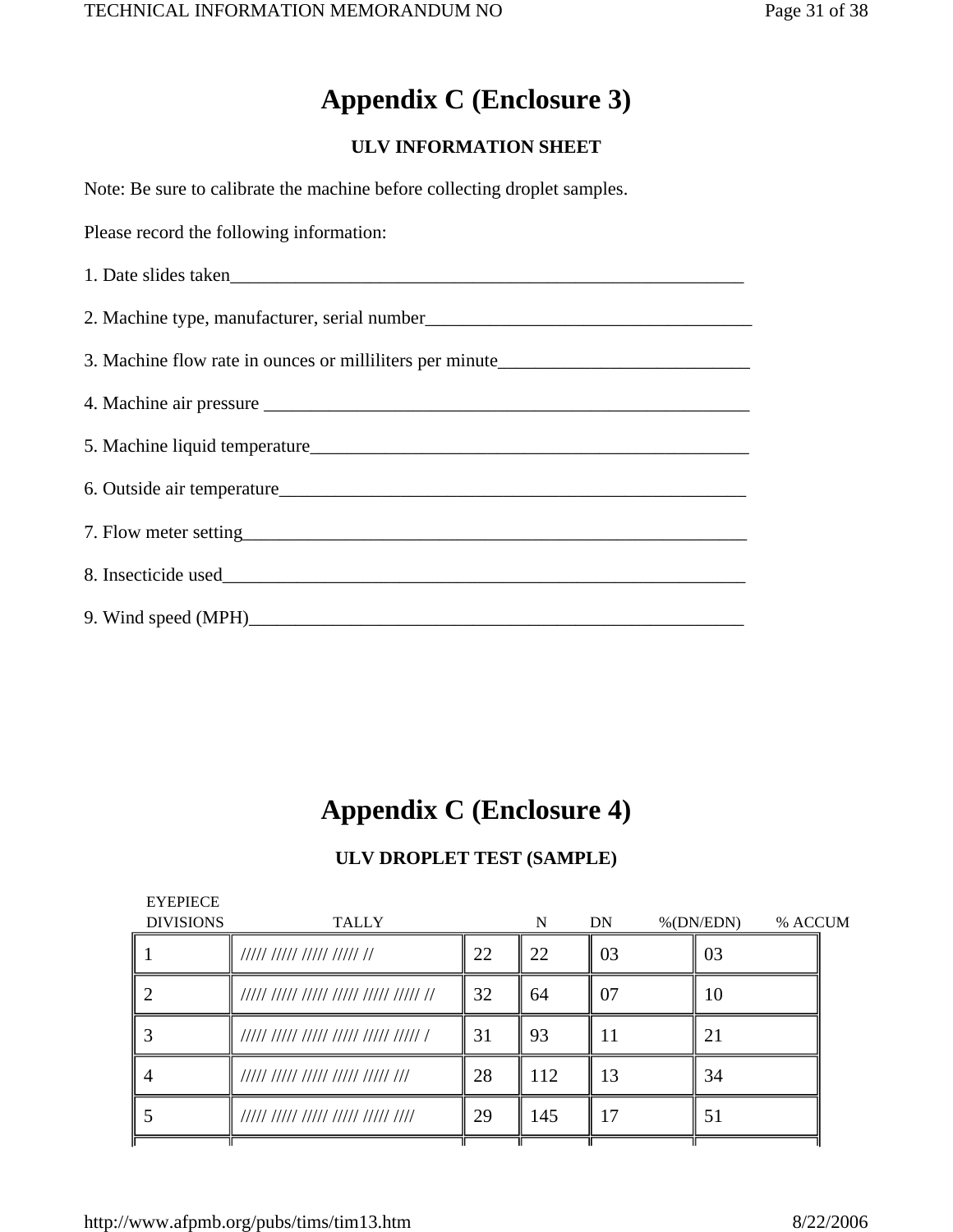| $\sqrt{6}$       | $\begin{array}{c} \textit{HHHHHHHH1} \\ \textit{HHHH1} \end{array}$ | 21             | 126            | 15         | 66      |
|------------------|---------------------------------------------------------------------|----------------|----------------|------------|---------|
| $\boldsymbol{7}$ | ///// ///// /////                                                   | 15             | 105            | $12\,$     | $78\,$  |
| $8\,$            | $11111$ $11111$                                                     | $10\,$         | 80             | 09         | 87      |
| 9                | 111111111                                                           | $8\,$          | 72             | ${\bf 08}$ | 95      |
| $10\,$           | $\frac{1}{1}$                                                       | $\overline{4}$ | 40             | 05         | $100\,$ |
| $11\,$           |                                                                     |                |                |            |         |
| 12               |                                                                     |                |                |            |         |
| 13               |                                                                     |                |                |            |         |
| $14$             |                                                                     |                |                |            |         |
| 15               |                                                                     |                |                |            |         |
| 16               |                                                                     |                |                |            |         |
| $17\,$           |                                                                     |                |                |            |         |
| $18\,$           |                                                                     |                |                |            |         |
| 19               |                                                                     |                |                |            |         |
| $20\,$           |                                                                     |                |                |            |         |
| 21               |                                                                     |                |                |            |         |
| $22\,$           |                                                                     |                |                |            |         |
| 23               |                                                                     |                |                |            |         |
| 24               |                                                                     |                |                |            |         |
| 25               |                                                                     |                |                |            |         |
| 26               |                                                                     |                |                |            |         |
| 27               |                                                                     |                |                |            |         |
| 28               |                                                                     |                |                |            |         |
| 29               |                                                                     |                |                |            |         |
| <b>TOTALS</b>    |                                                                     | <b>200</b>     | 859            |            |         |
|                  | AVERAGE DROPLET DIAMETER $=$                                        |                | <b>MICRONS</b> |            |         |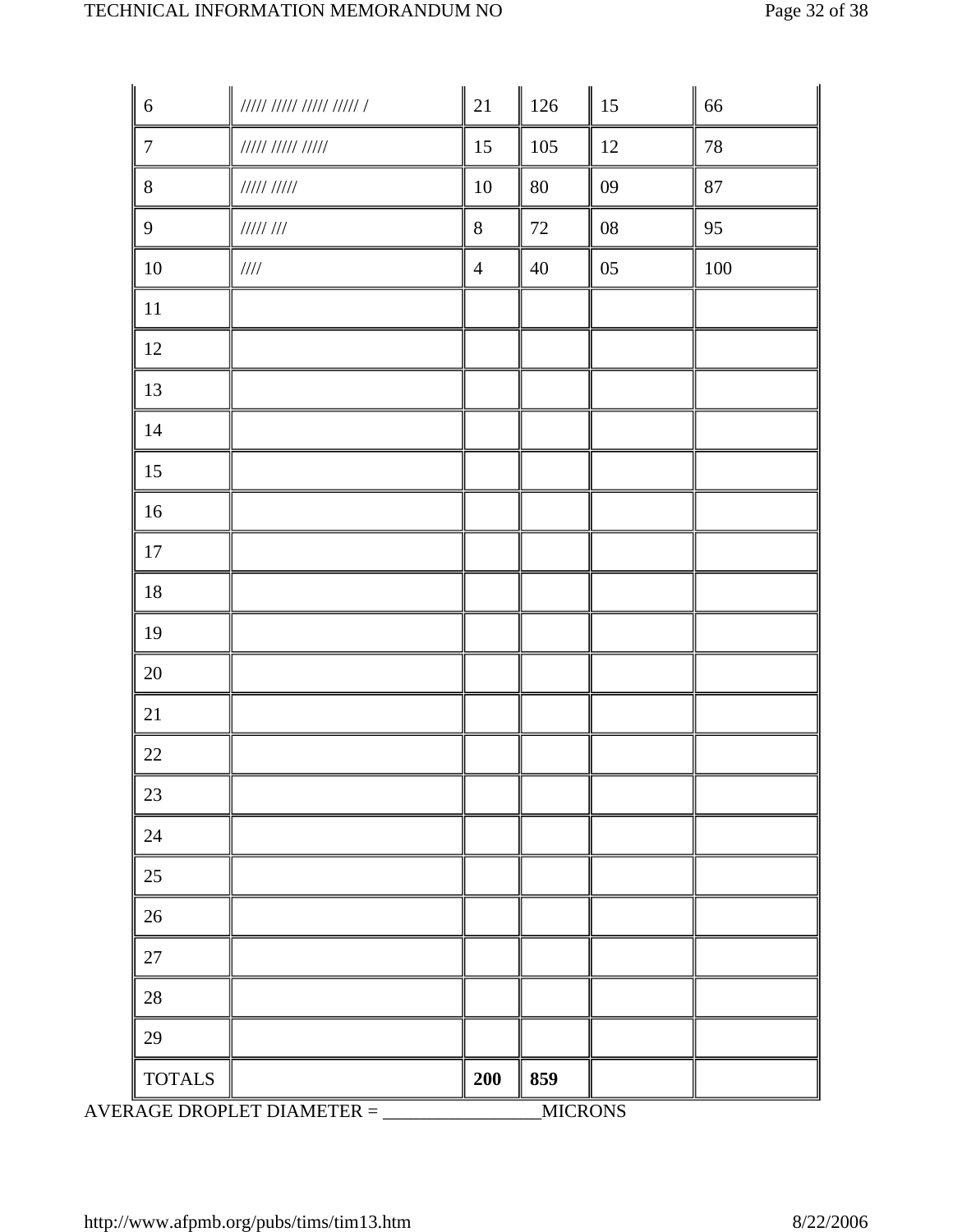(TOTAL D x N / TOTAL NO. DROPLETS) ENCLOSURE (4)

VMD calculation  $5 \times 5 \times 0.5 = 12.5$  microns

### **ULV DROPLET TEST (Worksheet)**

| <b>EYEPIECE</b><br><b>DIVISIONS</b> | <b>TALLY</b> | ${\bf N}$ | ${\bf DN}$ | %(DN/EDN) | $\%$ ACCUM |
|-------------------------------------|--------------|-----------|------------|-----------|------------|
| $\mathbf{1}$                        |              |           |            |           |            |
| $\sqrt{2}$                          |              |           |            |           |            |
| $\mathfrak{Z}$                      |              |           |            |           |            |
| $\overline{4}$                      |              |           |            |           |            |
| $\sqrt{5}$                          |              |           |            |           |            |
| $\sqrt{6}$                          |              |           |            |           |            |
| $\boldsymbol{7}$                    |              |           |            |           |            |
| $8\,$                               |              |           |            |           |            |
| $\overline{9}$                      |              |           |            |           |            |
| $10\,$                              |              |           |            |           |            |
| $11\,$                              |              |           |            |           |            |
| 12                                  |              |           |            |           |            |
| 13                                  |              |           |            |           |            |
| 14                                  |              |           |            |           |            |
| 15                                  |              |           |            |           |            |
| 16                                  |              |           |            |           |            |
| $17\,$                              |              |           |            |           |            |
| $18\,$                              |              |           |            |           |            |
| 19                                  |              |           |            |           |            |
| $20\,$                              |              |           |            |           |            |
|                                     |              |           |            |           |            |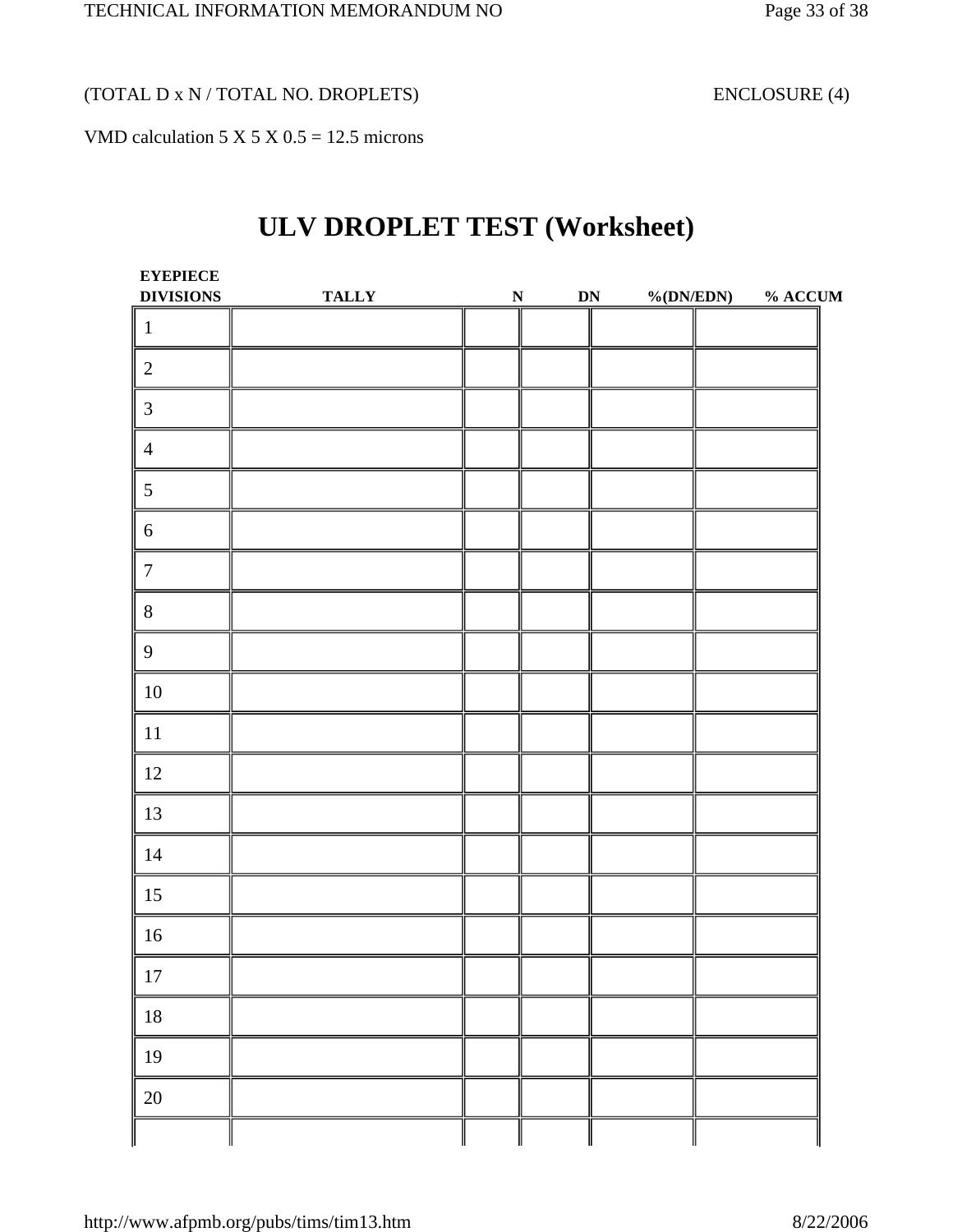| <b>AVERAGE DROPLET DIAMETER =</b> |  | <b>MICRONS</b> |  |
|-----------------------------------|--|----------------|--|
| <b>TOTALS</b>                     |  |                |  |
| 30                                |  |                |  |
| 29                                |  |                |  |
| 28                                |  |                |  |
| 27                                |  |                |  |
| 26                                |  |                |  |
| 25                                |  |                |  |
| 24                                |  |                |  |
| 23                                |  |                |  |
| 22                                |  |                |  |
| 21                                |  |                |  |
|                                   |  |                |  |

#### (TOTAL D x N / TOTAL NO. DROPLETS)

(Enclosure 5 (semilogarthmic graph paper) is not provided in the electronic version of TIM 13.)

### **APPENDIX D**

### **ULV DROPLET ANALYSIS TEST KIT COMPONENTS**

Components include:

- 1. Four foot long ¾ inch diameter or 1 inch diameter wooden dowel
- 2. One each  $\frac{1}{4}$  inch diameter X 1  $\frac{1}{2}$  inch long bolt (can use 10/32 inch up to  $\frac{1}{4}$  inch diameter bolt)
- 3. Two flat washers, ¼ inch (or size to match other diameter bolts, if used).
- 4. One wing nut,  $\frac{1}{4}$  inch

Note. Use the above materiel to construct a wooden dowel stick with slotted end, bolt, washers, and wing nut to clamp slides into the slotted stick. The stick can be made using a 3/4 or 1inch diameter dowel, approximately 4 feet long. Cut a slit, using a saw, approximately 4 inches long in one end of the dowel so that it can hold a  $Teflon^{\circledR}$ -coated slide. Next drill a hole, using a drill bit which matches the diameter of the 1 ½ inch bolt, through the dowel approximately 3 inches down from the dowel end with the slit. Microscope slides placed one inch into the slit can then be tightened into the slit using a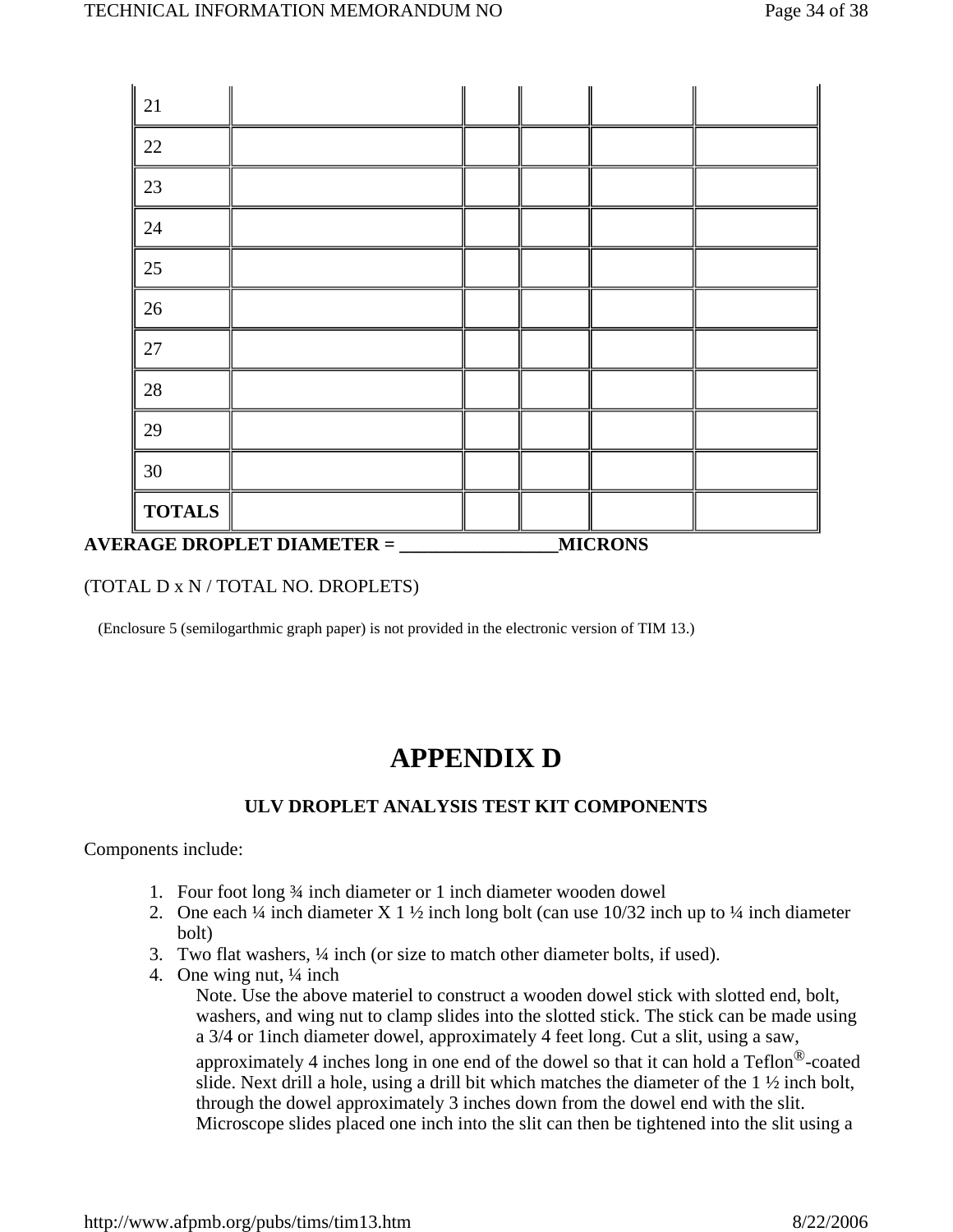$\frac{1}{4}$  inch x 1  $\frac{1}{2}$  inch bolt inserted into the drilled hole and fastened with washers and wing nut. Wood dowel, bolts, flat washers, and wing nuts can be purchased at a local hardware store.

5. Graduated Cylinder, polypropylene economy graduated, size 250 ml. The graduated cylinder is used for measuring flow rates. A source is:

> Fisher Scientific Phone: 1-800-926-1166 NalgeneJ, polypropylene economy graduated cylinder Catalogue No. 08-572-6E Unit Price - \$6.20 each

6. Teflon<sup>®</sup>-coated slides:

BioQuip Products 17803 LaSalle Avenue Gardenia, CA 90248-3602 Phone: (310) 324-0620; Fax: (310) 324-7931 Cost: \$88.00 for a box of 25 or \$19.00 for a box of 5.

Or

Summit Chemical Company 7657 Canton Center Dr. Baltimore, MD 21224-2079 Phone: 410.282.5200

- 7. Cover slides (NSN 6640-00-494-3808)
- 8. Mailer and/or shipper tubes:

Fisher Scientific Phone: 1-800-926-1166 Catalogue No. 03-526 Cost \$97.70 for 300 foam mailers

Fisher Scientific Phone: 1-800-926-1166 Catalogue No 03-526A Cost: \$54.00 for 300 mailing sleeves

- 9. Paper gasket. Make paper gaskets, using manila folders or 3/5 cards. First cut the gasket materiel to the same dimensions as the slide  $(1"x3")$ . Then carefully cut out the center so that you have a "window frame" effect. The edges of the "window frame" should be about  $\frac{1}{4}$  inches thick. This gasket is used as a spacer between Teflon<sup>®</sup>-coated slide and the 1"x 3" slide used as a cover. See para 2d, e, and f, Enclosure 2 to Appendix C, above.
- 10. Tape. Cellophane tape is commonly found in most convenience stores. Use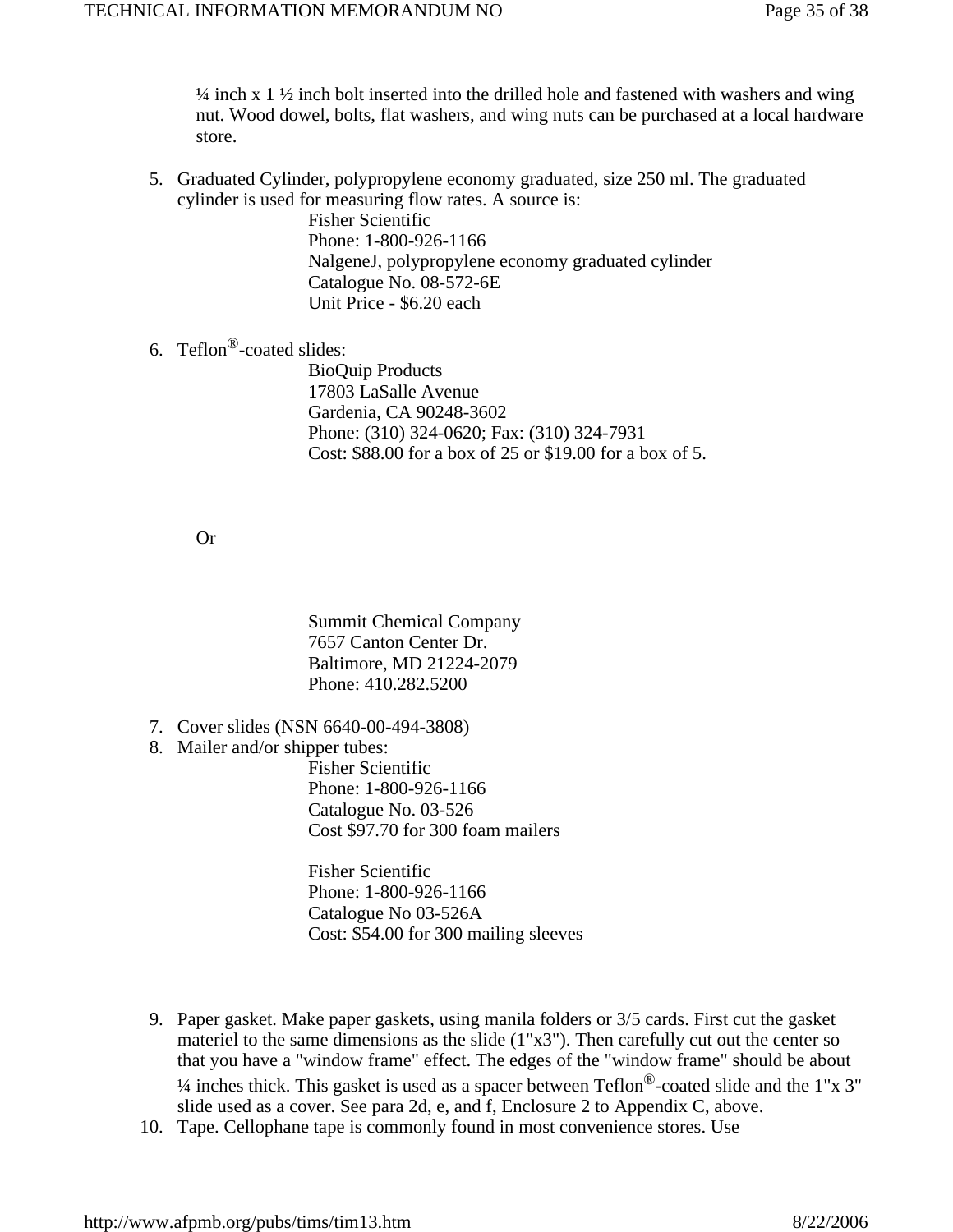cellophane tape at both ends of the slide and wrap it securely.

11. Cleaning Brush, size 2-inch diameter x 6-inch long brush, with overall length of 20 inches. Brush is used to clean graduated cylinder after use.

Fisher Scientific Nessler tube brush Catalogue No 03-621-B Cost: \$9.76 each

### **Appendix E**

### LITERATURE CITED

Anonymous. 1972. Modern mosquito control. 5<sup>th</sup> ed. American Cyanamid Co., Princeton, N. J.

Haile, D.G., G.A. Mount and N.W. Pierce. 1982. Effect of droplet size of malathion aerosols on kill of caged adult mosquitoes. Mosquito News 42(4): 576-583.

Hayden, D.L., G.W. Schultz, F.W. Ulmer, M.O. Mann and R.J. Jacobs. 1984. Preliminary field evaluation of portable ULV equipment. Proceedings of the New Jersey Mosquito Control Association, 71st Annual Meeting. p.15.

Lofgren, C.S. 1972. Ultralow volume (ULV) application of insecticides. American Journal of Tropical Medicine and Hygiene 21(5): 819-824.

Lofgren, C.S., D.W. Anthony and G.A. Mount. 1973. Size of aerosol droplets impinging on mosquitoes as determined with a scanning electron microscope. Journal of Economic Entomology 66(5): 1085- 1088.

Mount, G.A., C.S. Lofgren, N.W. Pierce and C.N. Husman. 1968. Ultra-low volume

nonthermal aerosols of malathion and naled for adult mosquito control. Mosquito News 28(1): 99-103.

Mount, G. A., N.W. Pierce, C.S. Lofgren and J.B. Cahan. 1970. A new ultra-low volume cold aerosol nozzle for dispersal of insecticides against adult mosquitoes. Mosquito News 30(1): 56-59.

Mount, G. A. 1970. Optimum droplet size for adult mosquito control with space sprays or aerosols of insecticides. Mosquito News 30: 70-5.

Mount, G. A. and N.W. Pierce. 1971. Eleven promising insecticides evaluated as ultra-low volume cold aerosols against *Aedes taeniorhynchus* (Wiedemann). Mosquito News 31(1): 77-80.

Mount, G. A. and N.W. Pierce. 1972. Adult mosquito kill and droplet size of ultra low volume ground aerosols of insecticides. Mosquito News 32(3): 354-357.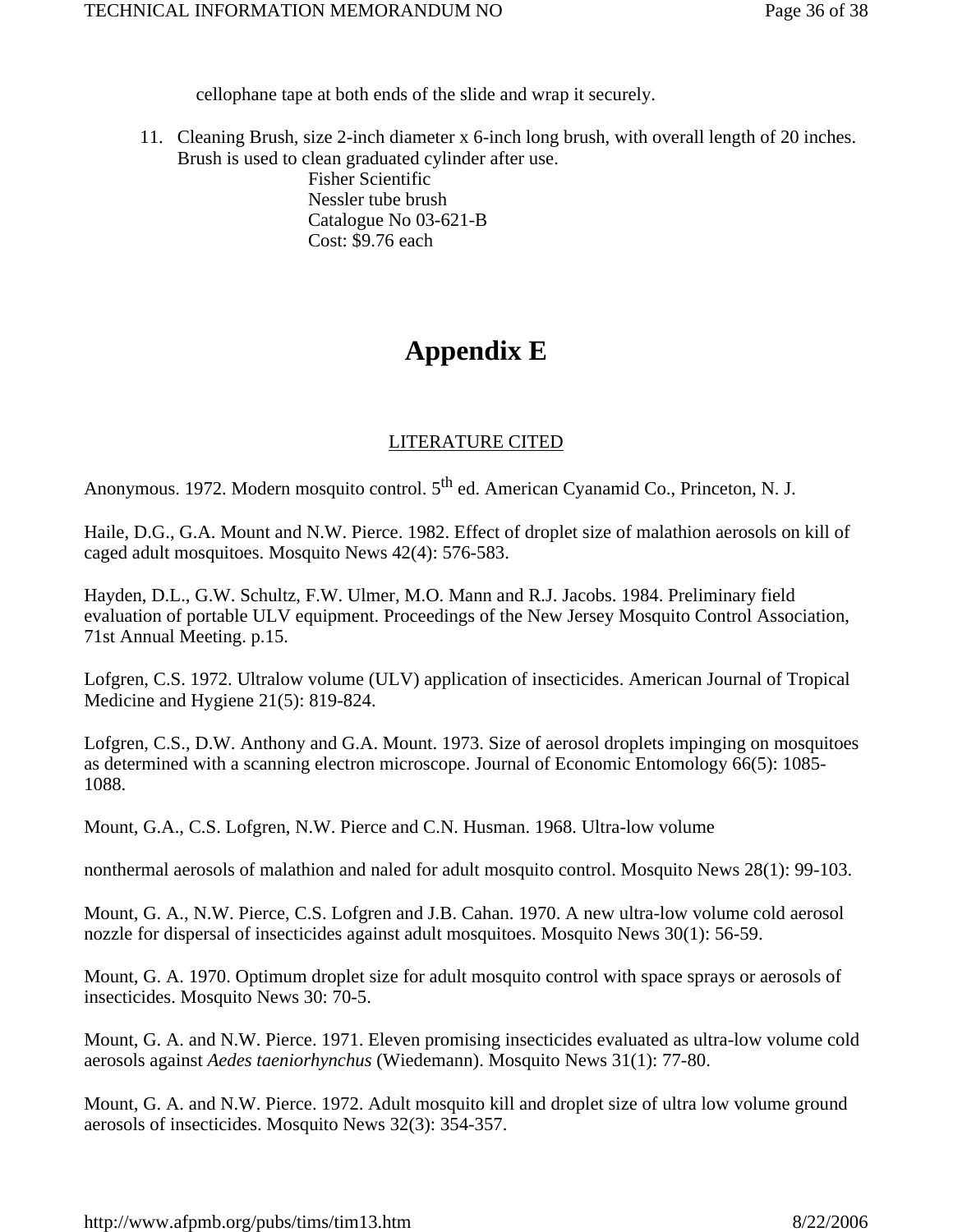Mount, G. A. and N.W. Pierce. 1972. Droplet size of ultra-low volume ground aerosols as determined by three collection methods. Mosquito News 32(4): 586-589.

Mount, G. A., H.G. Wilson and N.W. Pierce. 1974. Effectiveness of ultra-low volume ground aerosols of pyrethroid adulticides against mosquitoes and house flies. Mosquito News 34(3): 291-293.

Mount, G. A., N.W. Pierce and K.F. Balwin. 1973. Droplet size of aerosols dispersed by portable and truck-mounted generators. Mosquito News 35(2): 195-198.

Mount, G. A., N.W. Pierce and K.F. Baldwin. 1975. Comparison of two aerosol generator nozzle Systems: estimates of droplet size and caged mosquito assays. Mosquito News 35(4): 501-503.

Mount, G. A. and N.W. Pierce. 1976. A new aerosol generator nozzle system: estimates of droplet size and kill of caged adult mosquitoes. Mosquito News 36(1): 44-46.

Potts, S. F. 1958. Concentrated Spray Equipment, Mixtures and Application Methods. Dorland Books, Caldwell, N.J.

Rathburn, C.B. and A.H. Boike. 1977. Bioassay and droplet size determinations of six ULV aerosol generators. Mosquito News 37(1): 31-34.

Weidhaas, D. E., F.C. Bowman, G.A. Mount, C.S. Lofgren and H.R. Ford. 1970.

Relationship of minimum lethal dose to the optimum size of droplets of insecticides for mosquito control. Mosquito News 30(2): 195-200.

Yeomans, A. H. 1949. Directions for determining particle size of aerosols and fine sprays. U.S.D.A. ET-267.

### **Appendix F**

### **SOURCES OF SUPPLY FOR ULV EQUIPMENT AND MATERIALS\***

### **A. ULV Dispersal Equipment Manufacturers** (see also TIM 19):

(1) Beecomist Systems Incorporated, 31 Meeting House Rd, Telford, PA 18969 (215) 542-8909, FAX: (215) 721-0751. AGULVE, PROMIST 15 and 25.

(2) Curtis-Dyna Products, P.O. Box 297, Westfield, IN 46074 (317) 896-2561. Truck and hand-held sprayers.

(3) London Fog Company, 505 Brimhall Ave., Long Lake, MN 55356 (612) 473-5366, FAX: (612) 473- 5302. Truck and hand-held sprayers.

(4) Clarke Mosquito Products, 159 North Garden Ave., Roselle, IL 60172